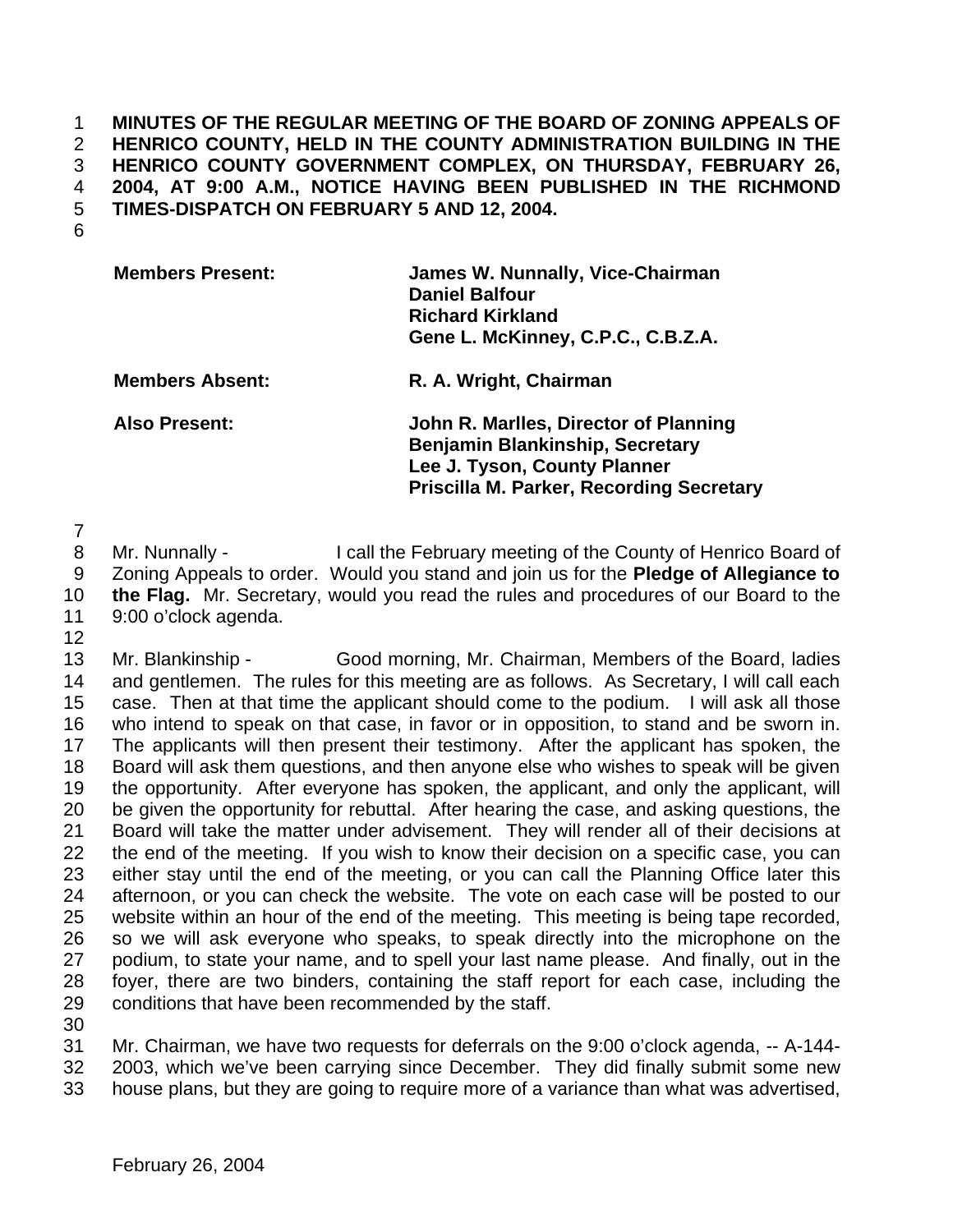so we had to re-advertise to cover that. Also, UP-4-2004, the Country Club of Virginia – both the applicant and one of the adjoining landowners wrote us letters requesting a deferral to the March meeting.

## *Beginning at 9:00*

## **Deferred from Previous Meeting**

Mr. Blankinship - UP-27-2003 and A-7-2004 are companion cases, so I'll call

- those together.
- **UP- 27-2003 HOLIDAY BARN KENNEL** requests a conditional use permit pursuant to Section 24-52(c) of Chapter 24 of the County Code to expand the existing kennel at 3800 Mountain Road (Parcel 765- 771-4745), zoned A-1, Agricultural District (Brookland).
- **A 7-2004 HOLIDAY BARN KENNEL** requests a variance from Section 24- 10(a) of Chapter 24 of the County Code to build kennel additions at 3800 Mountain Road (Parcel 765-771-4745), zoned A-1, Agricultural District (Brookland). The distance requirement for kennels is not met. The applicant proposes kennel structures 60 feet from adjoining property, where the Code requires them to be 200 feet from adjoining property. The applicant requests a variance of 140 feet distance from adjoining property.
- Mr. Nunnally Does anyone else here desire to speak on this case? Would you please stand and raise your right hand and be sworn?
- 62 Mr. Blankinship - Do you swear that the testimony you are about to give is the truth, the whole truth, and nothing but the truth, so help you God?
- Mr. Hughes I do. My name is Emerson Hughes. We're requesting permission to construct new kennel buildings within 60 feet of the existing property line. The old setback was 200 feet, and for 32 years, we were operating under the belief that that 200-foot setback only applied to one side of the property. Then recently we realized that the setback applied to the whole property, which eliminated almost any construction on the property at all. We're requesting to add additional kennel buildings to increase the capacity. Between the time that I quickly prepared the plan that you have here now, we have re-thought that plan, and I would like to submit a change to that plan, of which I have copies here for you today. It doesn't really alter the setback requirement, but it does change the physical layout on the property.
- Mr. Blankinship What is the larger one here?
- Mr. Hughes Same thing. The change is more for efficiency in operation than anything else. All these independent buildings are great for housing dogs,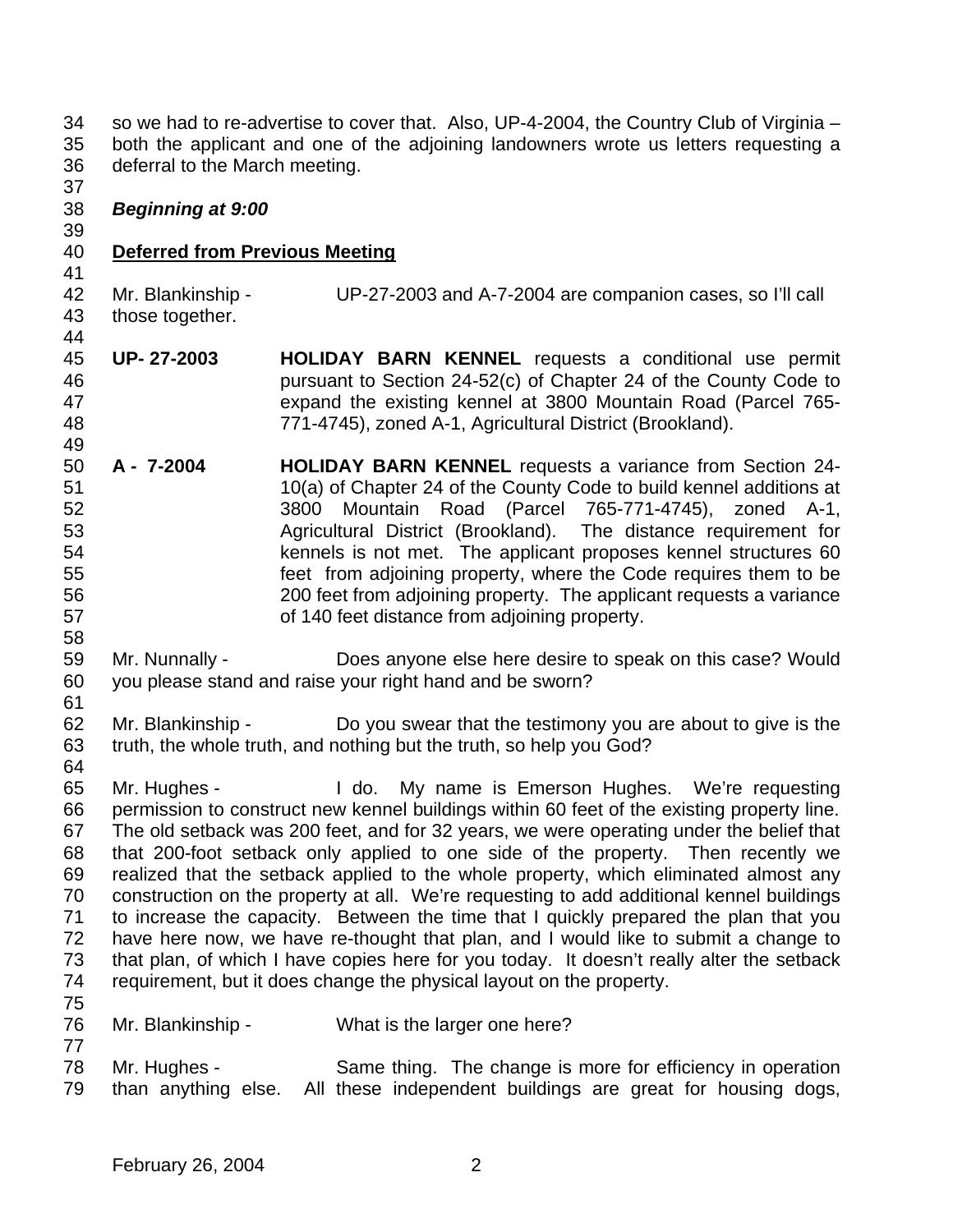because we can maintain good air flow, and we have sunlight in all these buildings, but it's very difficult staffing. So I have changed it to indicate that these buildings would be in a cluster, a U-shape, with a courtyard in between, and that gives us a flow for the staff from one building right on around into the other building. I might add, most folks would not realize this, in the month of January, Holiday Barn sent out 107 W-2's. Holiday Barn is a major employer in Henrico County and metro-Richmond. Holiday Barn is the largest employer of people working directly with pets in the Richmond metropolitan area. Most of those jobs are for young people; it's their first-time job, and there are high numbers of them and high turnover. But it's a great place for young people to work. We have been here since 1972, operated in good conscience within the County with no complaints, which is probably a little unusual for a boarding kennel, and we want to continue operating that way in the future. The layout, as I've put on this revised plan, provides that the rear of a building is toward the property line to the adjoining property owner's, and that means that there are no doors, no openings on the rear of those buildings. It gives us more opportunity for sound proofing and sound control.

- Mr. Nunnally How about your operation? Is your operation about the same, or have you changed any type of operation?
- 100 Mr. Hughes No, no change at all. This adds capacity. In 1972 we used to talk about cages, how many cages we had in this facility. We don't talk that way any more. Now we talk about how many rooms we have. This will give us additional rooms; this will be, as far as I can foresee, the final plan for this facility on this property. Again, we've been here 32 years, and over these years, the business has grown, and we have learned many things as we have progressed. I joke about this – our bi-weekly payroll today is in excess of what I predicted this business would gross in a year back in 1972. Much has changed over those years, but with this plan, this gives us number of rooms, capacity that I can see that would be the end of any development of this particular piece of property. Should we find that this business could grow more, the next appropriate 110 step is to establish another location someplace else.
- 112 Mr. Nunnally - How many rooms will you have now? Mr. Hughes - We will have 275 rooms. Mr. Nunnally - Two hundred seventy-five rooms, and how many dogs do you have to a room? Mr. Hughes - You only put one family's pet in each room. Never, ever cross dogs and cats. It's conceivable that if every family owned two pets, the capacity would double. That does not work out that way. Most of the time, it's about 20% have the second pet. They're not all dogs of course. We board about 35 cats, and part of this addition will be for cat suites also, so it will not all be dogs. Mr. Nunnally - One cat per room too?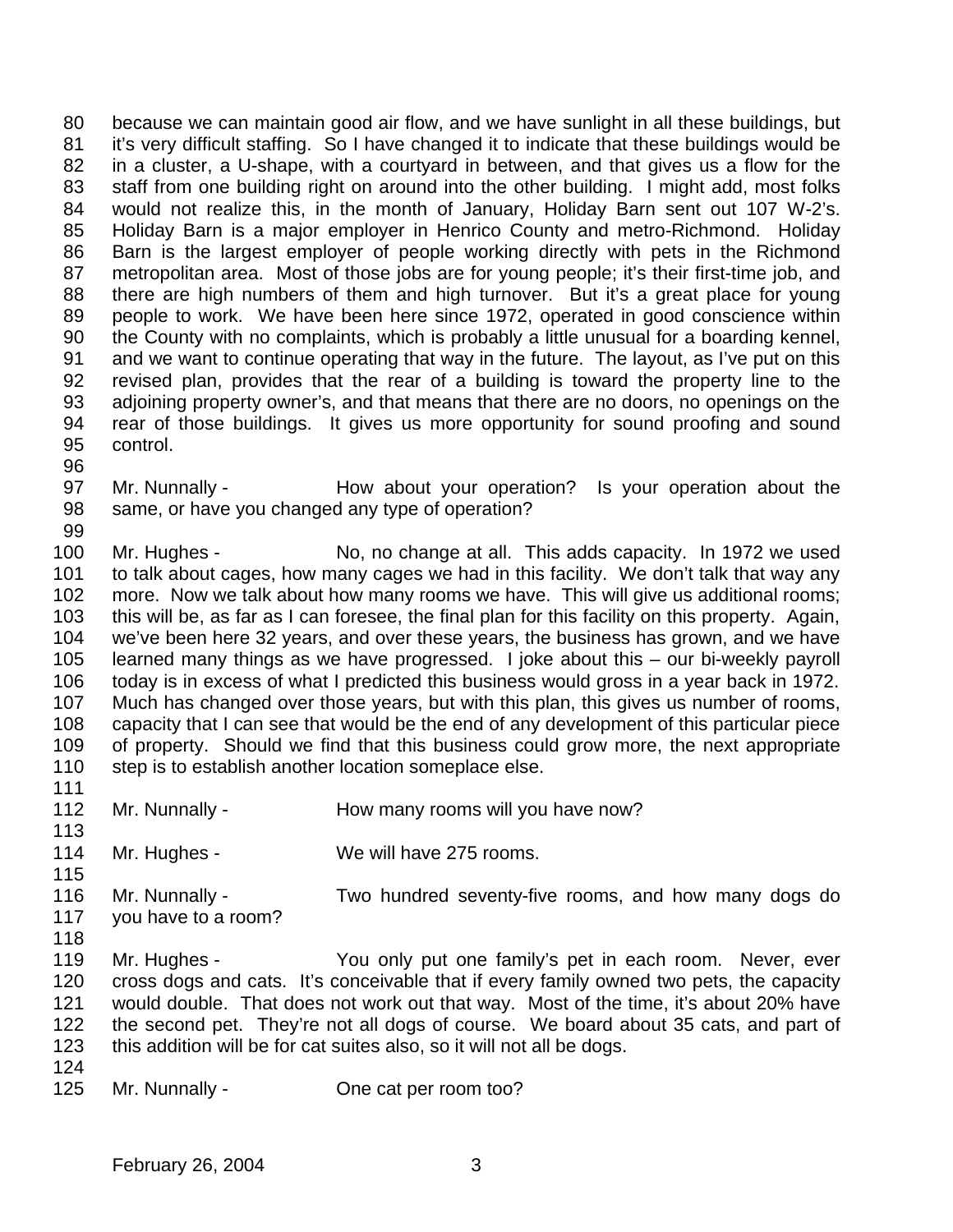| 126 |                   |                                                                                          |
|-----|-------------------|------------------------------------------------------------------------------------------|
| 127 | Mr. Hughes -      | One cat per room – are you kidding?                                                      |
| 128 |                   |                                                                                          |
| 129 | Mr. Kirkland -    | Mr. Hughes, how many days of the year are you at 100%                                    |
| 130 | capacity? Always? |                                                                                          |
| 131 |                   |                                                                                          |
| 132 | Mr. Hughes -      | Fifty days a year.                                                                       |
| 133 |                   |                                                                                          |
| 134 | Mr. Kirkland -    | Summer time, most likely.                                                                |
| 135 |                   |                                                                                          |
| 136 | Mr. Hughes -      | The weekends in the summer, Thanksgiving, Christmas, and                                 |
| 137 |                   | sometimes at spring break. Our occupancy varies significantly during the week and        |
| 138 |                   | during the season. This is interesting, if you don't mind thirty seconds to think about  |
| 139 |                   | this. In the summer, folks, for instance, rent homes at Nags Head. They rent from 4:00   |
| 140 |                   | o'clock on Saturday afternoon, stay a week, and then they have to be out at 10:00        |
| 141 |                   | o'clock on Saturday of the next week. That gives the place at Nags Head an               |
| 142 |                   | opportunity to clean, so they have a five- or six-hour window of opportunity. The people |

 who are going down for the 4:00 o'clock arrival leave early Saturday morning. We get the dog. We're already at 100 percent capacity, we try to be, but the folks who are coming back don't get back until Saturday afternoon late, or Sunday afternoon. So we have a crossover period in there. If we don't compensate for that crossover, we end up being full one week and empty the next week. So the crossover takes us to the ultimate capacity. That ultimate capacity would last one day and sometimes two days. So the numbers always drop back down. When it comes to seasonality of this business, all the numbers are higher, for instance, during the summer. They would rise up to 250, let's say, on the weekends, and during the week drop back to 100. That goes on all summer long.

 Thanksgiving is the most compressed holiday of the year. Those of you who travel on Thanksgiving know what chaos is involved in travel on Thanksgiving. We go to 100 per cent capacity on the Wednesday prior to Thanksgiving, from 10 per cent capacity the Tuesday prior, and then we go from 100 per cent capacity on Sunday, to 10 per cent on Monday. While the ultimate capacity sounds like, and it is, a lot of animals, and it requires a lot of care, it doesn't stay there. I assure you, if it had, all these 32 years, stayed at 100 per cent capacity, I would have been retired a long time ago, but it just doesn't work like that.

 We also offer grooming. That involves about twenty dogs a day of outside customers. That involves customer traffic that's not associated with the boarding. We do day care; that involves customer traffic. Those dogs come and go every day. We do dog training. We have classes at night, usually about eight or ten folks in a class at night. Again, we board dogs and cats. We also, you wouldn't know this, and this is kind of interesting, we care for the pets of the traveling public. So we are a part of the travel industry. Everyone thinks of us as part of pet care; that's true, that's what we do, but we're really serving the public who are traveling. We're also involved in pet care for folks who are dealing with death, folks who are dealing with Hurricane Isabel. We had lots of pets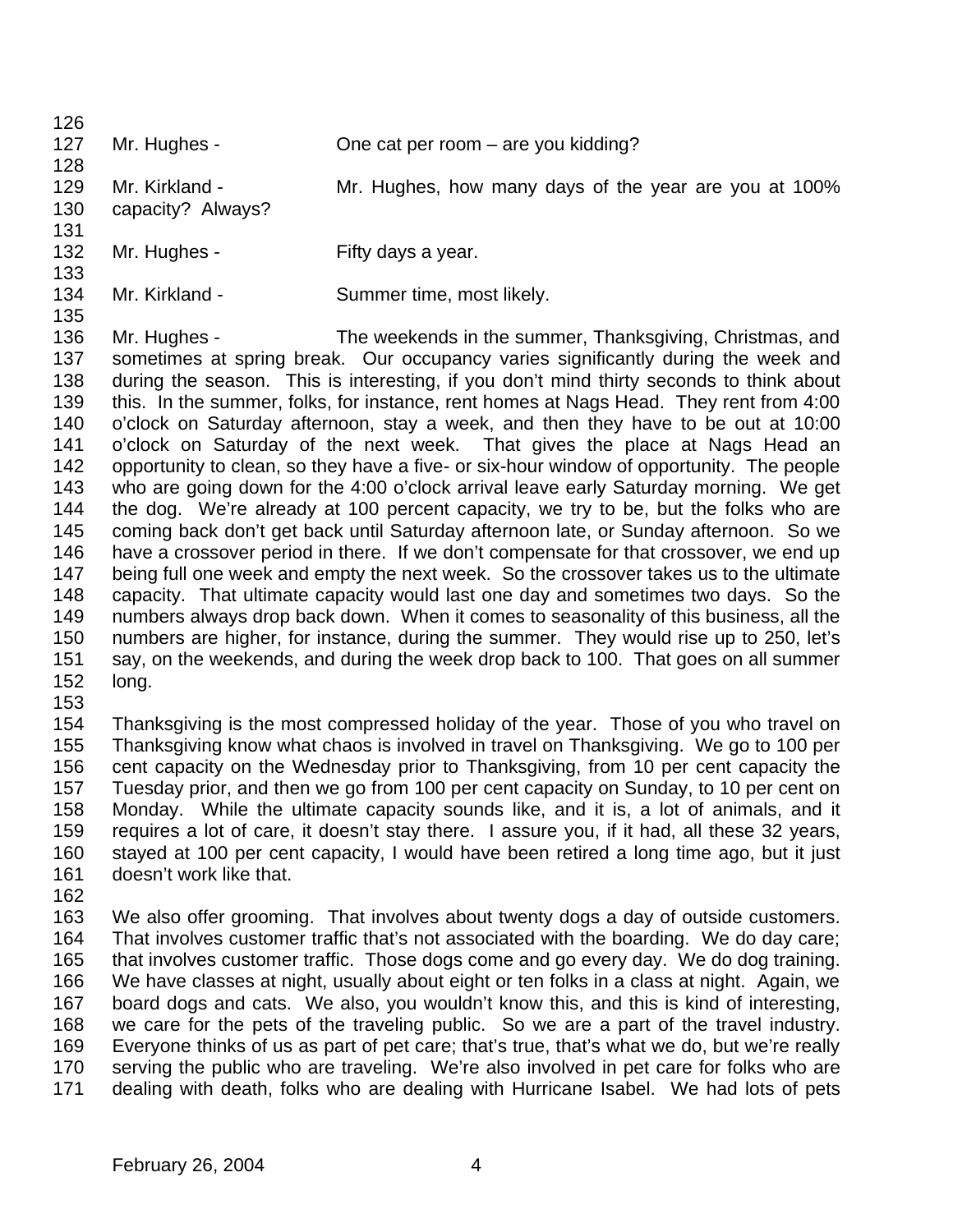- resulting from the damage of Hurricane Isabel.
- 

 We also take care of governmental animals. We take care of this County's dogs, the Canine Dogs, Attack, Drug and Bomb Dogs. Interesting note – your Canine Division of your Police Department has keys to Holiday Barn and has their own alarm codes, and your officers come and go in that building, 24/7. If an officer has to go to a conference, the dog's got to go someplace. The dog will be at Holiday Barn, and they get an emergency call; the officer's got to be able to get the dog. This kind of activity goes on, but it's all very quiet. You have to think of us as a human hotel, where every guest arrives by taxi. We don't have to store cars for the public; our parking lots are empty while the public is away, so we don't require square footage and parking requirements 183 like that. Our parking lot works like a 7-11 parking lot.

- Mr. Balfour Is your parking lot going to hold traffic okay on peak times with this expansion?
- Mr. Hughes Yes it is. We have fourteen places for staff and fourteen places for the public. There's never a time that it's all full.
- 191 Mr. Nunnally Before we ask for the opposition, have you had any complaints about barking dogs or noise or anything like that?
- 194 Mr. Hughes I did in 1973. We have not.
- Mr. Kirkland Mr. Blankinship, have we had any?
- 198 Mr. Blankinship No sir.
- Mr. Hughes - We work very hard at maintaining control, and it's the attitude of the owner that's in control of this. I say that very purposefully. It has been my fear for 32 years that I would have a problem. To alleviate that fear, we utilize the best techniques possible for acoustical control, and we control the staff with what they're doing with these dogs. It's important for you to know I'm not going to sell this business. I'm 60 years old, so my time with Holiday Barn will come to the end before very long. My son, Michael Hughes, is here. Michael, as of Monday, will become Chief Operating Officer of Holiday Barn, so our family will still own and operate this business, we hope for the next 32 years.
- 210 Mr. Nunnally - Any other questions of Mr. Hughes by the Board? Staff? Thank you Mr. Hughes. Now we'll hear from the opposition. Sir, do you want to speak? Mr. Snyder - Good morning. I feel very intimidated being here, but I hope you folks will bear with me. My name is Logan Snyder. I'm the closest neighbor to Mr.
- Hughes, and we've been neighbors for 26 years, and I've seen Mr. Hughes grow, and I've always admired his operation. I'm here today only because I feel that I need your help in protecting my property values. Where he is still operating a kennel, and the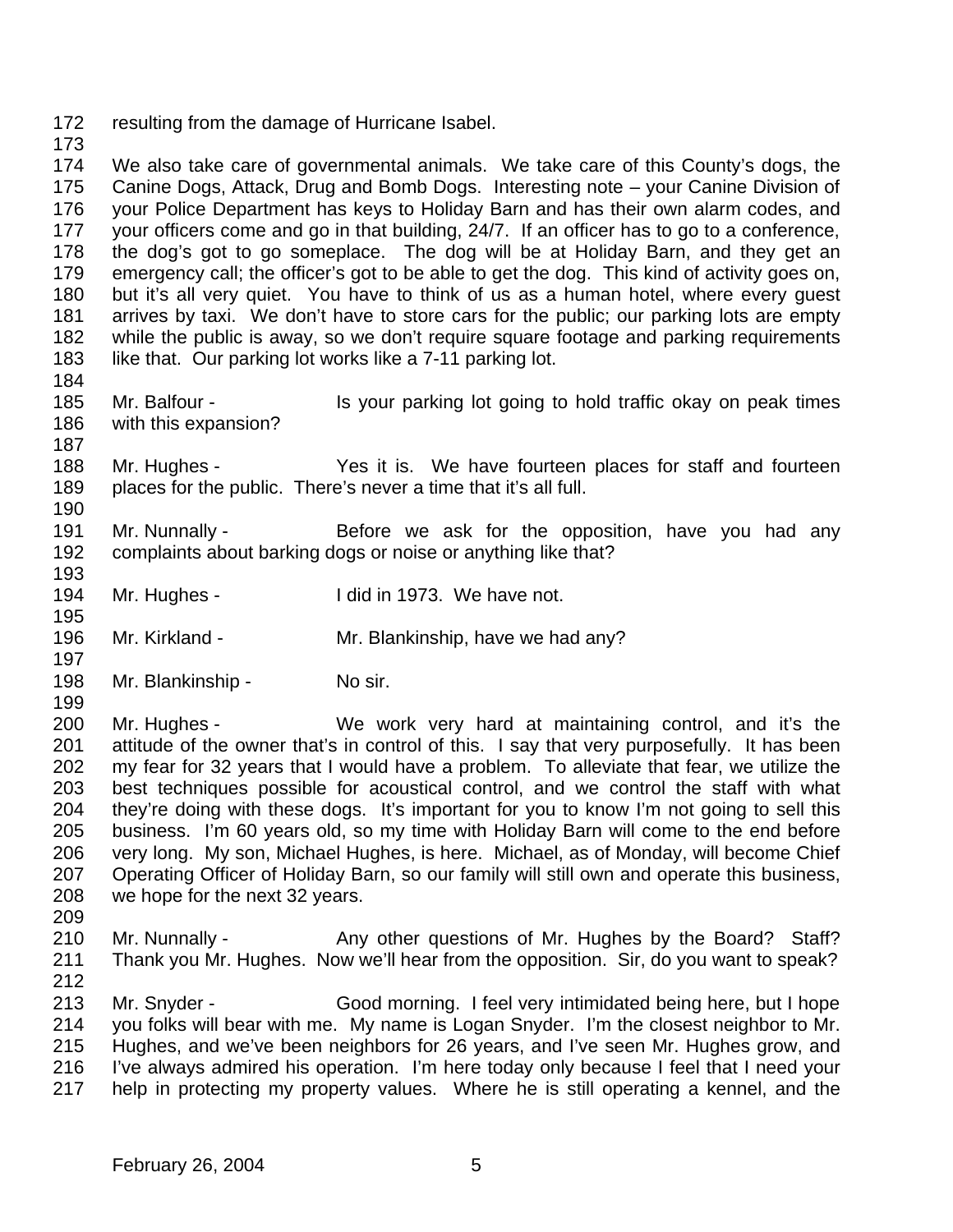operation is the same, to me, and very unknowledgeably so, I feel like the operation is beginning to be saturated over and above the intent of what the property should be carrying. That is my opinion. I just leave it to you gentlemen, to consider what I'm asking you for and why. One of the main things that I am concerned about is the elimination of the 200 feet. It doesn't change that there is a kennel in my back yard at all, but it certainly does make it an impelling situation if my property ever goes up for sale, that I'm certainly sure, with words from Mr. Hughes' own mouth, when we were together one time, that he told me that the word "kennel" to people is like poison. I've never forgotten that, and his previous expansions, I have never opposed them. I have always been very happy to see him being successful and growing, which reflected that he is a good businessman. But at the same time, I feel very intimidated that this is 229 going to impact my property values greatly, and even though he has plenty of land there to expand on, I just don't know what the County's feeling is about how much operation they want in this location or this kind. When it comes to the variance, I feel like it's unnecessary, because he has a great number of other options to go to, without coming towards me. Whether that would help me and my property value or not, I don't know. Mr. Balfour - Mr. Snyder, are you at 3786 Mountain Road – is that your home? 

238 Mr. Snyder - No sir, I'm at 11061 Mill Road. I'm right to his immediate line where the expansion is going. 

 Mr. Kirkland - Mr. Snyder, do you have any idea how far the back of your house is to his property line?

244 Mr. Snyder - I would say it's approximately 200 feet. Now I do have a garage there, that's within the distance that the County allows me to build, I think was fifteen feet. 

- Mr. McKinney Looks like about 400 feet.
- Mr. Snyder Four hundred feet okay.
- Mr. Blankinship Four hundred feet to what?
- Mr. McKinney To where the addition is going, from the back of his house.
- 256 Mr. Blankinship A little less than 200 feet to the property line.
- Mr. McKinney Mr. Snyder, do you hear any of the animals barking, or making any noise?
- 261 Mr. Snyder No sir. What you may term a nuisance, I have never experienced any, and I have never made any complaints, and I'm not real particular about things. The dog kennel to me is absolutely no problem. It just isn't any problem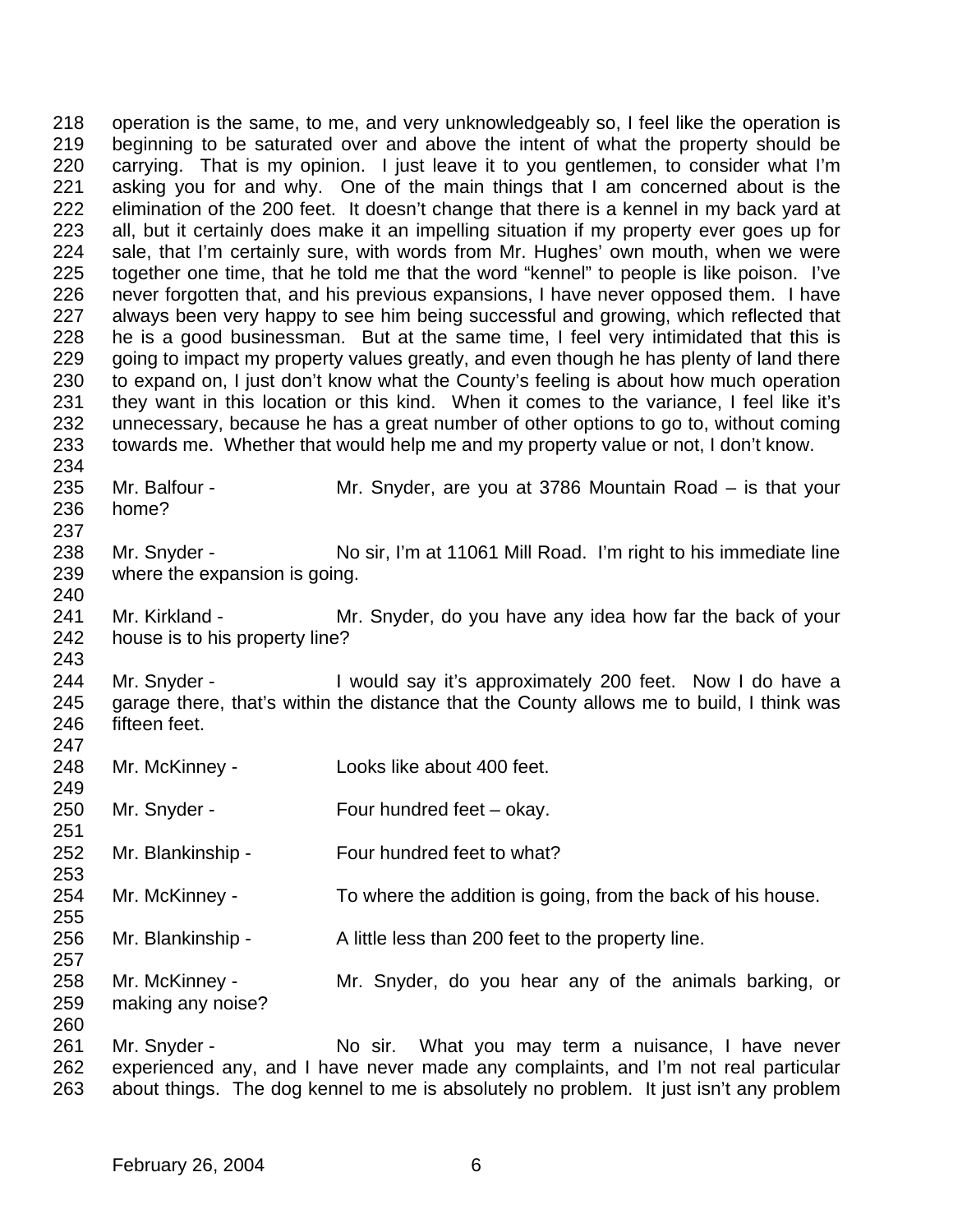at all, and Mr. Hughes is an excellent operator. But that's not my complaint and not my concern. It's just the fact that when I put that property on the market, and this intense amount of construction there, that has developed into all of his operation, is certainly 267 going to be a strong consideration for whoever the purchaser may be. 269 Mr. McKinney - How long have you lived on Mill Road? 

 Mr. Snyder - I built the property in 1975, moved in 1976, and have been there every since.

Mr. McKinney - Was the Holiday Barn there then?

276 Mr. Snyder - Yes sir, it was; one building was there at the time, and I think now this will be nine. 

 Mr. McKinney - I think you had a concern about the word "kennel." Maybe Mr. Hughes would consider changing the name of it to the "animal hotel" or something. 

282 Mr. Snyder - Maybe so. It didn't bother me, and Mr. Hughes, when we were building a house and doing things that we could do to save costs on the property, he came over and introduced himself and informed me, he said, "do you realize what kind of operation I have here?" I said, "well, yes, I know that you operate a dog hotel," a kennel, or whatever term was used, and he was concerned that maybe I wasn't going to be too happy with the operation. It's never bothered me, and I hate to be here opposing it, but I feel like I have to look out for my own best interests.

 Mr. Nunnally - We thank you for coming, Mr. Snyder. Are there any other questions of the Board or staff? Mr. Hughes, would you like to rebut please? If you don't mind, just a short rebuttal, we've got a full slate. 

 Mr. Hughes - I would never rebut Mr. Snyder. Mr. Snyder is one of the great guys. 3786 is my property. I thought I would mention that.

297 Mr. McKinney - We realize that.

299 Mr. Nunnally - How many more dogs, animals, will you have with this addition, at your max, on the weekends.

 Mr. Hughes - Max? Rooms. I cannot answer you with max animals, because I never know whether a customer is going to bring two. We'll have 245 or 250 rooms. 

 Mr. Blankinship - How many do you have now? 

 Mr. Hughes - One hundred fifty.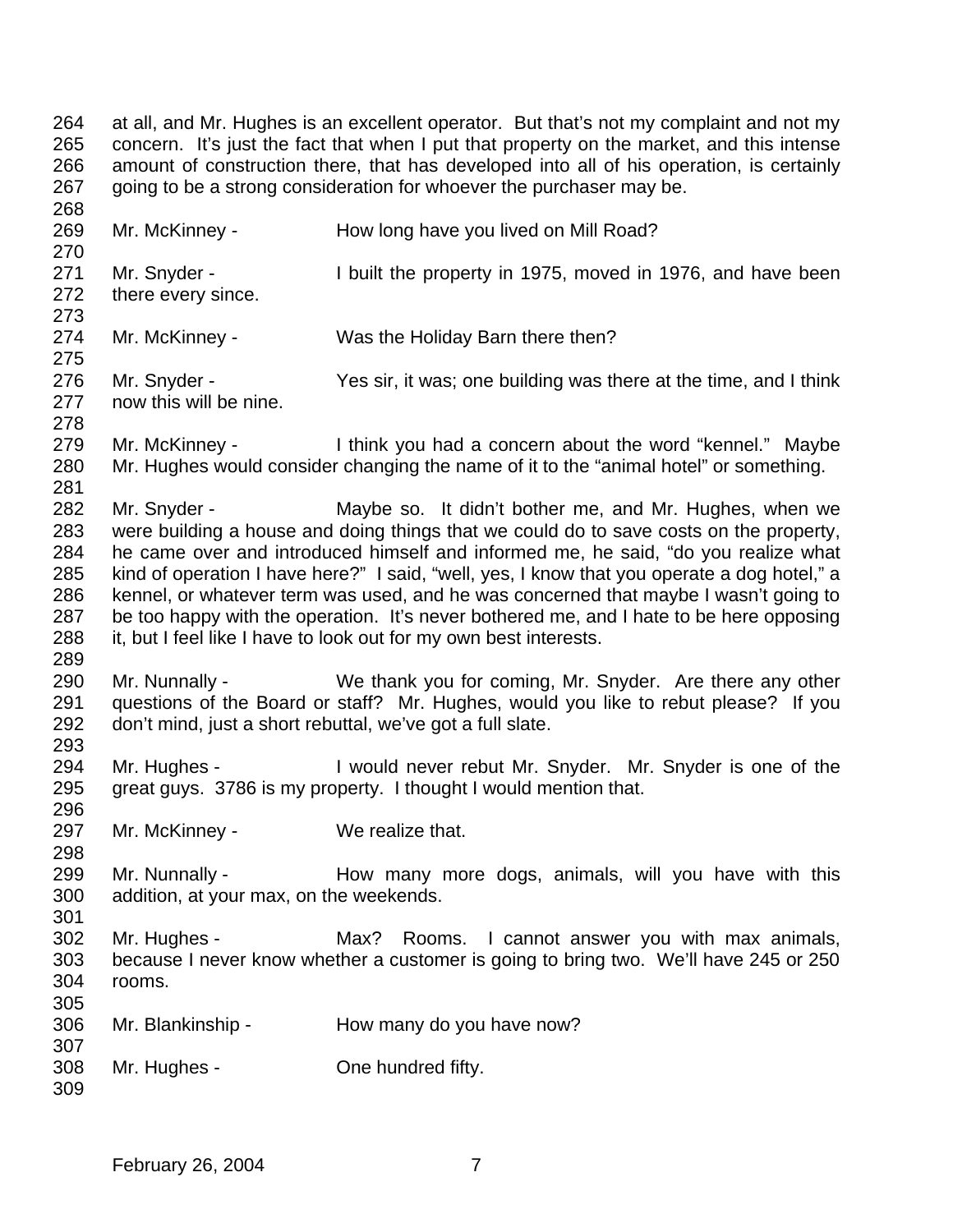Mr. Balfour - So you've got another third, roughly, you're adding to it in capacity? Mr. Hughes - That's right, and a portion of those would be cats. Mr. Balfour - Have you given any consideration to going ahead and making your move now and not doing that? You said if it gets any bigger, you're going to have to get another spot. Mr. Hughes - Yes, we've given that some consideration. Boarding kennels are terribly expensive to build, unusually expensive. It is not practical. Here's another issue. Management of these facilities is very difficult; 365 days a year we have to have staff there. Mr. Balfour - You're supposed to show us your hardship, and your hardship just happens to be that you don't want to move somewhere else right now. 327 Mr. Hughes - No, the hardship is, we need a lobby for the public, and we need a dog drying room, to handle the existing operation. All those activities fall within the 200 feet, and we didn't know that. Mr. McKinney - What do you do for a lobby and a drying room now? Mr. Hughes - They're too small. It's literally chaotic. Mr. McKinney - They meet your needs today. When you expand, they're 336 going to be too small. Mr. Hughes - No, they don't meet the needs today. I started this permit process, just for the bathing room and the lobby, because we needed more room for public activity. The lobby's gotten too small. In fact, we use the courtyard in front of the building during peak times, to take people their pets, because the lobby is so small. The lobby was originally designed for a facility that maxxed at about 90 animals. Mr. McKinney - How long have you been operating like you're operating, with the number of rooms that you've got, and so forth? Mr. Hughes - For about two years. 349 Mr. Nunnally - Any other questions from Board or staff? If not, that concludes the case. Thank you for coming. After an advertised public hearing and on a motion by Mr. Kirkland, seconded by Mr. McKinney, the Board **granted** application **UP-27-2003** for a conditional use permit to expand the existing kennel at 3800 Mountain Road (Parcel 765-771-4745). The Board granted the use permit subject to the following conditions: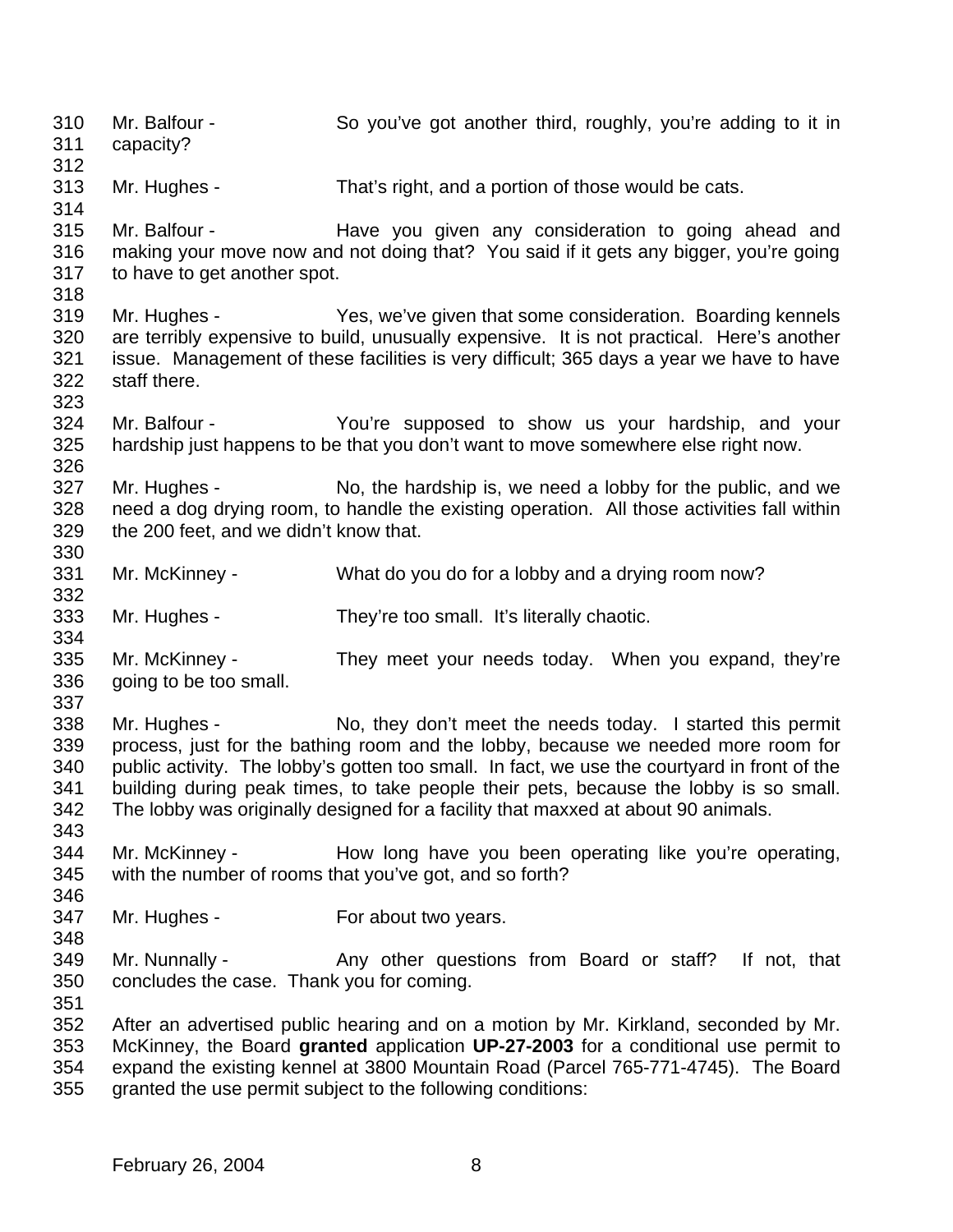- 1. The property shall be developed in substantial conformance with the plan filed with the application. No substantial changes or additions to the layout may be made without the approval of the Board of Zoning Appeals.
- 2. This approval is subject to all conditions that may be placed on the proposed development during review of the construction plans.
- 3. A detailed landscaping and lighting plan shall be submitted to the Planning Office with the building permit for review and approval.

| 367 | Affirmative:  | Balfour, Kirkland, McKinney, Nunnally |  |
|-----|---------------|---------------------------------------|--|
|     | 368 Negative: |                                       |  |
| 369 | Absent:       | Wright                                |  |

- The Board granted the request because it found the proposed use will be in substantial accordance with the general purpose and objectives of Chapter 24 of the County Code.
- After an advertised public hearing and on a motion by Mr. Kirkland, seconded by Mr. McKinney, the Board **granted** application **A-7-2004** for a variance to build kennel additions at 3800 Mountain Road (Parcel 765-771-4745). The Board granted the use permit subject to the following condition:
- 1. This variance applies only to the agricultural distance requirement. All other applicable regulations of the County Code shall remain in force.

| 382 | Affirmative:  | Balfour, Kirkland, McKinney, Nunnally |  |
|-----|---------------|---------------------------------------|--|
|     | 383 Negative: |                                       |  |
| 384 | Absent:       | Wright                                |  |
| 385 |               |                                       |  |

 The Board granted this request, as it found from the evidence presented that, due to the unique circumstances of the subject property, strict application of the County Code would produce undue hardship not generally shared by other properties in the area, and authorizing this variance will neither cause a substantial detriment to adjacent property nor materially impair the purpose of the zoning regulations.

- **A -144-2003 RCI BUILDERS** requests a variance from Sections 24-95(k) and (2) of Chapter 24 of the County Code to build a one-family dwelling at 1800 Terrace Avenue (Hermitage Club Terrace) (Parcel 782-750- 2829), zoned R-2, One-family Residence District (Fairfield). The minimum side yard setback and rear yard setback are not met. The applicant has 17 feet rear yard setback, and 23 feet side yard setback, where the Code requires 25 feet rear yard setback and 25 feet side yard setback. The applicant requests a variance of 8 feet rear yard setback and 2 feet side yard setback.
	- February 26, 2004 9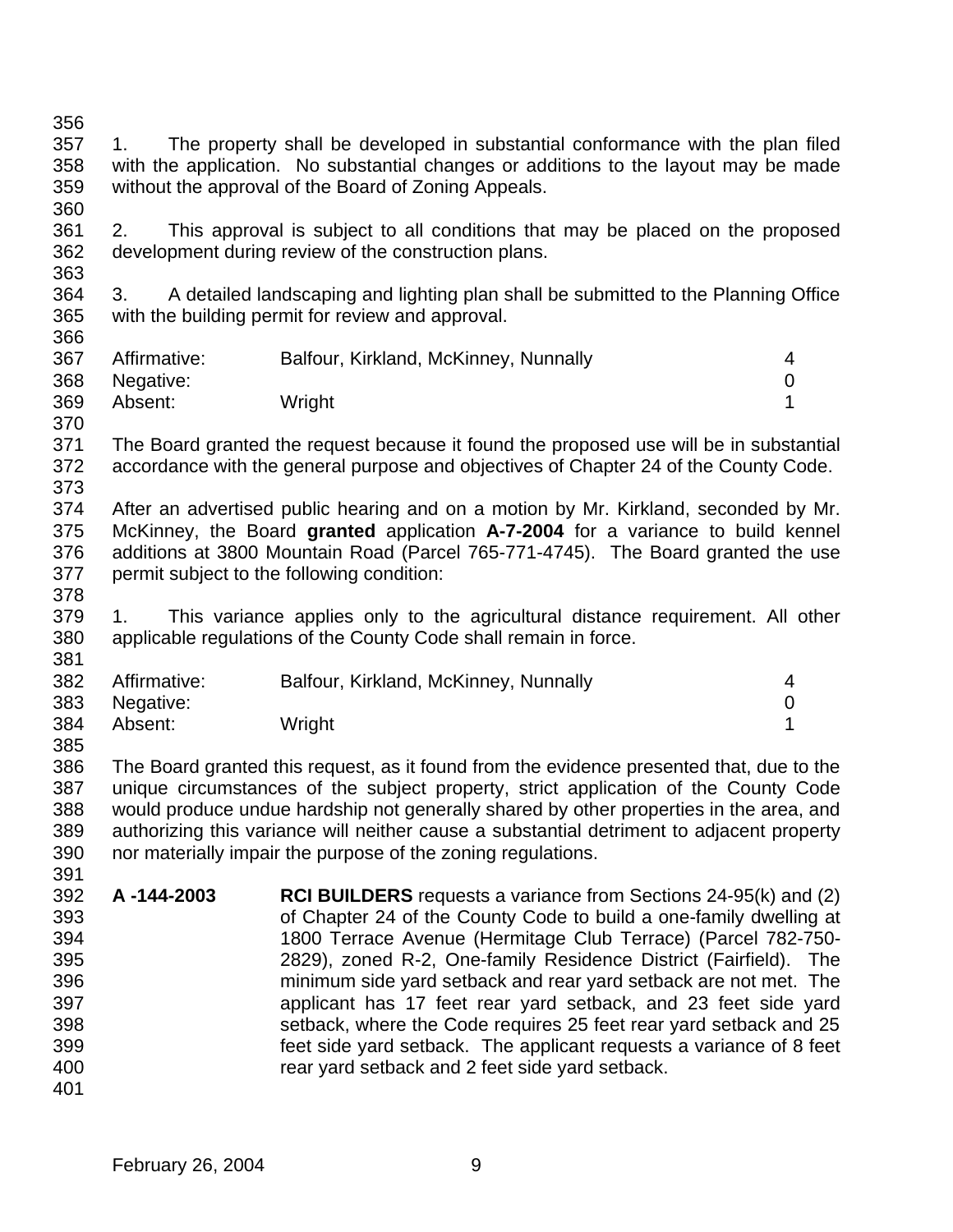Upon a motion by Mr. Kirkland, seconded by Mr. McKinney, the Board **deferred** application **A-144-2003** for a variance to build a one-family dwelling at 1800 Terrace Avenue (Hermitage Club Terrace) (Parcel 782-750-2829). The case was deferred from the February 26, 2004, until the March 25, 2004, meeting to allow time to re-advertise with a different variance requested.

| 408 | Affirmative: | Balfour, Kirkland, McKinney, Nunnally |  |
|-----|--------------|---------------------------------------|--|
| 409 | Negative:    |                                       |  |
| 410 | Absent:      | Wright                                |  |

- **A 4-2004 ABID KRAK** appeals a decision of the Director of Planning pursuant to Section 24-116(a) of Chapter 24 of the County Code regarding the property at 5401 Dickens Road (Parcel 773-744- 3103), zoned R-2, One-family Residence District (Brookland).
- Mr. Nunnally Is there anyone else here for this case? Did we have to have any more testimony today, Mr. Blankinship?
- Mr. Blankinship The County has performed an inspection, and the Director of Planning, I think, needs to report on that inspection to you. Whether you need to hear from Mr. Krak or whether you have questions for him, is up to you.
- Mr. McKinney Mr. Krak has already presented his side.
- Mr. Nunnally Well, we'll be sworn in again.
- 428 Mr. Blankinship Raise your right hand. Do you swear that the testimony you are about to give is the truth, the whole truth, and nothing but the truth, so help you God?
- 432 Mr. Krak Yes sir.

- 434 Mr. McKinney Mr. Krak, we don't need to hear from you now. We've already heard your testimony; we need to hear from the staff.
- Mr. Kirkland - We need to hear what happened at the inspection that took place.
- 440 Mr. McKinney If we need you, we'll call you.
- 442 Mr. Krak Do I speak behind this desk or not?
- Mr. Nunnally We'll decide that after we hear the report.
- Mr. Kirkland We said at the last meeting that we had heard all the testimony, and we were going to wait.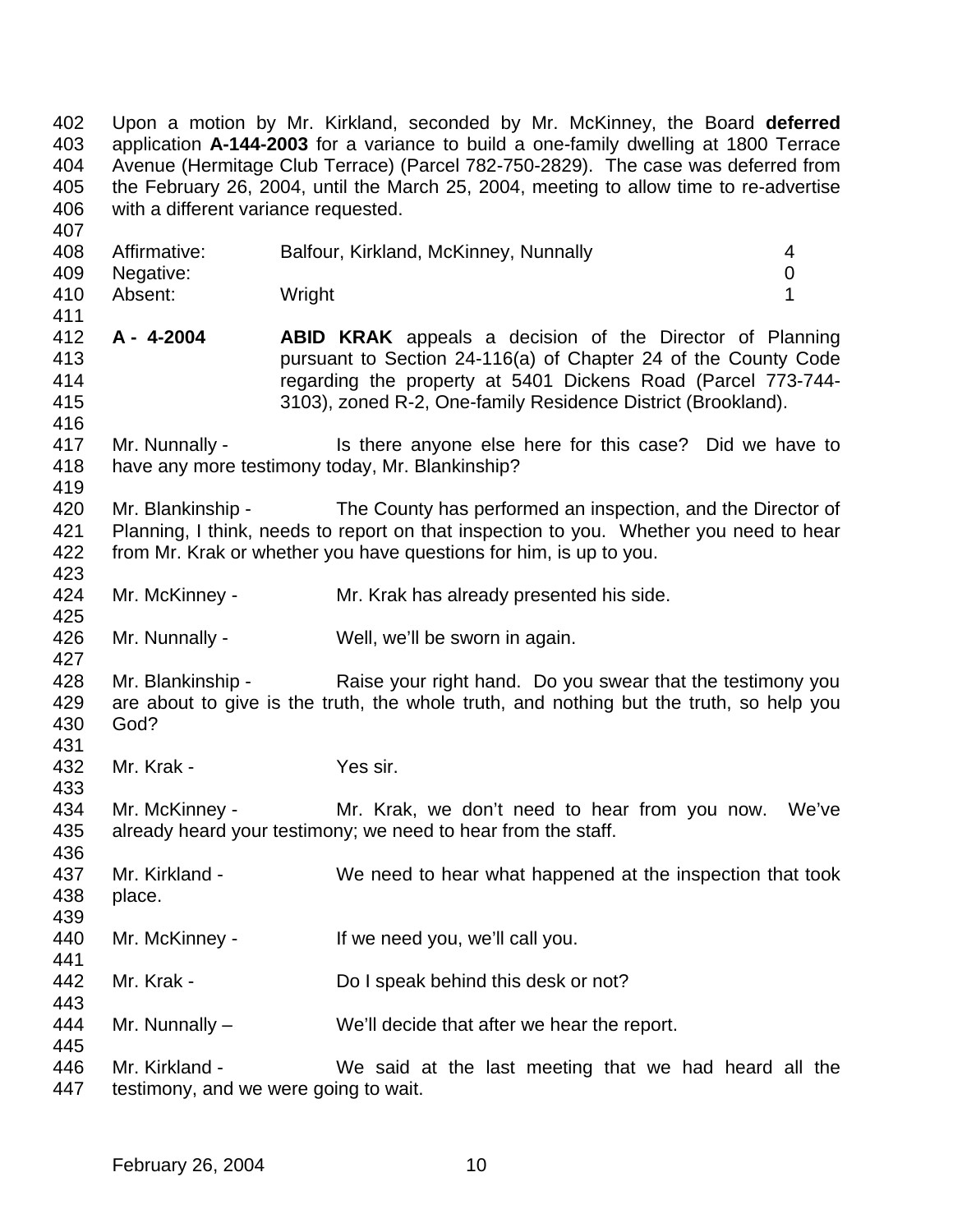Mr. Krak - I would like to, please, if I can get a chance. Mr. Kirkland - I've heard everything right now that I need to hear about what's going on. I need to know whether or not the inspection was made, and what they found, and then if you'd like to have a minute or two to rebut or say a few words, I'll allow that. Mr. Krak - Please give me a chance. Mr. Kirkland - Let me hear what they said at the inspection first. Mr. Krak - I'm going to speak something different, but regarding my case. Mr. Kirkland - Well let me hear from Mr. Marlles right now. Mr. Nunnally - We don't know whether we want to hear anything different or not until we hear from Mr. Marlles. Mr. Krak - Everything I want to say is including my case, please, and give me a chance. Mr. Nunnally - Well you have a seat right now, and we'll hear from Mr. Marlles, and if we need you, we'll call you. Mr. Marlles - Good morning, Mr. Chairman, members of the Board; my name is John Marlles, and I'm Director of Planning for Henrico County. At your last meeting on January 22, you did defer Mr. Krak's appeal on my decision as Director of Planning, in order to give staff an opportunity to inspect his property at 5401 Dickens Road. A joint inspection of that property was conducted on February 19, by staff from the Planning Office, and the Department of Building Construction and Inspection. Staff did determine that Mr. Krak has removed the stoves from the guesthouse and the basement of the dwelling, which does bring the property into compliance with the Zoning Ordinance. No other zoning violations were observed during that inspection. I would note for the record, though, that the inspection did discover a fairly extensive list of building code violations, both in the guesthouse and in the main dwelling. Those, of course, are under the jurisdiction of the Building Commissioner, not the Board of Zoning Appeals. For the time being, this does resolve the matter from the standpoint of the Planning Office. We will continue to monitor the property to insure that the owner does remain in compliance with the ordinance. I would note that Mr. Krak's original appeal was challenging the statement of fact from our original inspection that was conducted on November 18, 2003. He was challenging the inspection report that there were three kitchens on the property, two in the main dwelling, and one in the guesthouse. We would maintain that that inspection report was correct. In talking with Mr. Krak, he agrees that there was one kitchen in the guesthouse and one in the main dwelling. He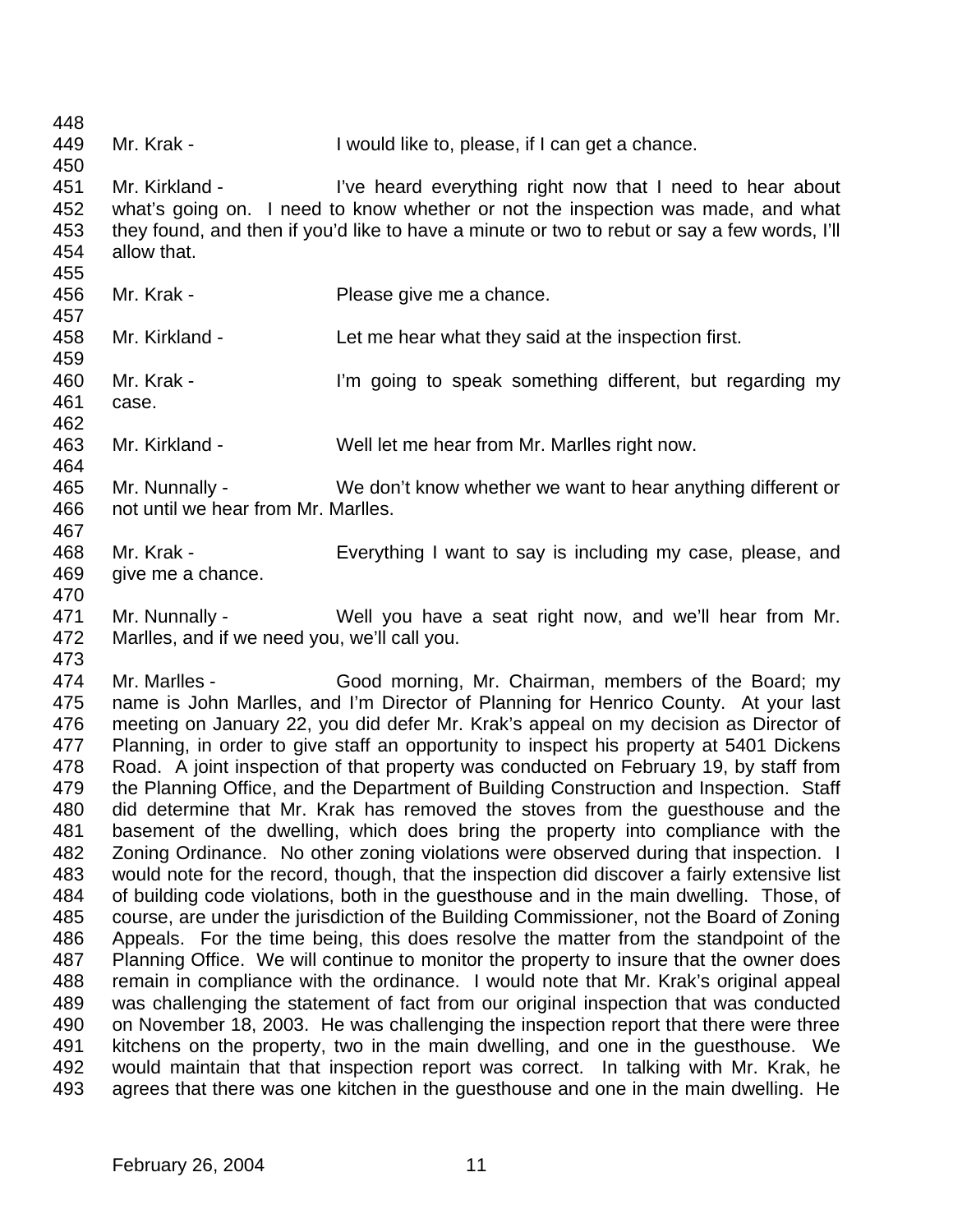disputed whether there were two in the main dwelling. In either event, it's still a violation of the zoning ordinance. I'll be glad to answer any questions that the Board has. Mr. McKinney - Everything's been satisfied now. Mr. Marlles - Staff is satisfied. Mr. Blankinship - Planning Office concerns. Mr. McKinney - Correct. So now if he has other problems, he's got to bring them up with the Building Commissioner. 506 Mr. Marlles - Right, and I believe the Building Commissioner is pursuing those violations. Mr. Kirkland - So therefore the notices that were given on November 18, were true and were factual, and there were really kitchens there at that time. Mr. Marlles - That is staff's position, yes sir. 514 Mr. Nunnally - Is there any need for the appeal to go further then? Mr. Blankinship - Do you want to give Mr. Krak a minute or two? Mr. McKinney - It's over and done with; it's done. Mr. Blankinship - On his behalf, there was a statement made at last month's hearing that is on the official record, that he believes was false and misleading, and he would like to set straight. Whether the Board wants to hear it, is at your discretion. It doesn't make any difference to the case. Mr. Nunnally - Thank you Mr. Marlles. Mr. Krak, I'm going to let you speak, but I'm going to put a limit on you – five minutes at the most. You don't need that long, really – two minutes. Mr. Krak - Good morning Mr. Chairman; good morning members of the Board; good morning ladies and gentlemen. I am Abid Krak. I please you all to pay a little more attention to my case at this time. We all realize some striking details that we can't believe it. As more as I tried to be honest and do the right things for myself, my family, my neighborhood, and the community, I get more in trouble. But on the other side, some people are complaining and complaining, and you believe it. Some people even come behind this desk and swear to tell the truth, nothing but the truth, but after all, they tell a perfect lie. This is not a right place to lie. Let's go back a few years. Mr. Blankinship - You just need to get to the point that you believe was false.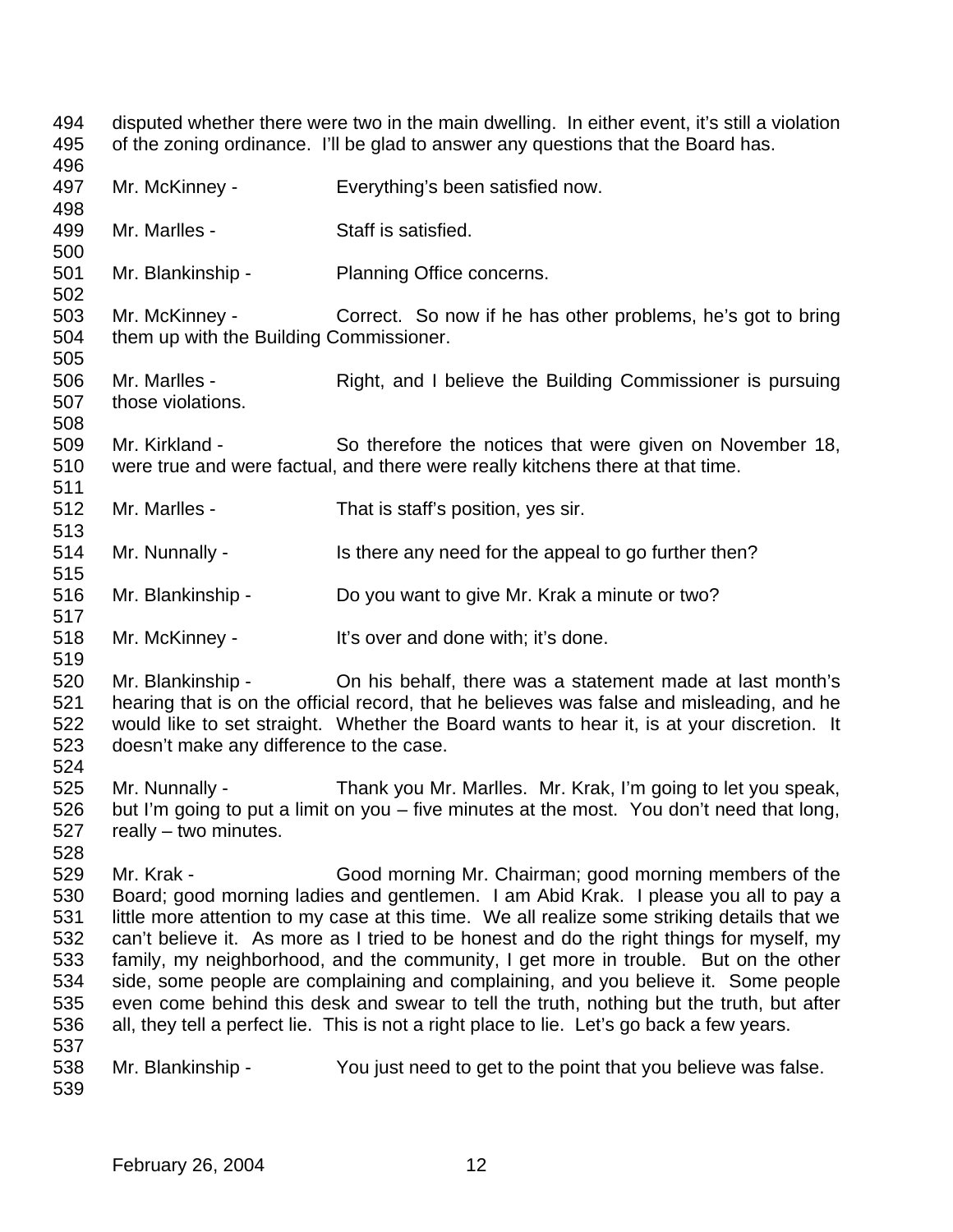540 Mr. Krak - All right, all right. I'm going to get to the point right now. I'm sorry. Testimony from my neighbor, Mr. Wenk. Mr. McKinney - You've got testimony from your neighbor – is your neighbor here? 546 Mr. Krak - No. he's not here. Mr. Blankinship - He's looking at last month's minutes. Mr. McKinney - Well, it's heresay. Mr. Blankinship - He's looking at last month's minutes. Mr. Krak - Last month's draft – that's his words, not mine. Mr. Nunnally - Well he chose to speak what he said, and you don't need to read them to us. You're liable to be subject to be sued for slander if you don't watch out, so let's move along. Mr. Krak - He testified some, let me say directly, he lied a couple of times, not once. Mr. Blankinship - Just tell us what the truth is, please. Mr. Krak - The truth is, regarding my, I did some work after the stop work order was issued, that I poured a slab on that foundation, and I got pictures and paperwork here to prove …………….. Mr. McKinney - That's not our concern; that's the Building Commissioner. Mr. Blankinship - Mr. Chairman, if I may, Mr. Krak and I discussed this in the office a couple of days ago; he showed me information that established – if you remember last month, there was testimony that the building official revoked his permit and then he went ahead and poured the slab in the storage building. Mr. Krak showed very good evidence that that was not the case, that what happened is, he had the inspection, he poured the slab, and the next day the permit was revoked. He just wanted to get that fact into the record, and I respected that. Mr. Nunnally Okay, we'll accept that then as a stipulation, can we not? What Mr. Secretary just said. I think we've heard all we need to know. Mr. Kirkland - I've heard all I need to know, Mr. Krak. Mr. Nunnally - Thank you for coming down. That concludes the case.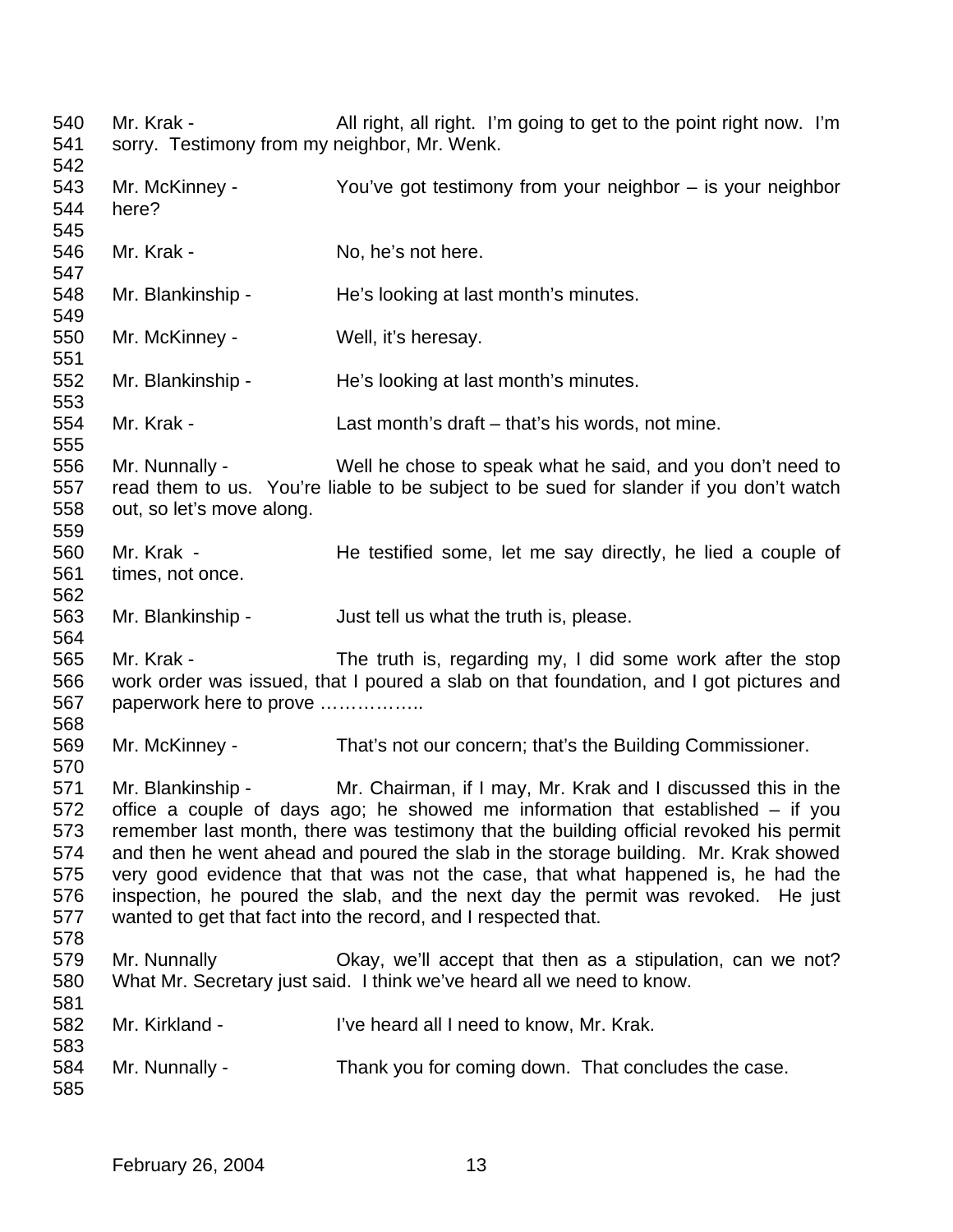After an advertised public hearing and on a motion by Mr. Kirkland, seconded by Mr. McKinney, the Board **denied** the **A-4-2004** appeal of a decision of the Director of Planning regarding the property at 5401 Dickens Road (Parcel 773-744-3103), thus upholding the notice of violation issued by the Director of Planning. Affirmative: Balfour, Kirkland, McKinney, Nunnally 4 Negative: 0 Absent: Wright 1 The Board denied your request as it found from the evidence presented that there were at least two, and possibly three, kitchens on the property when the notice was issued. The Board heard testimony that the property is now in compliance with the zoning ordinance. Although there may still be violations of the Uniform Statewide Building Code on the property, those violations would not come under the purview of the Board of Zoning Appeals. **UP- 2-2004 W. C. ENGLISH INC.** requests a conditional use permit pursuant to Sections 24-103 and 24-52(d) of Chapter 24 of the County Code to extract materials from the earth at 6919 Monahan Road (Parcel 823-698-3046), zoned A-1, Agricultural District (Varina). Mr. Nunnally - Is there anyone else here interested in this case? Would you raise your right hand and be sworn please? Mr. Blankinship - Do you swear that the testimony you are about to give is the truth, the whole truth, and nothing but the truth, so help you God? Mr. Higginbotham, - I do. My name is James Higginbotham; I'm with W. C. English Inc., and this is a renewal of an existing permit. The reason we're asking for this renewal is due to the economic downturn that put the airport connector on hold, and since this area was approved originally for a borrow pit, we're asking that it be renewed. We've gotten all the erosion control plans and yet we've never opened this area up, due to the road not maturing and the airport connector not being built. We're asking that all the conditions that were previously approved remain the same, that the pit be renewed. If you have any questions, I'd be glad to try to answer them. Mr. Blankinship - Mr. Chairman, I made a couple of clerical errors in the conditions. The date of the renewal will be from July 31 to July 31. He's applying ahead of time, and I attempted to punish him for that. Mr. Nunnally - Do we have any opposition to this? There are some people who rose to speak. Why did we defer this? Mr. Blankinship - We advertised the wrong parcel.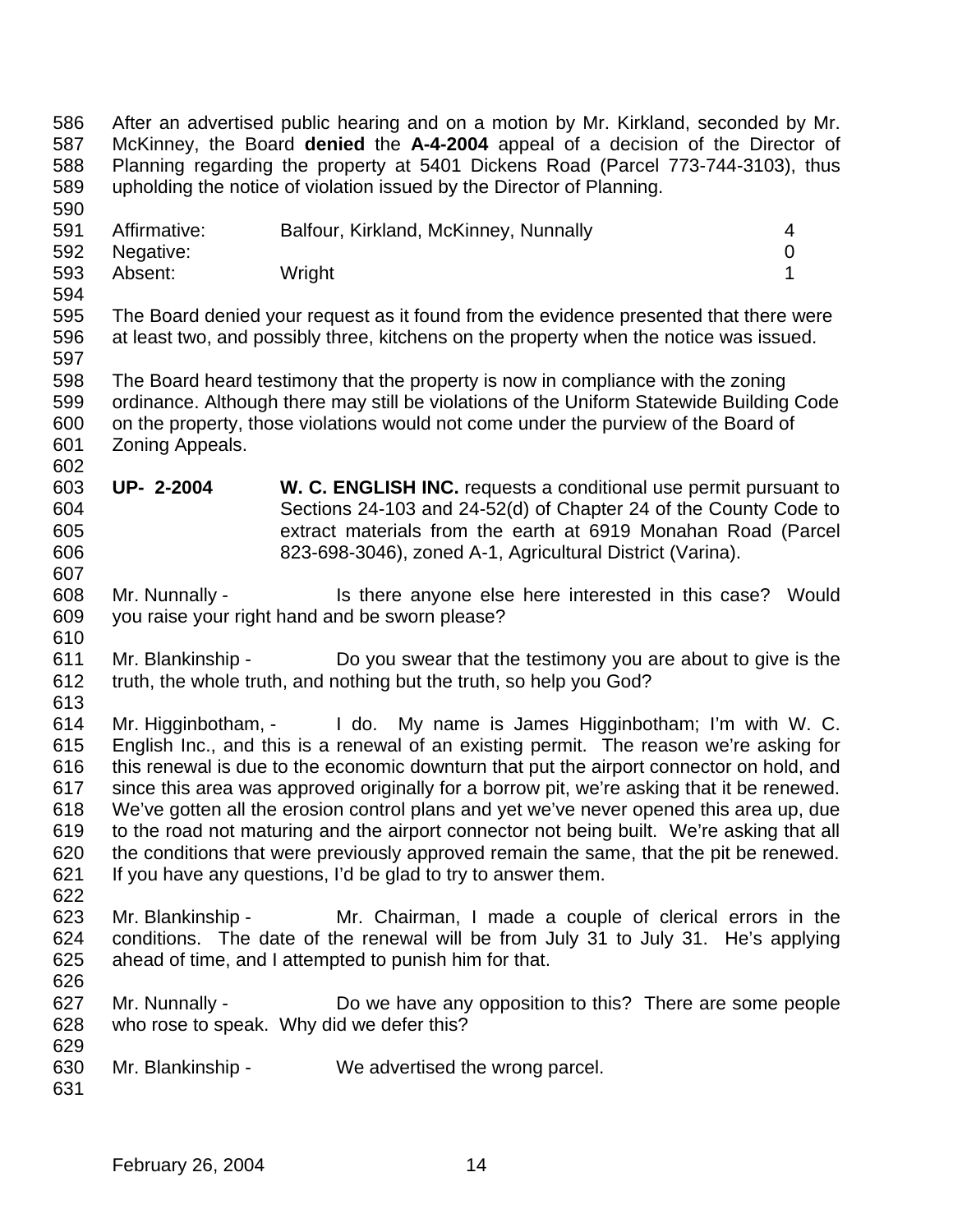Mr. Higginbotham - We were actually on the wrong side of 895; it was just a clerical error. 635 Mr. Blankinship - 895 cuts through the original parcel. Mr. Higginbotham - And we called it the Spanos pit because it was Spanos property. Spanos still owns property on both sides of 895, so we inadvertently advertised to people on the wrong side of 895. Mr. Nunnally - You just said you're in favor of the suggestions that we have on this, right? Mr. Higginbotham - Yes sir. Nothing has changed from the approval two years ago. Mr. Nunnally - Do any of you gentlemen want to speak? *(Voice from audience)* - Not in opposition, no. Mr. Higginbotham - We've got good neighbors. Mr. Nunnally - Anyone else? After an advertised public hearing and on a motion by Mr. McKinney, seconded by Mr. Kirkland, the Board **granted** application **UP-2-2004** for a conditional use permit to extract materials from the earth at 6919 Monahan Road (Parcel 823-698-3046). The Board granted the variance subject to the following conditions: 1. This permit is subject to all requirements of Section 24-103 of Chapter 24 of the County Code. 2. Monday through Friday hours of operation shall be from 7:00 a.m. to 7:00 p.m. when Daylight Savings Time is in effect, and from 7:00 a.m. to 5:00 p.m. at all other times. Saturday hours of operation shall be from 7:00 a.m. to 3:00 p.m. 3. No operations of any kind are to be conducted at the site on Sundays or on national holidays. 4. Open and vertical excavations having a depth of 10 feet or more for a period of more than 30 days, shall be effectively sloped to a 2 to 1 slope or flatter to protect the public safety. 5. All means of access to the property shall be from the public right of way of I-895 or Monahan Road.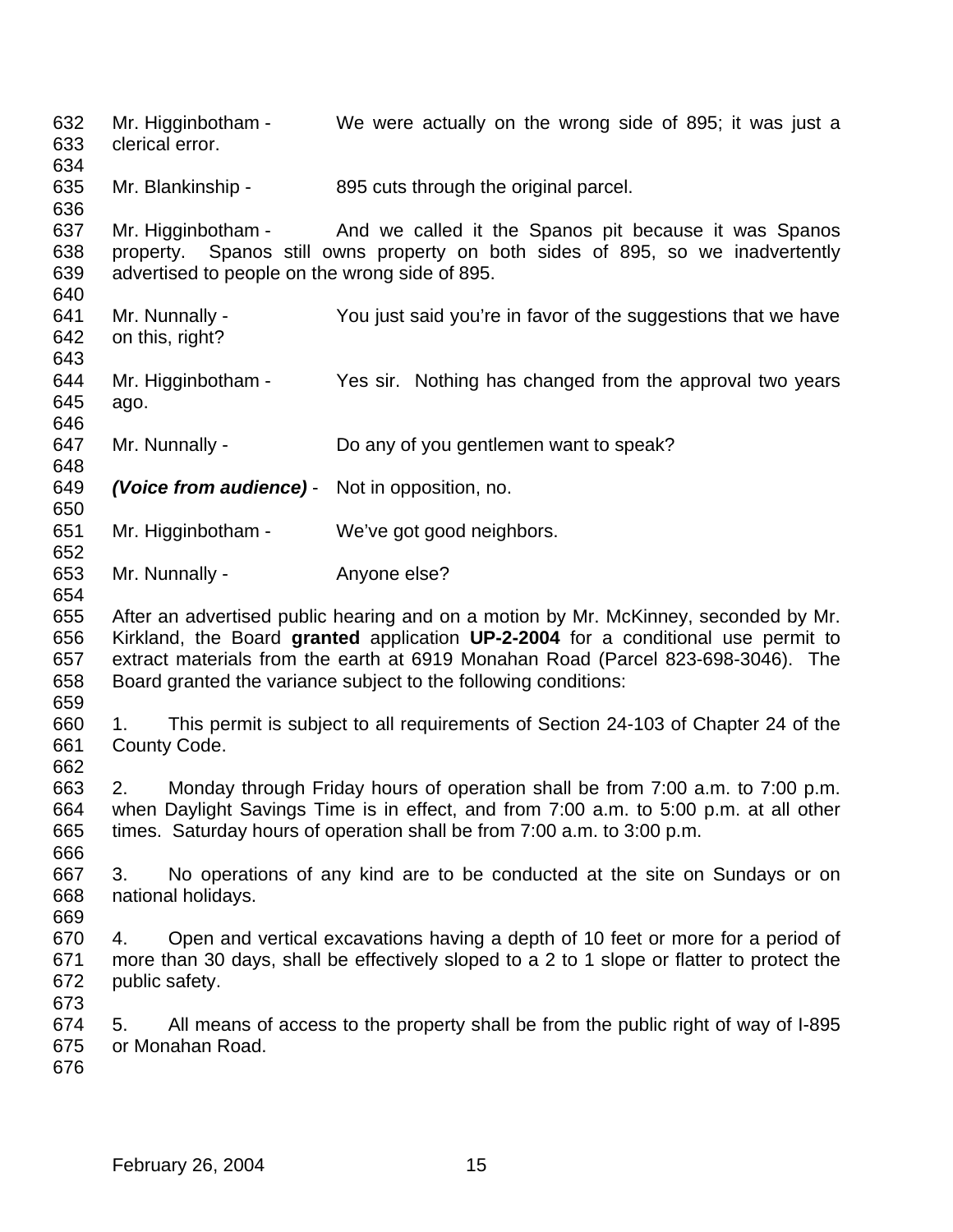6. A superintendent who shall be personally familiar with all the terms and conditions of Section 24-103 of Chapter 24 of the County Code as well as the terms and conditions of UP-2-2004, and shall be present at the beginning and conclusion of operations each work day to see that all conditions of the County Code and the use permit are carefully observed. 

 7. Topsoil shall not be removed from any part of the property outside of the area in which extraction is authorized. Sufficient topsoil shall be stockpiled on the property for respreading in a layer with five (5) inches of minimum depth. If the site does not yield sufficient topsoil, additional topsoil shall be brought to the site to provide the required five-inch layer of cover. All topsoil shall be treated with a mixture of seed, fertilizer, and lime as recommended by the County of Henrico after the results of soil tests have been submitted to the County of Henrico. All topsoil shall be stockpiled within the authorized borrow area and provided with adequate erosion control protection. This condition shall not prevent the applicant from constructing a screening berm as requested by the owner of the adjoining property.

- 8. The rehabilitation of the property shall take place simultaneously with the extraction process. Rehabilitation shall not be considered completed until the extraction area is covered completely with permanent vegetation.
- 9. Responsibility for maintaining the property, fences, and roads in a safe and secure condition indefinitely, or for converting the property to some other safe use, shall rest with the applicant.
- 10. Entrance gates shall be erected and maintained at all entrances to the property. These gates shall be locked at all times, except when authorized representatives of the applicant are on the property.
- 11. Erosion Control Plans shall be submitted to the Department of Public Works for review and approval at time of application for the use permit. Throughout the life of this extraction operation, the applicant shall continuously satisfy the Department of Public Works that erosion control procedures are properly handled and furnish plans and bonds that the department deems necessary. The applicant shall provide certification from a licensed professional engineer that dams, embankments and sediment control structures meet standard and approved design criteria as set forth by the State.
- 12. The areas approved for extraction under this permit shall be delineated on the ground by the erection of five (5) foot high metal posts at least five (5) inches in diameter and painted in alternate one (1) foot stripes of red and white. These posts shall be so located as to clearly define the area in which the extraction is permitted. They shall be located, and the location certified by a certified surveyor, within ninety (90) days of the date of approval of this use permit by the Board of Zoning Appeals, or this use permit is void.
-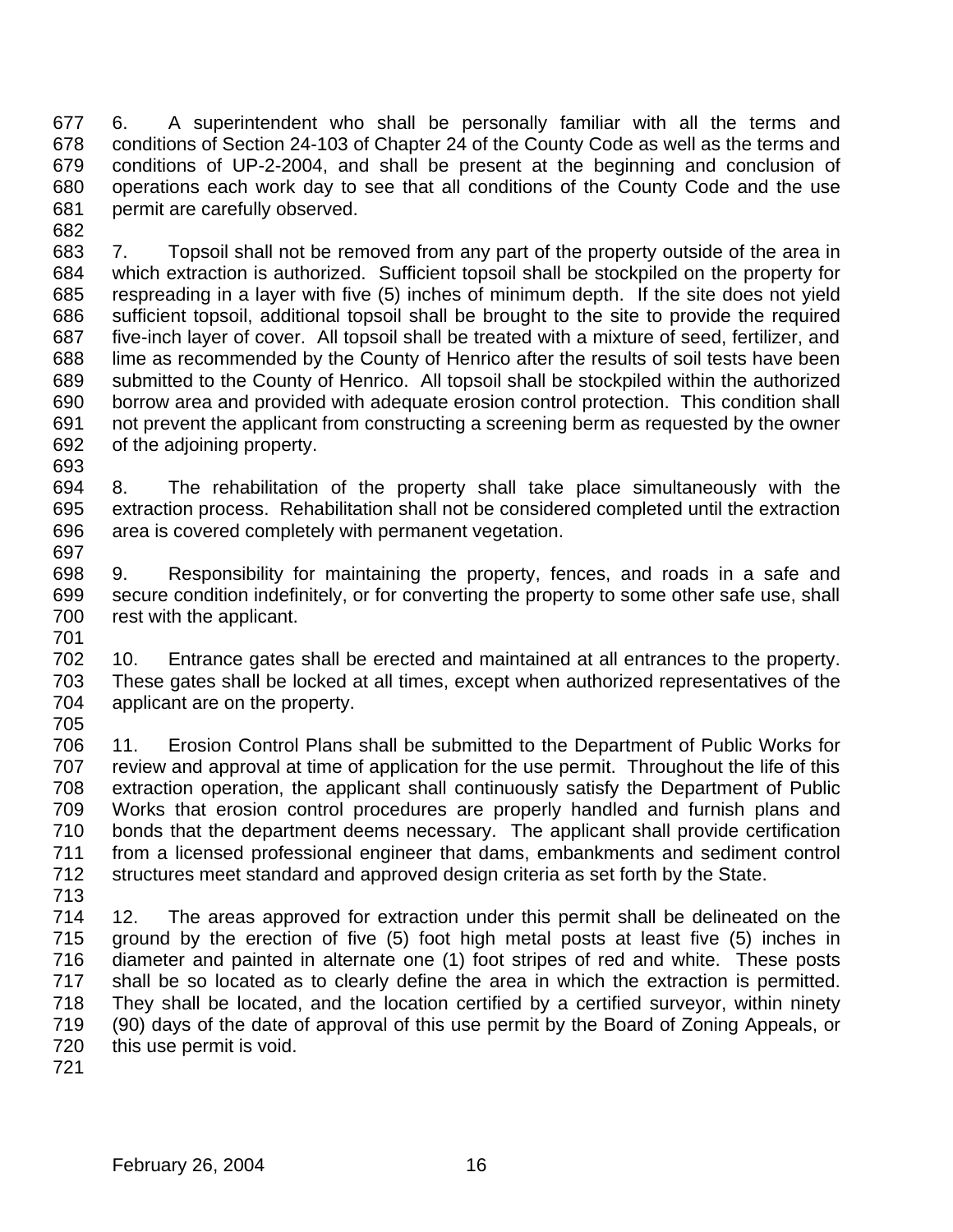13. "No Trespassing" signs shall be posted and maintained on the property to warn against use of the property by unauthorized persons. The minimum letter height shall be three inches and signs are to be posted every 250 feet along the perimeter of the property. The applicant shall furnish the Chief of Police a letter authorizing enforcement by the County Police Officers of the "No Trespassing" regulations, and agreeing to send a representative to court for purposes of testimony whenever required or requested by the Division of Police.

 14. Excavation operations shall be discontinued on said site by July 31, 2006, restoration accomplished not later than July 31, 2007 unless a new use permit is applied for by not later than 60 days before the expiration of the permit, and is subsequently granted by the Board of Zoning Appeals.

 15. A financial guaranty satisfactory to the County Attorney shall be posted with the Secretary of the Board of Zoning Appeals for extracting materials from 23.24 acres, in an amount of \$2,000.00 per acre for each disturbed acre of land included, for a total of \$46,480.00 guaranteeing that the land will be restored to a reasonably level and drainable condition with a minimum slope on the restored property being five to one or flatter. The guaranty may provide for the termination of the obligations after 30 days notice in writing. Such notice shall be served upon the principal and upon the obligee as provided by law for the service of notices. At the termination of the aforesaid 30 day notice to the principal, all authority of the principal under this use permit to extract materials, and work incident thereto, shall cease provided the applicant has not furnished another guaranty suitable to the County within said 30 days. The principal shall then proceed within the next ensuing 30 days following the termination of its authority under this use permit, to accomplish the complete restoration of the land as provided for under the terms of this permit. A notice of termination by such surety shall 749 in no event relieve the surety from its obligation to indemnify the County of Henrico for a breach of the conditions of this use permit. 

 16. The applicant shall furnish a certification each year, verifying that the guaranty is in effect, premiums have been paid, and the bonding company reaffirms its responsibility under the use permit conditions. This certification shall be submitted to the Board on July 31st of each year. 

 17. This permit does not become valid until the guaranty, required in condition No. 15, has been posted with the County, and necessary approval received. This must be accomplished within 30 days of the Board's action or the action becomes invalid. 

 18. A progress report shall be submitted to the Board on July 31st of each year during the life of this permit. This progress report must contain information concerning how much property has been disturbed to date of the report, the amount of land left to be disturbed, and how much rehabilitation has been performed, and when and how the remaining amount of land will be rehabilitated, and any and all pertinent information about the operation that would be helpful to the Board.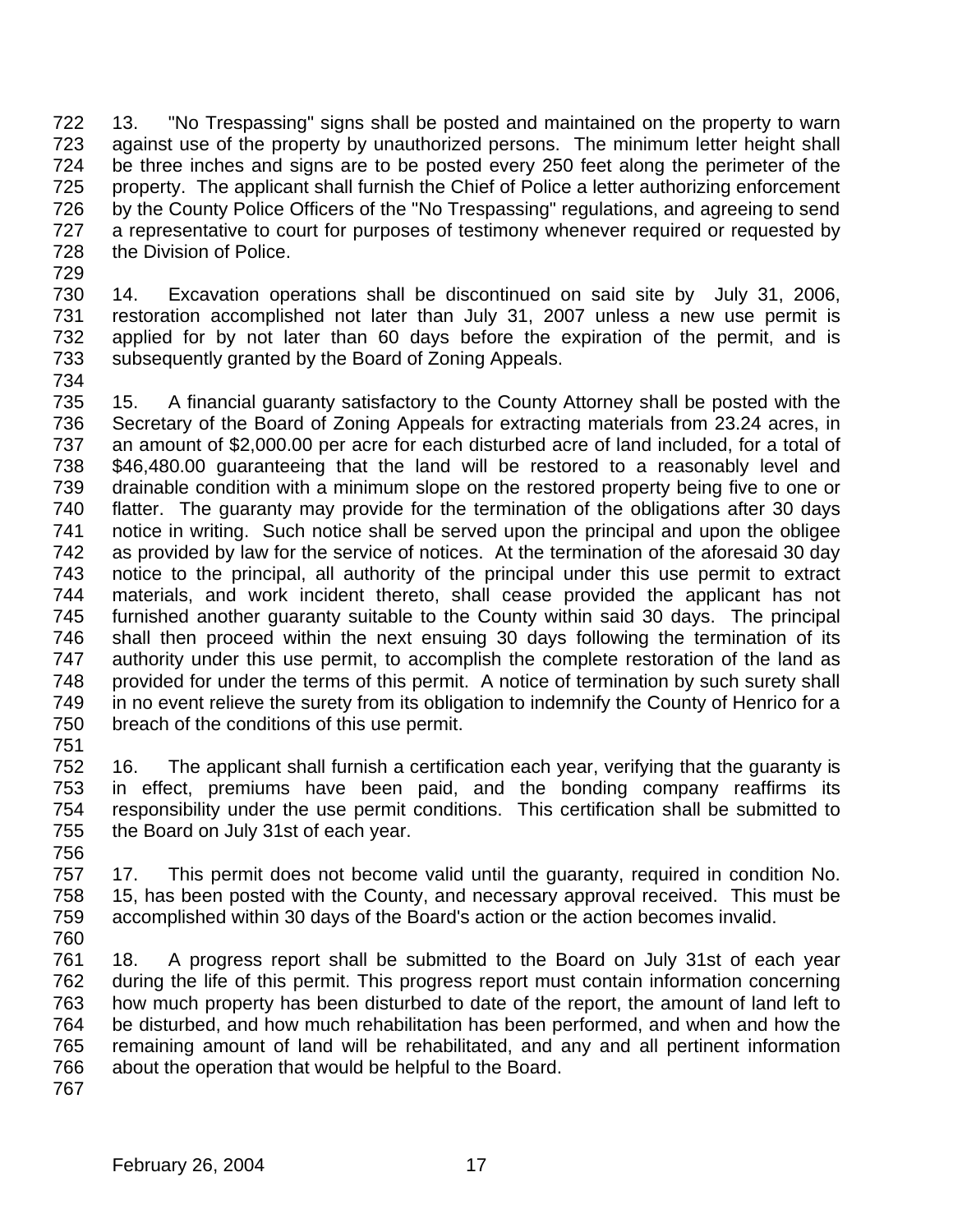19. If, in the course of its preliminary investigation or operations, applicant discovers evidence of the existence of cultural or historical material or the presence on the site of significant habitat or an endangered species, it will notify appropriate professional or governmental authorities and provide them with an opportunity to investigate the site and applicant will report the results of such investigation to the Planning Office.

 20. The applicant shall comply with the Chesapeake Bay Preservation Act and all state and local regulations administered under such act applicable to the property and shall furnish to the Planning Office copies of all reports required by such act or regulations. 

 21. In the event that an appeal of the Board's approval action is filed, all conditions requiring action on the part of the applicant within 90 days are considered satisfied if the required actions take place within 90 days of final action on the appeal process by the courts.

 22. If the Virginia Department of Mines, Minerals and Energy determines that the use of this property constitutes a mine, the applicant shall obtain a mine license from the Division of Mineral Mining, Virginia Department of Mines, Minerals and Energy, within 90 days of such determination, or the use permit is void. 

 23. No offsite-generated materials shall be deposited on the site unless the materials and the plans for their placement have been approved by the Planning Office. 

 24. If the Virginia Department of Mines, Minerals and Energy determines that the use of this property constitutes a mine, a sign shall be posted at the entrance to the mining site stating the name of the operator, the Henrico use permit number, the Division of Mineral Mining mine license number, and the phone number of the operator. The sign shall be 12 square feet in area and shall be properly maintained. 

 25. If the Virginia Department of Mines, Minerals and Energy determines that the use of this property constitutes a mine, all drainage and erosion and sediment control measures shall conform to the standards and specifications of the Mineral Mining Manual Drainage Handbook.

 26. If water wells located on surrounding properties are adversely affected, and the extraction operations on this site are suspected as the cause, the effected property owners may present to the Board evidence that the extraction operation is a contributing factor. After a hearing by the Board, this use permit may be revoked or suspended, and the operator may be required to correct the problem. The applicant shall post a financial guarantee in the amount of \$25,000, satisfactory to the County Attorney, guaranteeing compliance with this condition.

| 811 | Affirmative:  | Balfour, Kirkland, McKinney, Nunnally |  |
|-----|---------------|---------------------------------------|--|
|     | 812 Negative: |                                       |  |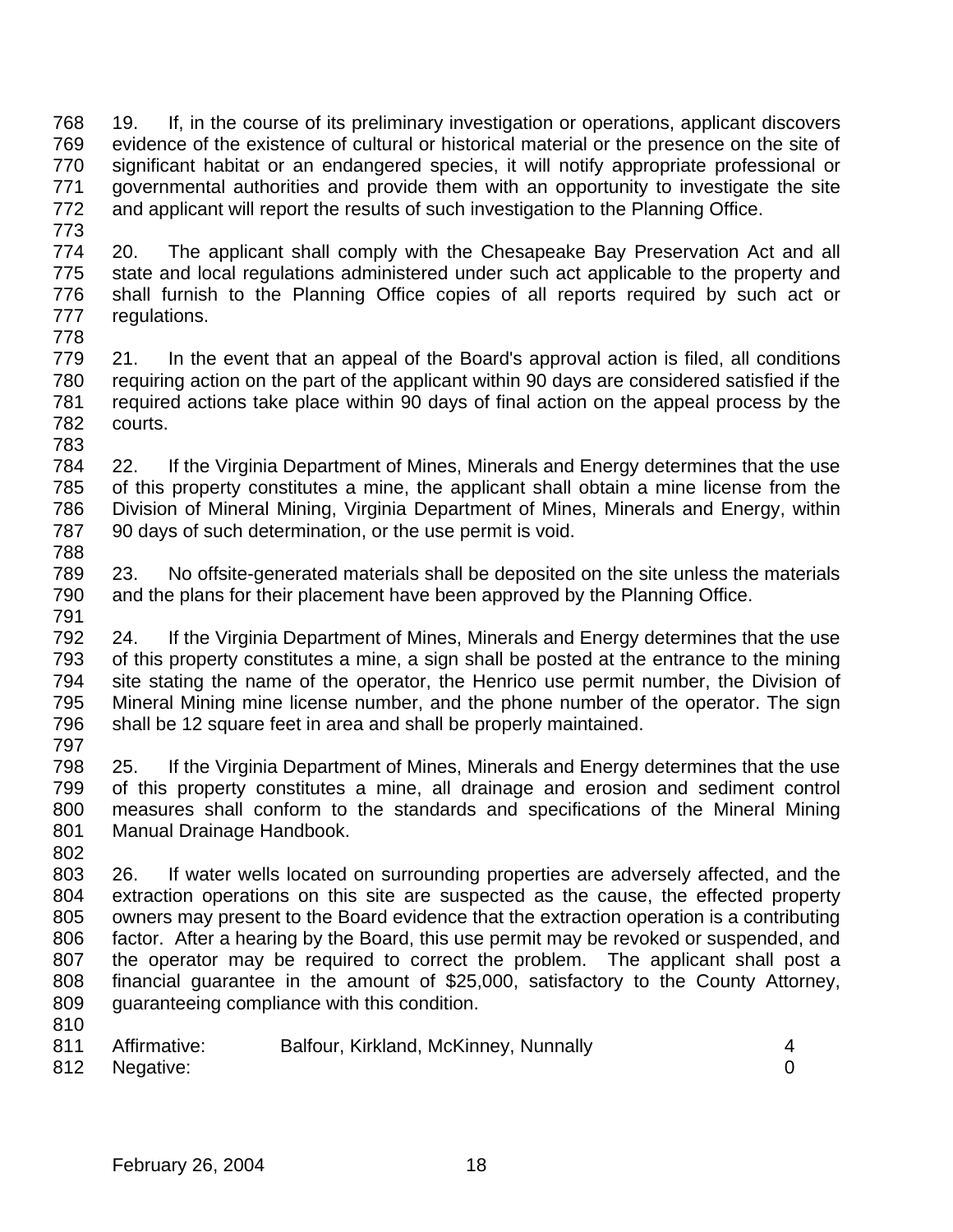## 813 Absent: Wright 1

 The Board granted the request because it found the proposed use will be in substantial accordance with the general purpose and objectives of Chapter 24 of the County Code.

**New Applications**

- **A 6-2004 CHESTER G. WADE** requests a variance from Sections 24-94 and 24-95(i)1 of Chapter 24 of the County Code to build a front porch at 5557 Holman Drive (Wyndham Forest) (Parcel 745-777-6963), zoned R-3C, One-family Residence District (Conditional) (Three Chopt). The front yard setback and projection into required yard are not met. The applicant proposes 38 feet front yard setback, where the Code requires 40 feet front yard setback. The applicant requests a variance of 2 feet front yard setback. An outside storm enclosure not more than 6 feet in width may encroach not more 829 than 4 feet into a required vard. An 8-foot wide porch exists and is proposed. A variance of 2 feet of encroachment into the required 831 vard is proposed.
- 833 Mr. Blankinship Does anyone else intend to speak on this application. Would you raise your right hand. Do you swear that the testimony you are about to give is the truth, the whole truth, and nothing but the truth, so help you God?
- 837 Mrs. Wade I do. Good morning. My name is Mary Wade, and I am here to request permission to add a roof to an existing stoop that we have on our house. We found after we hired a contractor and he came to the County to apply for all the permits, that we did not have the proper setback. We are short by about two feet. We won't enlarge it; we will use exactly what's there. We just want to put a roof over it.
- 843 Mr. Nunnally It looks like your neighbor already has one.
- 845 Mrs. Wade Yes, most of the neighbors do.
- 847 Mr. Blankinship Do you want to mention the homeowners association?
- Mrs. Wade We have a homeowners association, which we have to apply to on any changes that we do to our property, and my husband made the application, and they have already approved the changes for it, so we were looking to have the approval from the County to go ahead with this.
- Mr. Kirkland Mrs. Wade, I see part of your problem is that your house had to be pushed forward on the lot because you are in the back of a Chesapeake Bay area; therefore that pushed you closer to the road.
- Mrs. Wade Yes it does. We have a protected area behind us. And we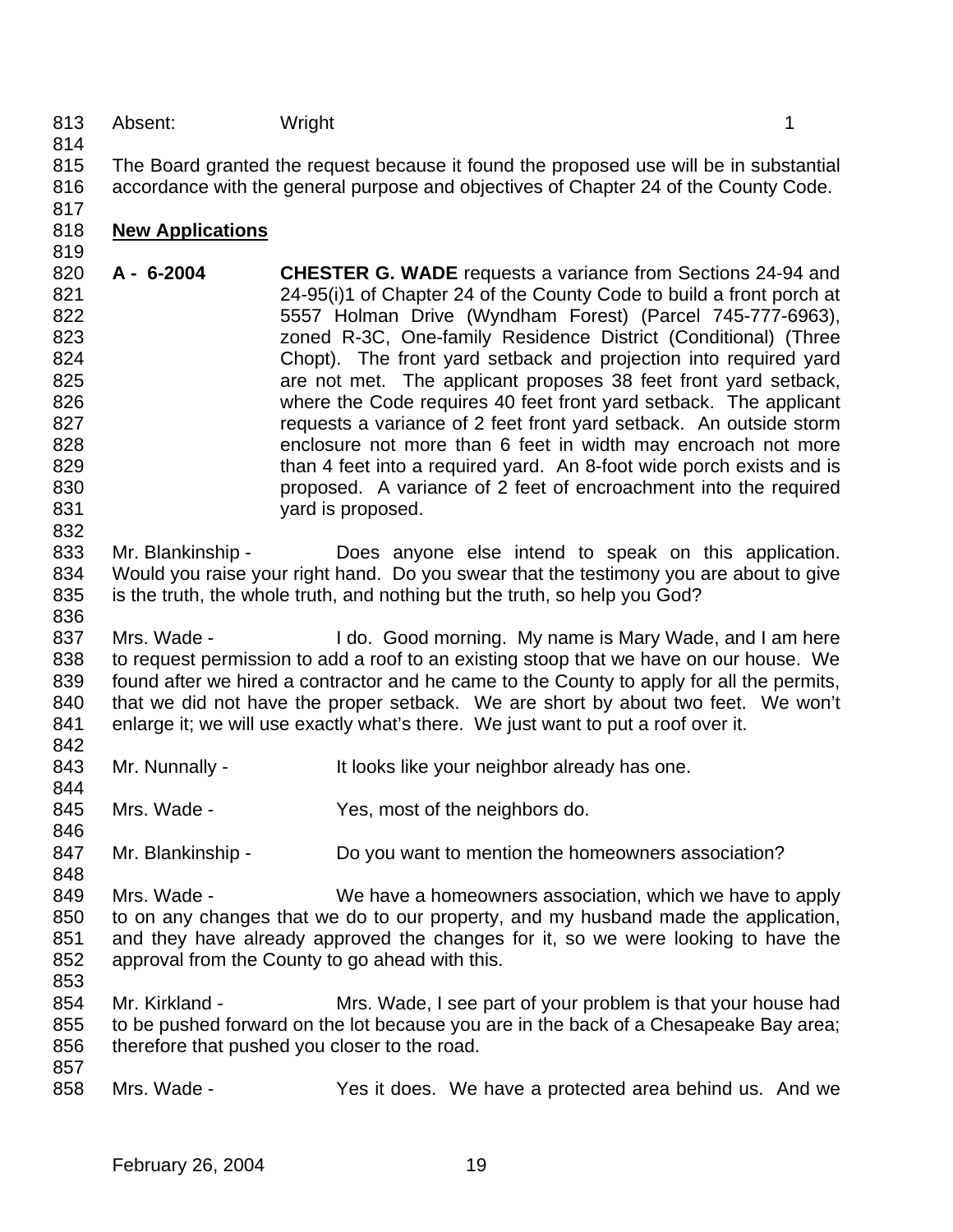- bought the house; we did not have it built. It was already finished when we bought it, so we were not aware, we knew about the protected area behind, but we were not aware of the problem in the front.
- 863 Mr. Nunnally Any other questions from the Board or staff? We do not have any opposition, right?
- 

 After an advertised public hearing and on a motion by Mr. McKinney, seconded by Mr. Balfour, the Board **granted** application **A-6-2004** for a variance to build a front porch at 5557 Holman Drive (Wyndham Forest) (Parcel 745-777-6963). The Board granted the variance subject to the following conditions:

871 1. Only the improvements shown on the plan filed with the application may be constructed pursuant to this approval. No substantial changes or additions to the layout may be made without the approval of the Board of Zoning Appeals. Any additional improvements shall comply with the applicable regulations of the County Code. 

2. The new construction shall match the existing dwelling as nearly as practical.

| 878 | Affirmative:  | Balfour, Kirkland, McKinney, Nunnally | $\mathbf 4$ |
|-----|---------------|---------------------------------------|-------------|
|     | 879 Negative: |                                       |             |
| 880 | Absent:       | Wright                                |             |

- The Board granted this request, as it found from the evidence presented that, due to the unique circumstances of the subject property, strict application of the County Code would produce undue hardship not generally shared by other properties in the area, and authorizing this variance will neither cause a substantial detriment to adjacent property
- 886 nor materially impair the purpose of the zoning regulations.
- **A 8-2004 MARK SANDY** requests a variance from Section 24-94 of Chapter 24 of the County Code to build a screened porch at 2016 Wade Court (Fort King) (Parcel 750-751-4860), zoned R-2A, One-family Residence District (Tuckahoe). The rear yard setback is not met. The applicant proposes 35 feet rear yard setback, where the Code requires 45 feet rear yard setback. The applicant requests a variance of 10 feet rear yard setback.
- 896 Mr. Nunnally Is there anyone else in the audience interested in this case? Would you raise your right hand and be sworn please?
- 899 Mr. Blankinship Do you swear that the testimony you are about to give is the truth, the whole truth, and nothing but the truth, so help you God?
- Mr. Sandy I do. My name is Mary Sandy. I'm requesting a screened porch be built. I have a deck next to it. The screened porch wouldn't protrude any further toward the back of the property than the deck already does. It says I need a ten-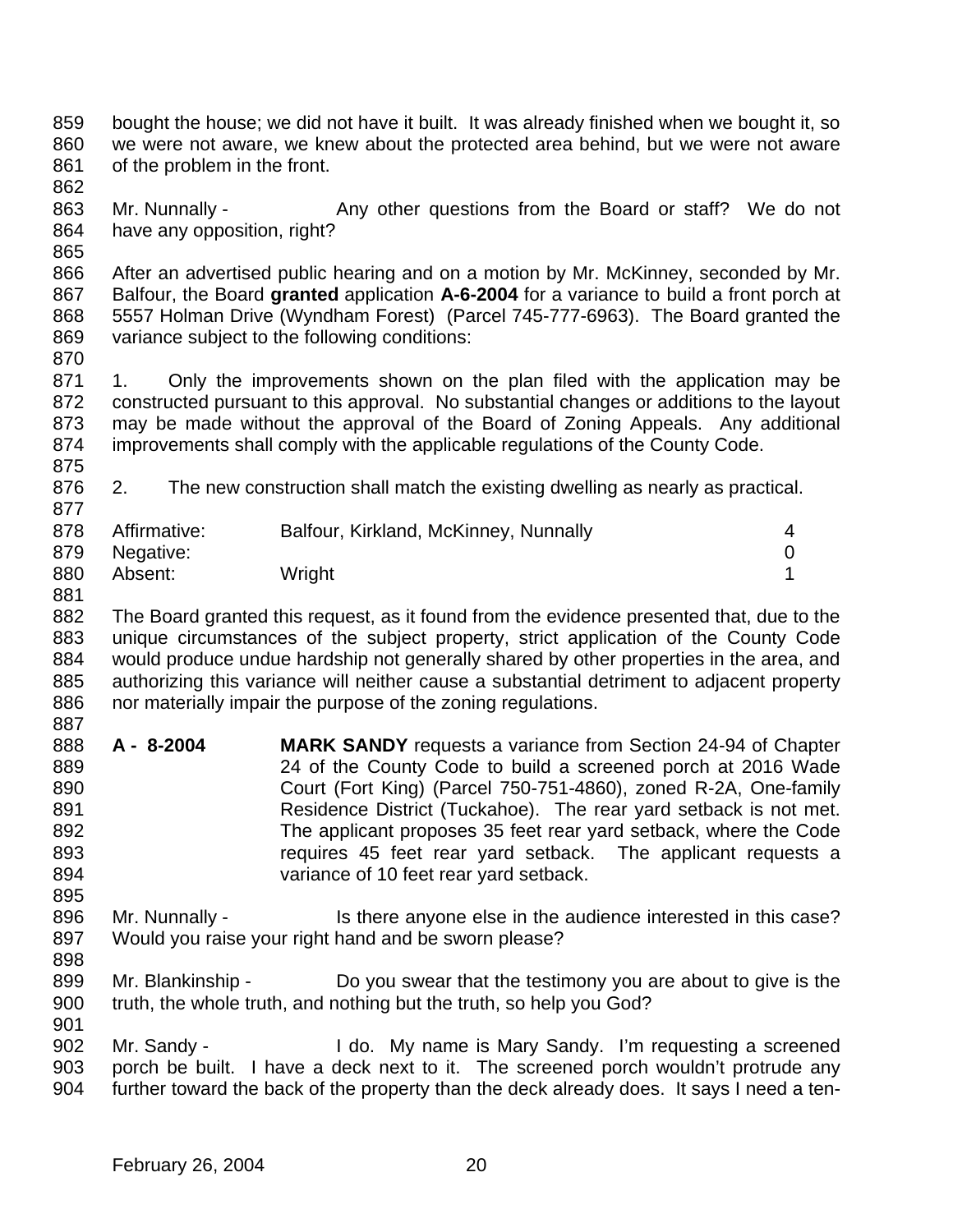foot variance, but there's a little error in the drawing. We double checked that, and really, it's about three feet. I don't know if that makes a huge difference to the Board. It's really about two and a half feet on the closest part to the back of my property. I did ask all of my neighbors, and there's some information in there about that. No one seemed to have a problem with it.

 Mr. Nunnally - We have letters in the file from your neighbors, saying it's okay with them. Any other questions from the Board or staff?

 After an advertised public hearing and on a motion by Mr. Balfour, seconded by Mr. Kirkland, the Board **granted** application **A-8-2004** for a variance to build a screened porch at 2016 Wade Court (Fort King) (Parcel 750-751-4860). The Board granted the variance subject to the following conditions:

 1. Only the improvements shown on the plan filed with the application may be constructed pursuant to this approval. No substantial changes or additions to the layout may be made without the approval of the Board of Zoning Appeals. Any additional improvements shall comply with the applicable regulations of the County Code. 

2. The new construction shall match the existing dwelling as nearly as practical.

| 926 | Affirmative: | Balfour, Kirkland, McKinney, Nunnally |  |
|-----|--------------|---------------------------------------|--|
| 927 | Negative:    |                                       |  |
| 928 | Absent:      | Wright                                |  |

 The Board granted this request, as it found from the evidence presented that, due to the unique circumstances of the subject property, strict application of the County Code would produce undue hardship not generally shared by other properties in the area, and authorizing this variance will neither cause a substantial detriment to adjacent property nor materially impair the purpose of the zoning regulations. 

- **A 9-2004 MAERONIA B. ARRINGTON** requests a variance from Sections 24-95(c)(1) and (a) of Chapter 24 of the County Code to build an addition at 1902 Bloom Lane (Central Gardens) (Parcel 800-728- 5614), zoned R-4, One-family Residence District (Fairfield). The minimum side yard setback and total side yard setback are not met. The applicant proposes less than 1 foot minimum side yard setback and 2.5 feet total side yard setback, where the Code requires 7 feet minimum side yard setback and 19.5 feet total side yard setback. The applicant requests a variance of 7 feet minimum side yard setback and 17 feet total side yard setback.
- 947 Mr. Nunnally Is there anyone here in opposition to this request? Would you raise your right hand and be sworn please?
- Mr. Blankinship Do you swear that the testimony you are about to give is the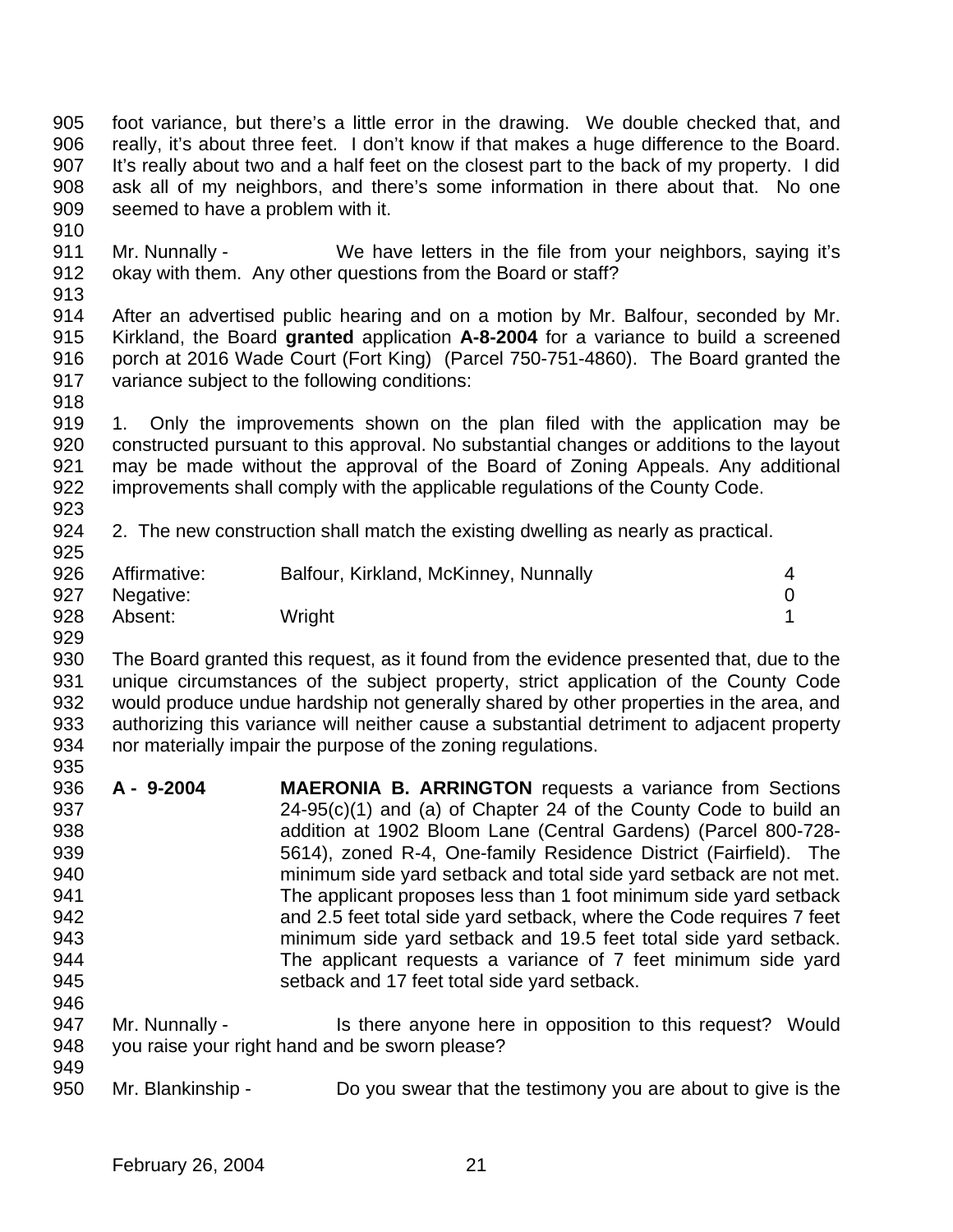| 951<br>952                      |                                                                                                                                                                                                                                                                                                                                                 | truth, the whole truth, and nothing but the truth, so help you God?                                                                                                                                                                                                                                              |  |
|---------------------------------|-------------------------------------------------------------------------------------------------------------------------------------------------------------------------------------------------------------------------------------------------------------------------------------------------------------------------------------------------|------------------------------------------------------------------------------------------------------------------------------------------------------------------------------------------------------------------------------------------------------------------------------------------------------------------|--|
| 953<br>954<br>955<br>956        | neighbors that no one disagrees.                                                                                                                                                                                                                                                                                                                | Ms. Arrington - Yes. Maeronia B. Arrington. We are requesting to add a<br>family room on the end of our home, twelve feet by 32 feet. I have signatures from the                                                                                                                                                 |  |
| 957<br>958                      | Mr. Nunnally -                                                                                                                                                                                                                                                                                                                                  | Have you got a copy of those that you want to turn in?                                                                                                                                                                                                                                                           |  |
| 959<br>960<br>961<br>962<br>963 | years ago is, will not be moved?                                                                                                                                                                                                                                                                                                                | Ms. Arrington - Yes. If you look at the fence on that side of the home, the<br>fence has been up since 1950-something, and it's sixteen feet from the house. We are<br>asking to go twelve feet out. Is it my understanding that something that's been erected                                                   |  |
| 964<br>965                      | Mr. Nunnally -                                                                                                                                                                                                                                                                                                                                  | Grandfathered in.                                                                                                                                                                                                                                                                                                |  |
| 966<br>967<br>968               |                                                                                                                                                                                                                                                                                                                                                 | Ms. Arrington - Grandfathered in, thank you. As you can see, our home sits<br>in a curve. When you look at it, it's narrower to the front than the back.                                                                                                                                                         |  |
| 969<br>970                      | Mr. Nunnally -                                                                                                                                                                                                                                                                                                                                  | Did you say what size that was going to be, Ms. Arrington?                                                                                                                                                                                                                                                       |  |
| 971<br>972                      | Ms. Arrington -                                                                                                                                                                                                                                                                                                                                 | Twelve feet by 32 feet.                                                                                                                                                                                                                                                                                          |  |
| 973<br>974<br>975               | home, or will it be siding, or what?                                                                                                                                                                                                                                                                                                            | Mr. Kirkland - What type of materials will this be? Will it be brick like your                                                                                                                                                                                                                                   |  |
| 976<br>977                      | Ms. Arrington -                                                                                                                                                                                                                                                                                                                                 | It will be brick.                                                                                                                                                                                                                                                                                                |  |
| 978<br>979                      | Mr. Nunnally -                                                                                                                                                                                                                                                                                                                                  | Any other question from the Board or the staff?                                                                                                                                                                                                                                                                  |  |
| 980<br>981<br>982<br>983<br>984 |                                                                                                                                                                                                                                                                                                                                                 | After an advertised public hearing and on a motion by Mr. McKinney, seconded by Mr.<br>Balfour, the Board granted application A-9-2004 for a variance to build an addition at<br>1902 Bloom Lane (Central Gardens) (Parcel 800-728-5614). The Board granted the<br>variance subject to the following conditions: |  |
| 985<br>986<br>987<br>988<br>989 | Only the improvements shown on the plan filed with the application may be<br>1.<br>constructed pursuant to this approval. No substantial changes or additions to the layout<br>may be made without the approval of the Board of Zoning Appeals. Any additional<br>improvements shall comply with the applicable regulations of the County Code. |                                                                                                                                                                                                                                                                                                                  |  |
| 990<br>991                      | 2.                                                                                                                                                                                                                                                                                                                                              | The new construction shall match the existing dwelling as nearly as practical.                                                                                                                                                                                                                                   |  |
| 992<br>993                      | Affirmative:<br>Negative:                                                                                                                                                                                                                                                                                                                       | Balfour, Kirkland, McKinney, Nunnally<br>4<br>$\boldsymbol{0}$                                                                                                                                                                                                                                                   |  |
| 994<br>995                      | Absent:                                                                                                                                                                                                                                                                                                                                         | Wright<br>1                                                                                                                                                                                                                                                                                                      |  |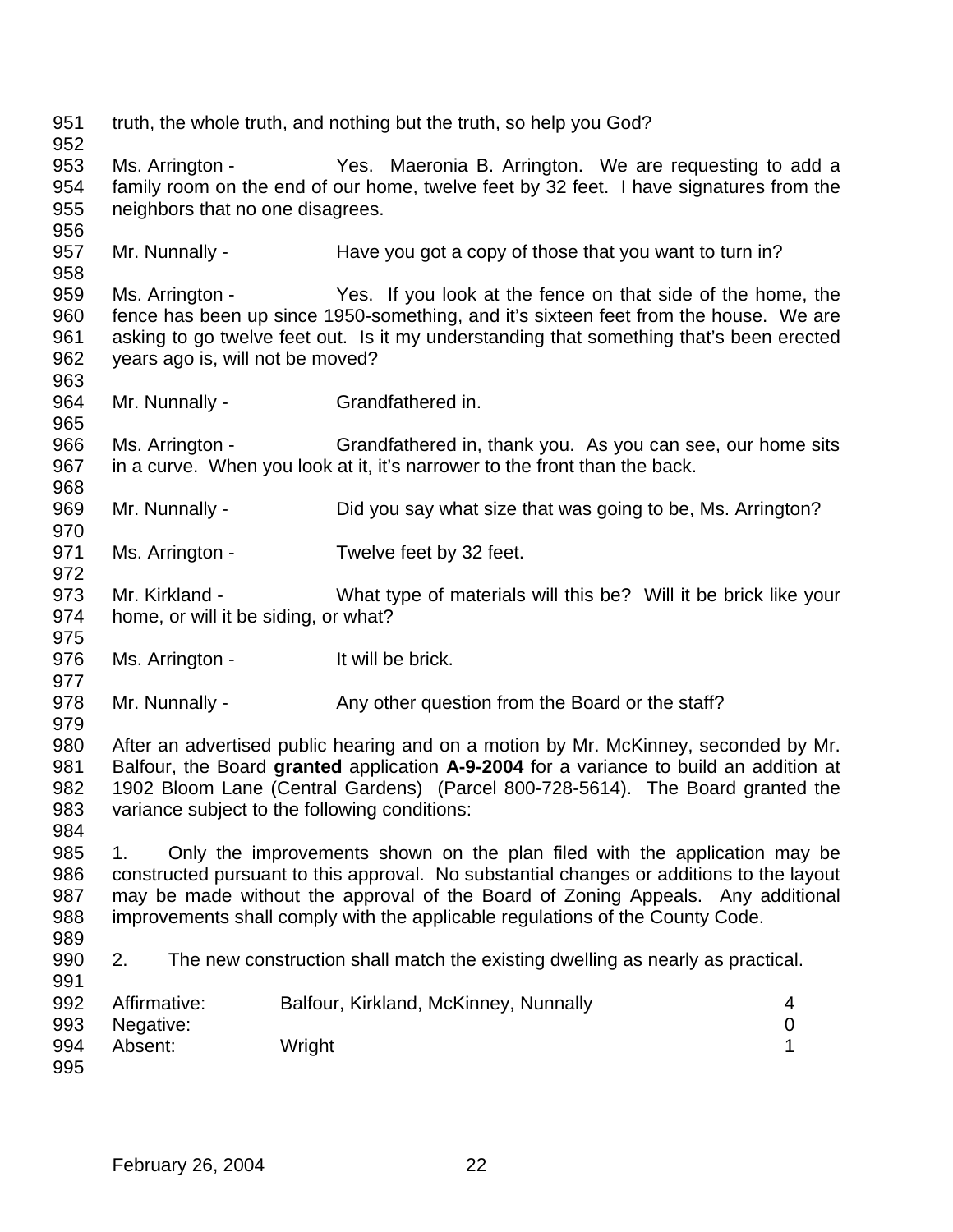The Board granted this request, as it found from the evidence presented that, due to the unique circumstances of the subject property, strict application of the County Code would produce undue hardship not generally shared by other properties in the area, and authorizing this variance will neither cause a substantial detriment to adjacent property 1000 nor materially impair the purpose of the zoning regulations.

 **A - 10-2004 LIFELINE FOR JESUS COMMUNITY CHURCH** requests a variance from Section 24-94 of Chapter 24 of the County Code to build front and rear additions at 3705 Meadowbridge Road (Highland Gardens) (Parcel 795-737-0236), zoned B-1, Business District (Fairfield). The front yard setback and rear yard setback are not met. The applicant proposes 17 feet front yard setback and 8 feet rear yard setback, where the Code requires 25 feet front yard setback and 40 feet rear yard setback. The applicant requests a variance of 8 feet front yard setback and 32 feet rear setback.

1012 Mr. Nunnally - Is there anyone else here interested in this case? Would you raise your right hand and be sworn please? 

 Mr. Blankinship - Do you swear that the testimony you are about to give is the truth, the whole truth, and nothing but the truth, so help you God? 

1018 Mr. Peterson - I do. Good morning, gentlemen. I am Canova Peterson, 1019 representing Lifeline for Jesus Community Church. We're looking for exceptions to the<br>1020 front and rear vard setbacks. The Community Church is sitting there in a neighborhood front and rear yard setbacks. The Community Church is sitting there in a neighborhood on the edge, providing a needed service. The restrictions on the site, it's a tight site. The only place to be able to accomplish the two things that are needed to enhance and allow this ministry to continue to take place in this area, is to provide the vestibule to the existing church. One of the things I believe the staff pointed out that it is being used as a church now; it can continue to be; however on a 22-degree morning in the middle of January, when somebody opens that door, it's not a very effective church. We've got about 80 to 100 people who are coming in there. At the same time, right now, it's a very small building; the community they're having an average of 80 to 100 people in attendance. They cannot have any socials with anything more than cold cuts, because they have no way to warm it up. They're looking for a small warming kitchen in the rear. By putting this in the back, there is a small corner of the building that has not been built at this point in time, to the rear. Adding this warming kitchen would not encroach any further on the back than is already the case, with the building in place that they bought, so there would be no additional encroachment than what is already there. It's just extending that corner of the building and filling it in. The front portion is an eight-foot variance in order to allow for a vestibule so that they can basically stop the cold chill when doors are opened when they're having services and different activities within the building. As far as the neighbors are concerned, it would not harm anything in the neighborhood; in fact would enhance the situation. You've seen the front of the building. They want to add to this, make it a more attractive building, and give them a 1041 stronger presence in the community.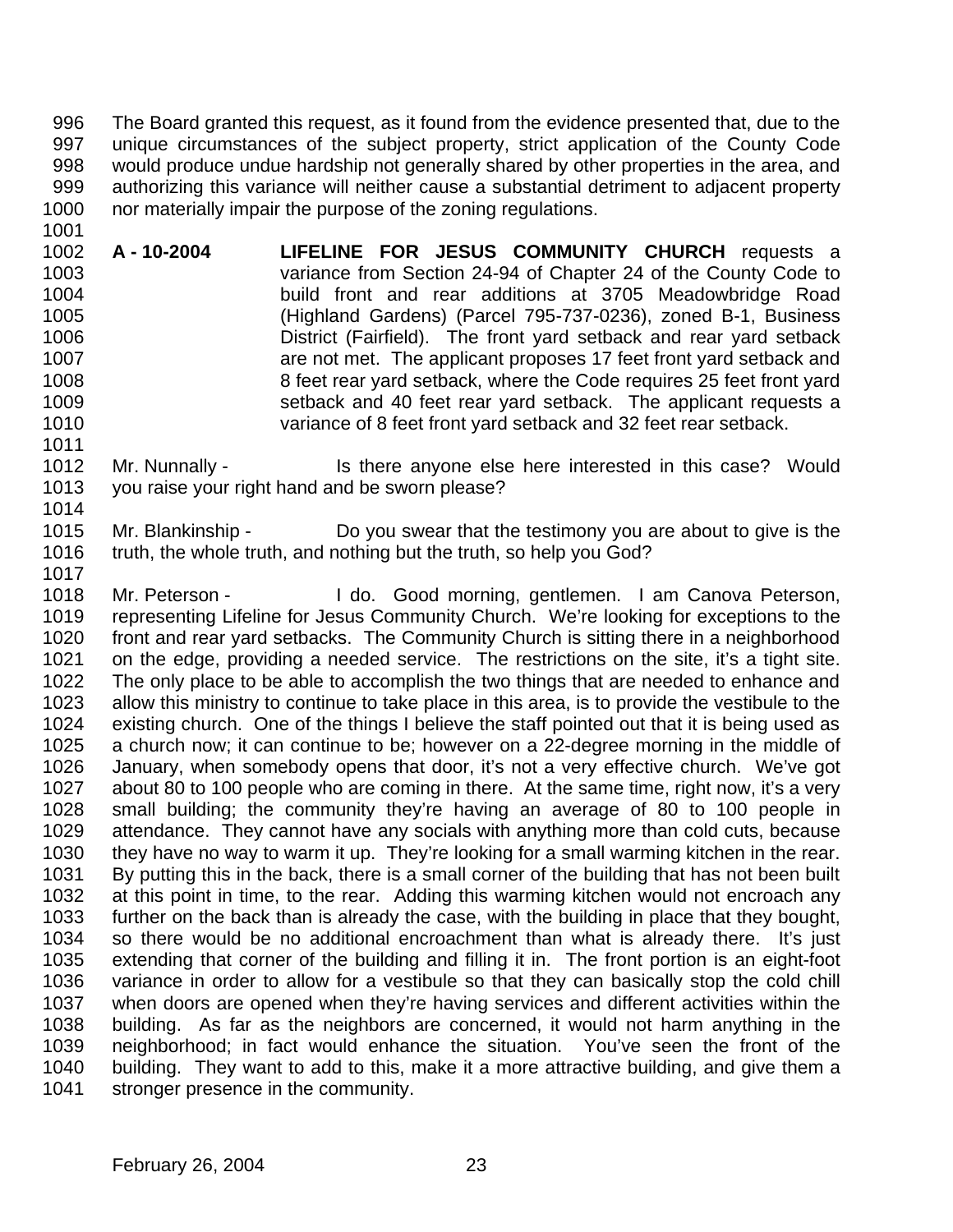Mr. McKinney - What type of material are you going to use, just match the existing structure? Mr. Peterson - That is one of the conditions that the staff has placed; actually the church would like to improve on that, rather than try and match it. We would prefer to go to possibly brick, and some siding. Right now you've got some painted brick and concrete block, just basic store front. We would like to have a stronger, more aesthetically pleasing appearance, so we'd really like not to be restricted 1051 to making it look like what's already there. Mr. McKinney - Do you plan on remodeling the entire front of the building, the church, or ………………. Mr. Peterson - The plan shows basically just enough to come out to the front with a size enough to be a vestibule, but that would probably be raised to a higher point to give it more of an identification of a Christian church. The little piece to the side is nothing more than an area to be able to put a raised platform for the person who is handling the audio and visuals within the church room. 1062 Mr. Nunnally - Any more questions from the Board or staff? Mr. Kirkland - Mr. Blankinship, let me ask you a question. Does the city 1065 line run right through this building? Mr. Blankinship - Yes, and they have been notified of the application. The church is aware that they need to coordinate. Mr. Peterson - Pastor Lorenzo Nicholson is the other gentleman with me today, if there's any questions that you may have of him as well. Mr. Nunnally - Looks like you're going to have to move your handicapped parking spot over. Any other questions? Is there any opposition to this case? After an advertised public hearing and on a motion by Mr. McKinney, seconded by Mr. Kirkland, the Board **granted** application **A-10-2004** for a variance to build front and rear additions at 3705 Meadowbridge Road (Highland Gardens) (Parcel 795-737-0236). The Board granted the variance subject to the following conditions: 1. Only the improvements shown on the plan filed with the application may be constructed pursuant to this approval. No substantial changes or additions to the layout may be made without the approval of the Board of Zoning Appeals. Any additional improvements shall comply with the applicable regulations of the County Code. 2. The new construction shall match the existing dwelling as nearly as practical.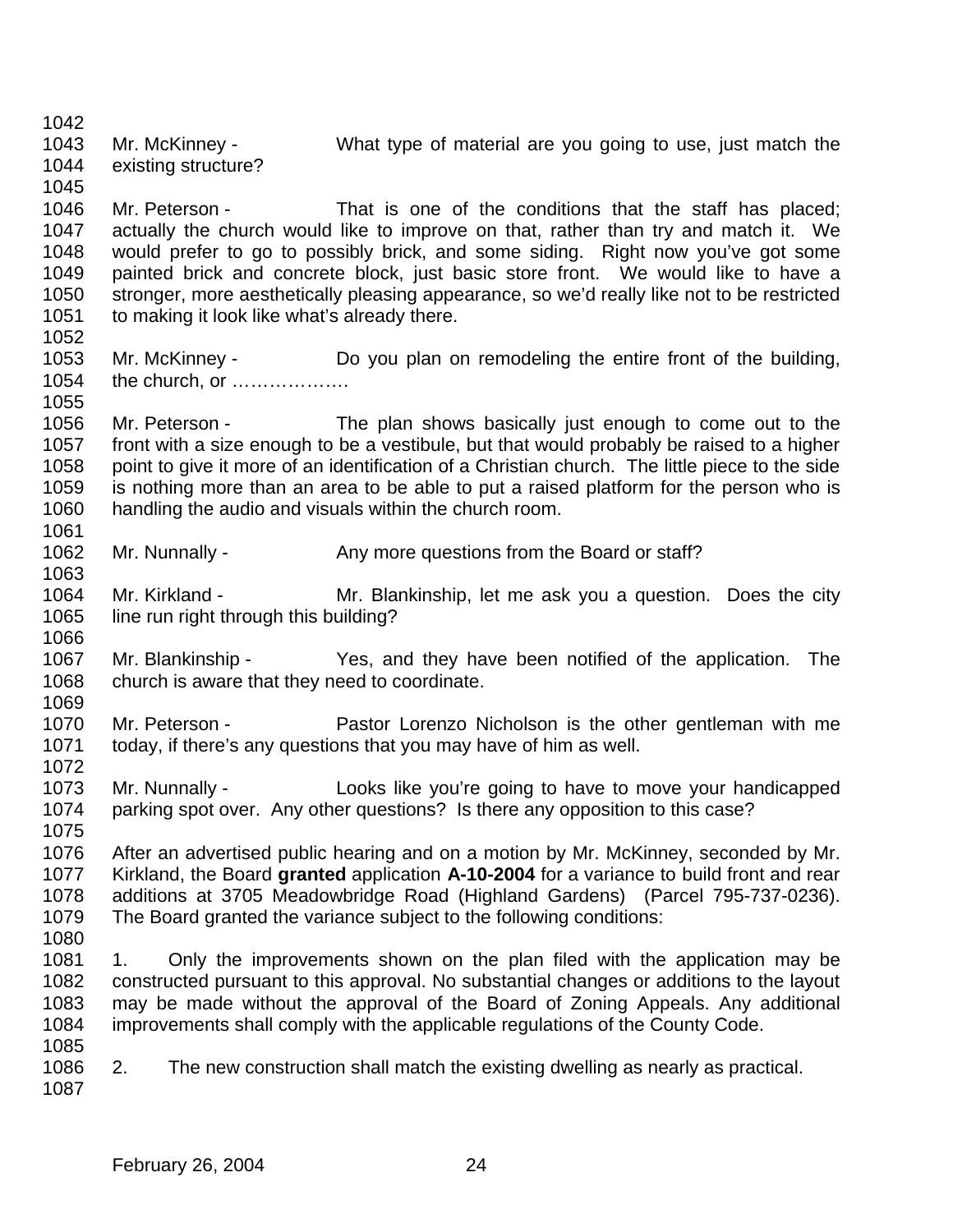3. This variance applies only to the portion of the property located within Henrico County, and no representation is made as to the approvals needed from the City of Richmond.

| 1092 | Affirmative: | Balfour, Kirkland, McKinney, Nunnally |  |
|------|--------------|---------------------------------------|--|
| 1093 | Negative:    |                                       |  |
| 1094 | Absent:      | Wright                                |  |

 The Board granted this request, as it found from the evidence presented that, due to the unique circumstances of the subject property, strict application of the County Code would produce undue hardship not generally shared by other properties in the area, and authorizing this variance will neither cause a substantial detriment to adjacent property 1100 nor materially impair the purpose of the zoning regulations.

- **A 11-2004 SUSAN C. COOGAN** requests a variance from Sections 24-95(k) and (1) of Chapter 24 of the County Code to build an addition at 11 Westham Parkway (Westham) (Parcel 758-734-4531), zoned R-1, One-family Residence District (Tuckahoe). The minimum side yard setback and total side yard setback are not met. The applicant has 21 feet minimum side yard setback and 41 feet total side yard setback, where the Code requires 25 feet minimum side yard setback and 44 feet total side yard setback. The applicant requests a variance of 4 feet minimum side yard setback and 3 feet total side 1111 yard setback.
- 1113 Mr. Nunnally Is anyone here interested in this case? Would you raise your right hand and be sworn please?
- 1116 Mr. Blankinship Do you swear that the testimony you are about to give is the 1117 truth, the whole truth, and nothing but the truth, so help you God? truth, the whole truth, and nothing but the truth, so help you God?
- 1119 Ms. Coogan I do. I'm Susan Coogan. We are requesting a variance of four feet from the minimum side yard setback, and three feet from the total side yard setback. I'd like to point out that this addition will be a further setback, will improve the side yard setback from the existing structure. The existing structure is not within Code. What we are proposing is to replace an attached garage that exists with an addition of two bedrooms and two bathrooms. Once again I note that we will be within the existing footprint of the structure that we purchased. Actually, I was not aware until I got the materials for this meeting that the garage had been added by the owners from whom we purchased the property. We thought it was part of the original house that was built in the 1950's, and I don't know what went on in 1979 to allow the structure. I don't know whether it was within Code when they did it or not.
- Mr. Nunnally This is going to be facing next to Glen Parkway, not next to your neighbor, is that right?
-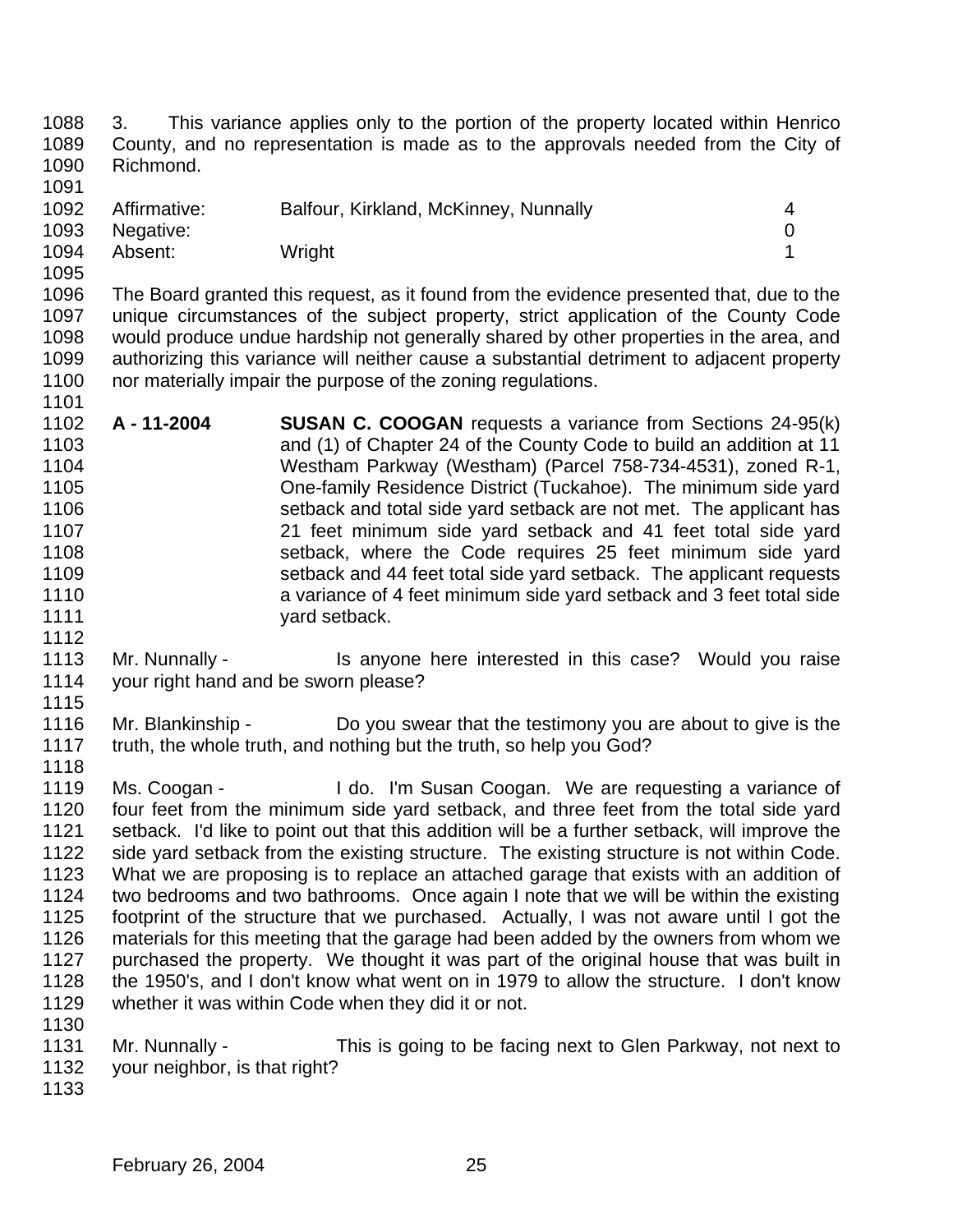Ms. Coogan - That's correct, and I have spoken with the neighbors, and I didn't put anything in writing, but they have all said that it's no problem for them. 1137 Mr. Nunnally - Any other questions from the Board or staff? Mr. McKinney - Do you agree with the conditions? Ms. Coogan - I'm not sure I'm aware of the conditions. Mr. McKinney - The suggested conditions on page 3 of 3. Mr. Nunnally - The section has to match the rest of the house, and you have to meet all the rest of the requirements. 1147<br>1148 Ms. Coogan - There's not You're saying the addition needs to be brick? There's not matching brick available. 1151 Mr. Nunnally - As close as practical is what it says. Ms. Coogan - Okay, because it is our intention to keep the foundation brick, but the elevations that we submitted were for siding in order to tie the addition in to, there's another structure on the property, and it was to allow the addition from a material standpoint, to tie together with the other structure, to bring that together so that it all looked more united, uniform on the property. 1159 Mr. Nunnally - Any more question? Are you in opposition to this sir? After an advertised public hearing and on a motion by Mr. Balfour, seconded by Mr. Kirkland, the Board **granted** application **A-11-2004** for a variance to build an addition at 11 Westham Parkway (Westham) (Parcel 758-734-4531). The Board granted the variance subject to the following conditions: 1. Only the improvements shown on the plan filed with the application may be constructed pursuant to this approval. No substantial changes or additions to the layout may be made without the approval of the Board of Zoning Appeals. Any additional improvements shall comply with the applicable regulations of the County Code. 2. The new construction shall match the existing dwelling as nearly as practical. Affirmative: Balfour, Kirkland, McKinney, Nunnally 4 Negative: 0 1176 Absent: Wright 120 November 120 November 130 November 130 November 130 November 130 November 130 November 1 The Board granted this request, as it found from the evidence presented that, due to the unique circumstances of the subject property, strict application of the County Code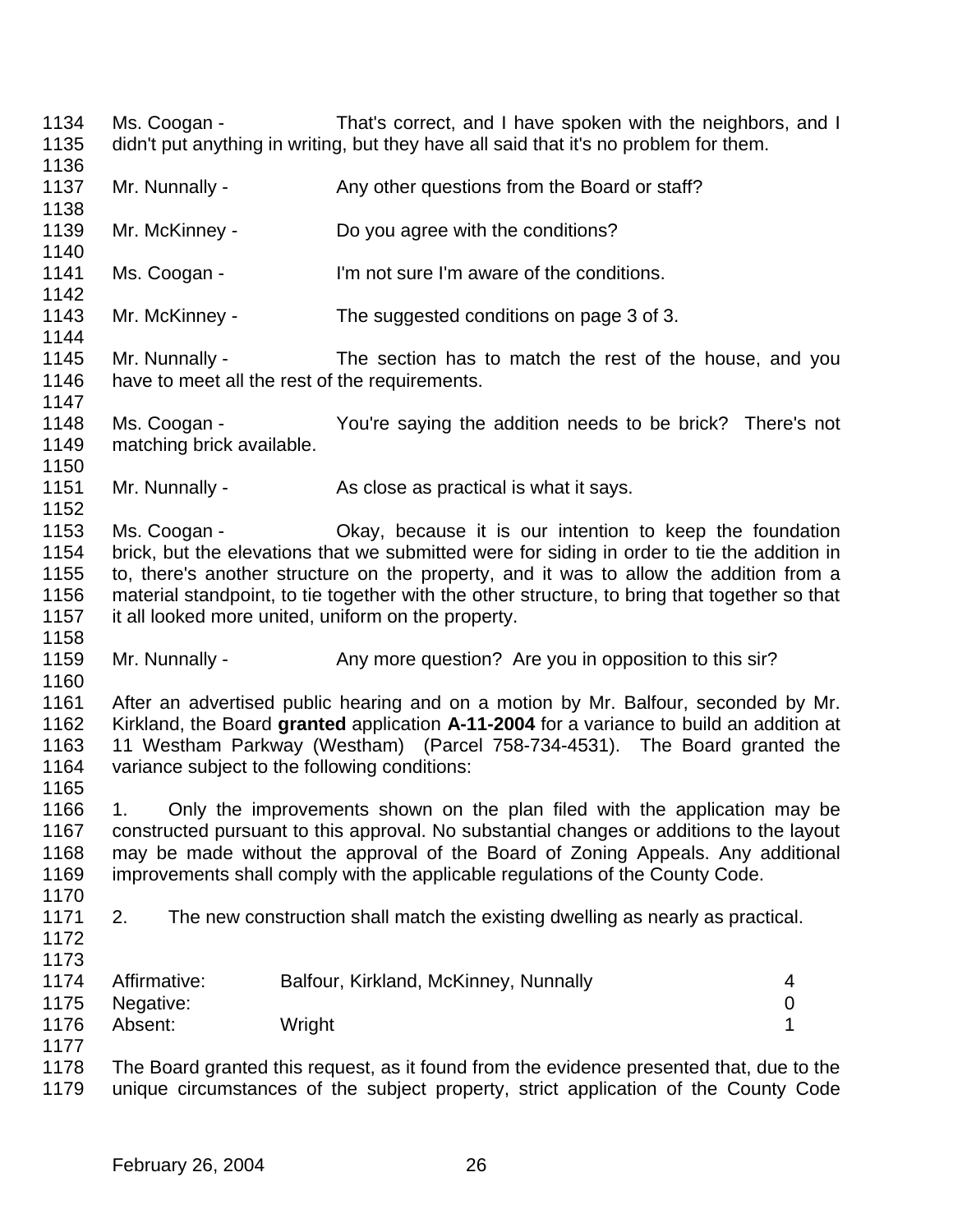- would produce undue hardship not generally shared by other properties in the area, and authorizing this variance will neither cause a substantial detriment to adjacent property nor materially impair the purpose of the zoning regulations.
- **UP- 4-2004 COUNTRY CLUB OF VIRGINIA** requests a conditional use permit pursuant to Section 24-12(b) of Chapter 24 of the County Code to **and a maintenance building and parking area at 710 S Gaskins**  Road (Parcel 735-733-6834), zoned R-0, One-family Residence 1188 District (Tuckahoe).

 Upon a motion by Mr. McKinney, seconded by Mr. Kirkland, the Board **deferred** application **UP-4-2004** for a conditional use permit to add a maintenance building and parking area at 710 S Gaskins Road (Parcel 735-733-6834).

| 1194 | Affirmative: | Balfour, Kirkland, McKinney, Nunnally | 4 |
|------|--------------|---------------------------------------|---|
| 1195 | Negative:    |                                       |   |
| 1196 | Absent:      | Wright                                |   |
| 1197 |              |                                       |   |

- The case was deferred from the February 26, 2004, until the March 25, 2004, meeting at the request of both the applicant and one of the adjoining landowners.
- Mr. Nunnally Let's take a five-minute break.
- *Beginning at 10:00*

 Mr. Blankinship - Mr. Chairman, we've had a request to take one case out of order, which we just discussed at the break.

- **New Applications**
- **A 16-2004 TIM FINNERTY** requests a variance from Section 24-94 of Chapter 24 of the County Code to allow a front porch to remain at 6616 Hines Road (Parcel 856-693-2077), zoned A-1, Agricultural District (Varina). The front yard setback is not met. The applicant has 38 feet front yard setback, where the Code requires 50 feet front yard setback. The applicant requests a variance of 12 feet front yard setback.
- 1218 Mr. Balfour Is anyone else interested in this case? Would you raise your right hand and be sworn please?
- 1221 Mr. Blankinship - Do you swear that the testimony you are about to give is the truth, the whole truth, and nothing but the truth, so help you God?
- Ms. Finnerty I do. My name's Jean Finnerty. I'm requesting that the porch that we put on this property remain. It was storm damage, and we re-did the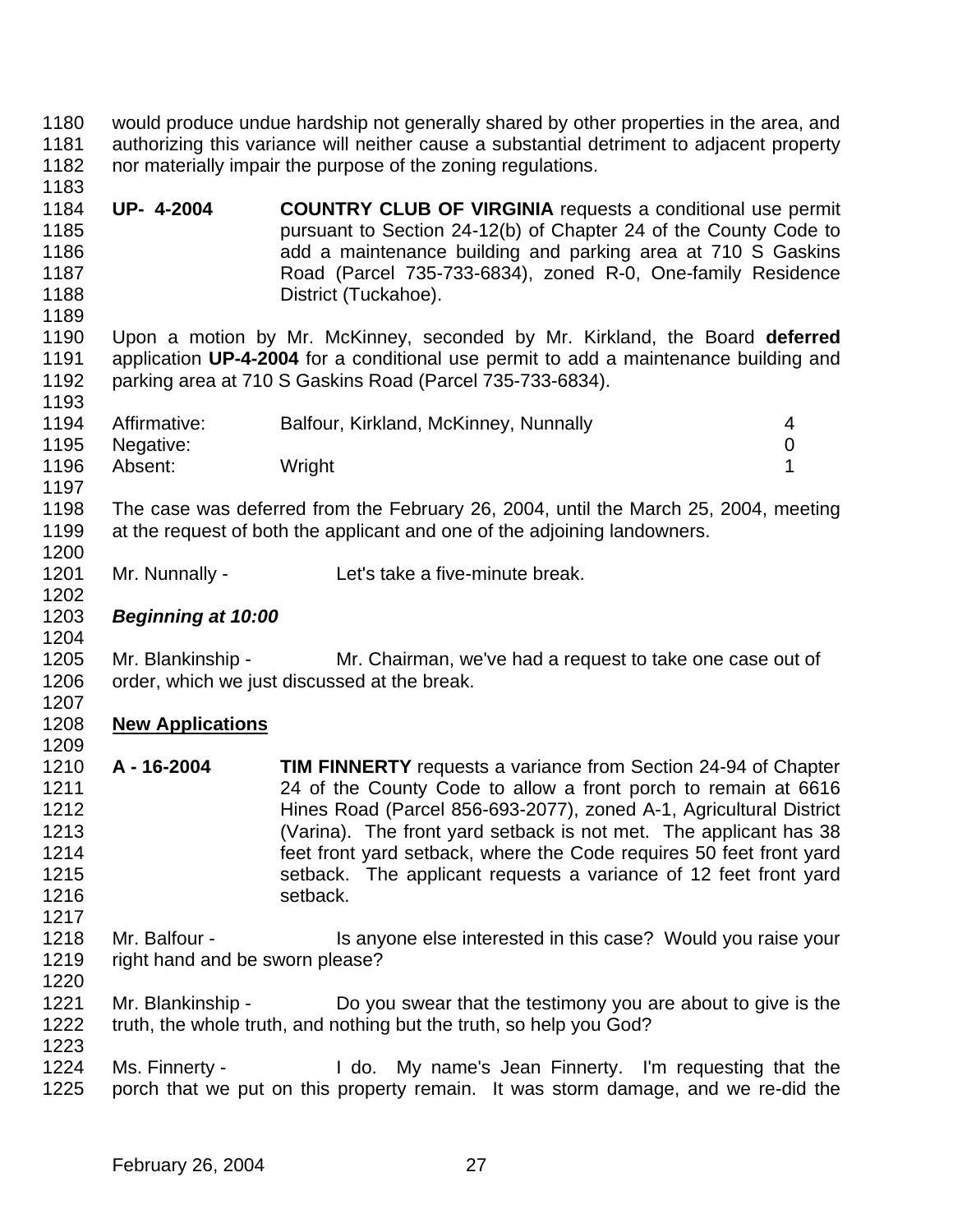porch, and at the time we wanted to put a roof over the top of it. My husband went to the County, and they told him that we had to file for a variance to do that. He had already went ahead. For the storm damage, they told him he didn't need to get a permit, so he went ahead and started restructuring the porch. We put a wooden porch on the front because during the storm a tree fell. It was a cement stoop It knocked the stoop down into the ground and pulled it from the house. To replace the stoop itself was very costly. So it was less expensive for us to put the wood porch on the front. In doing that, he had put the uprights up, and then the gentleman at the County east end office told him that we had to apply for a variance. So at the time, we just kind of left it go. Then we received this building permit in the mail, and it says "disaster damage and other," so we assumed that since we had applied to put the porch on, that it was okay to do that. So we did. Then I was left the notice from the lady who comes out and inspects, that we didn't have the permit to do that. Just in the confusion, "other" didn't specify we could or could not put the roof on, and we just assumed that's what we had applied for, we would put that on. We were not told by the people at the east end office, had we have stayed right over the top of the stoop, that we wouldn't have needed a permit for anything, that we could have put the roof on, and there wouldn't have been any repercussions because of this. It's saying on the instructions here that I'm applying for twelve feet, but from what I'm seeing, it looks to me like I'm applying for nine. I may be wrong, I don't know, because it's showing on this one print that I have that it's 41 feet from the road. 

1248 Mr. Blankinship - But you're asking to keep what is there.

 Ms. Finnerty - Yes, I'm asking to keep what is there, because it did add a lot of appearance to the home. We've had a lot of compliments, how nice the home looks now. It's just a small home, where my daughter lives, but it made it more of a homey atmosphere, more than just a barn, a builder home that's been sitting there. 

1255 Mr. Nunnally - Any questions from the Board or staff?

 After an advertised public hearing and on a motion by Mr. McKinney, seconded by Mr. Kirkland, the Board **granted** application **A-16-2004** for a variance to to allow a front porch to remain at 6616 Hines Road (Parcel 856-693-2077). The Board granted the variance subject to the following conditions:

 1. Only the improvements shown on the plan filed with the application may be constructed pursuant to this approval. No substantial changes or additions to the layout may be made without the approval of the Board of Zoning Appeals. Any additional improvements shall comply with the applicable regulations of the County Code. 

2. The new construction shall match the existing dwelling as nearly as practical.

| 1269 Affirmative: | Balfour, Kirkland, McKinney, Nunnally |  |
|-------------------|---------------------------------------|--|
| 1270 Negative:    |                                       |  |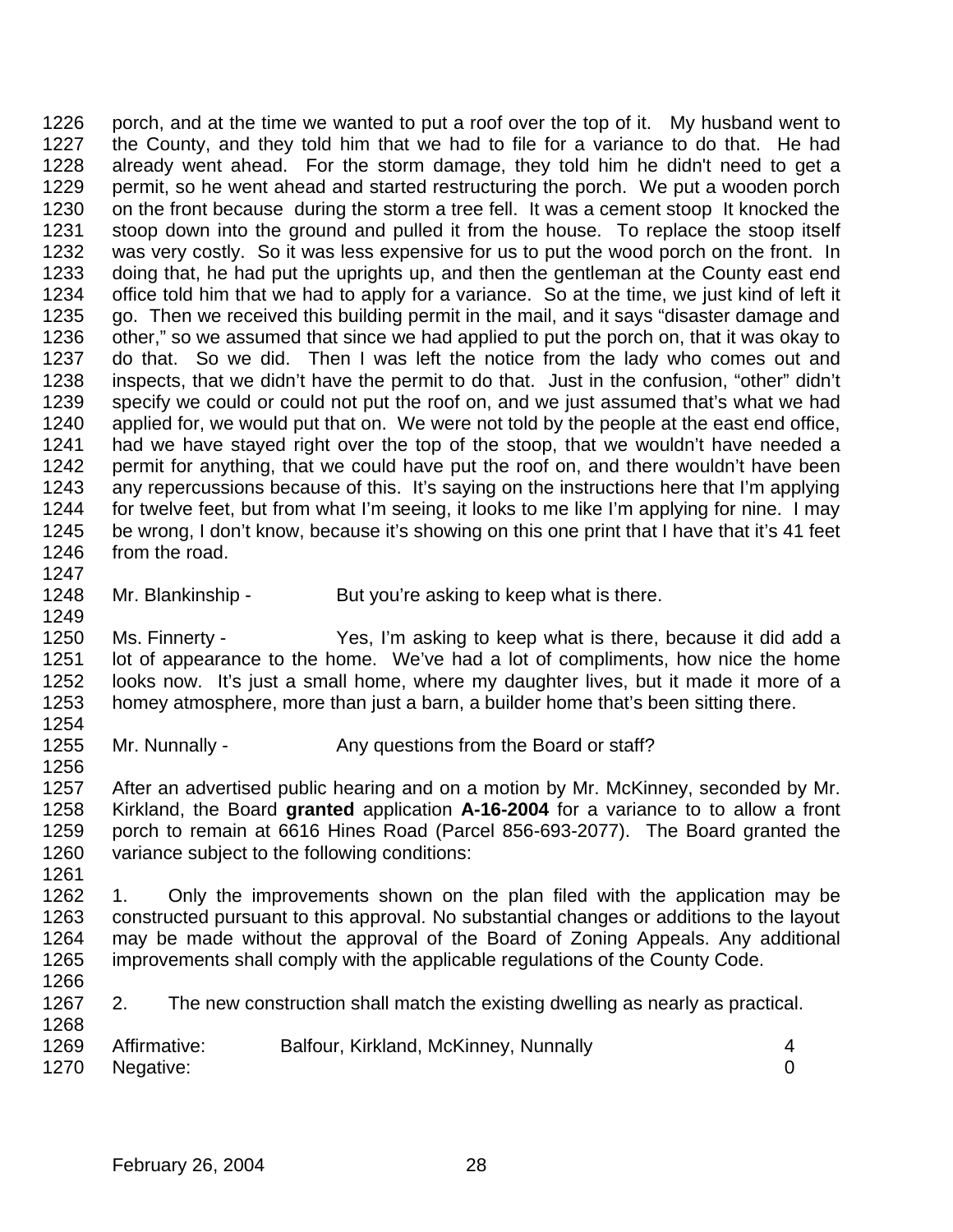1271 Absent: Wright 1271 Absent: 1

 The Board granted this request, as it found from the evidence presented that, due to the unique circumstances of the subject property, strict application of the County Code would produce undue hardship not generally shared by other properties in the area, and authorizing this variance will neither cause a substantial detriment to adjacent property nor materially impair the purpose of the zoning regulations.

- **A 12-2004 J. R. UNLIMITED** requests a variance from Section 24-94 of Chapter 24 of the County Code to allow the one-family dwelling to remain at 5315 Lucas Road (Parcel 768-756-7342), zoned R-3, One-family Residence District (Brookland). The front yard setback is not met. The applicant has 39 feet front yard setback, where the Code requires 40 feet front yard setback. The applicant requests a variance of 1 foot front yard setback.
- 1287 Mr. Nunnally Is anyone else here interested in this case? Would you raise your right hand and be sworn please?
- Mr. Blankinship Do you swear that the testimony you are about to give is the truth, the whole truth, and nothing but the truth, so help you God?
- Mr. Lennon I do. Jesse Lennon, representing J. R. Unlimited, LLC. We are requesting this one-foot variance from the front yard setback. If you have some questions other than what's in the application, I'd be glad to answer.
- 1297 Mr. Kirkland Mr. Blankinship, can I ask you a question about this background information that was on this case? It says here it was in violation, and then it turns around and says the original owner requested a front yard variance, etc., etc., but the request was withdrawn. How does this stand right now?
- 1302 Mr. Blankinship As of now, it's a violation. It was built in violation; they applied for a variance, and they didn't show up for either of the two hearings, so it was withdrawn.
- Mr. Lennon I checked with the County, and it seems like they said the 1307 only recommendation to correct this was to go through a variance. There wasn't any other type of remedy that they knew of.
- 

- 1310 Mr. Nunnally Any questions from the Board or staff?
- After an advertised public hearing and on a motion by Mr. Kirkland, seconded by Mr. Balfour, the Board **granted** application **A-12-2004** for a variance to allow the one-family dwelling to remain at 5315 Lucas Road (Parcel 768-756-7342). The Board granted the variance subject to the following conditions:
-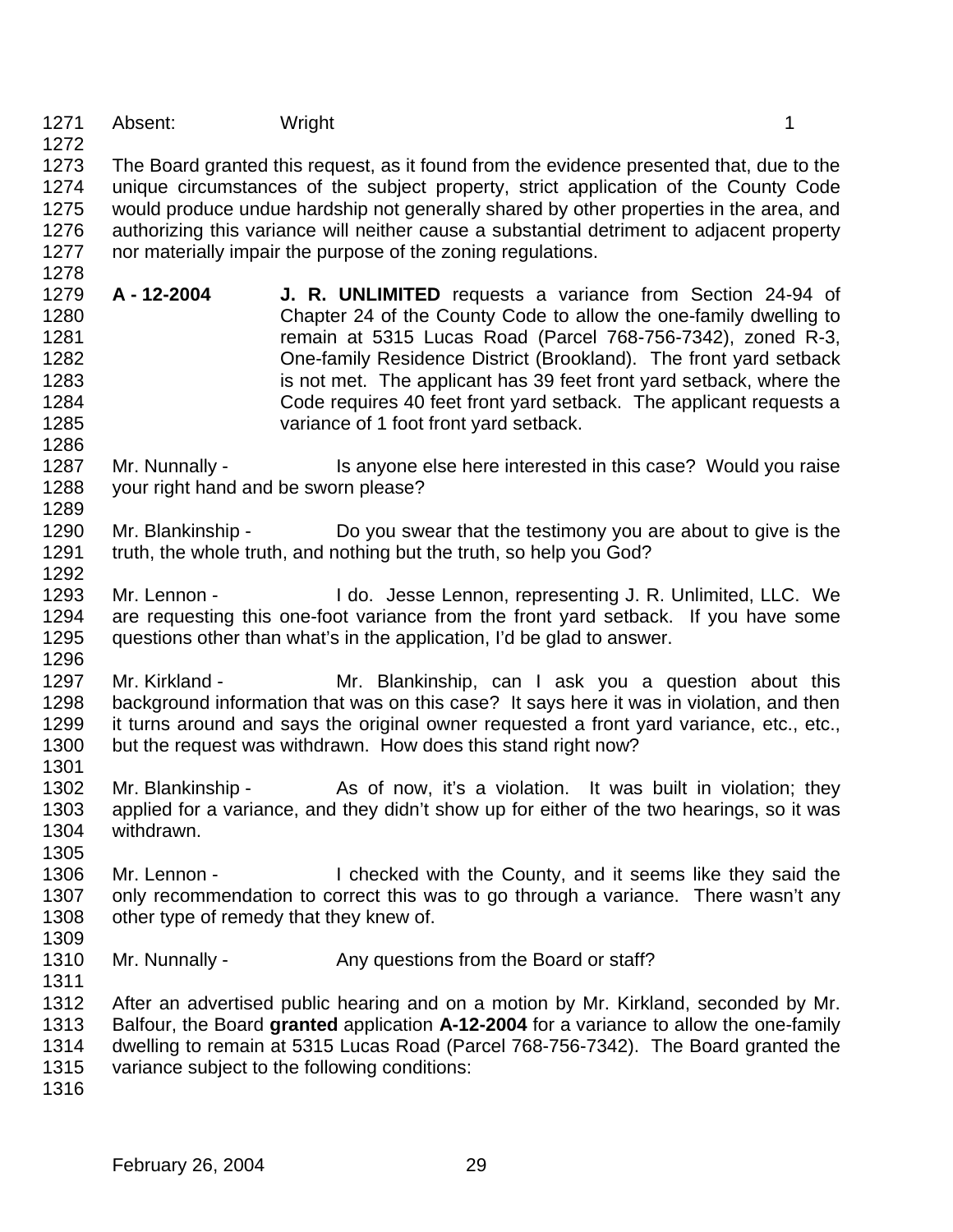1. This variance applies only to the existing one family dwelling. Any additional construction must meet the requirements of the Henrico County Code. Affirmative: Balfour, Kirkland, McKinney, Nunnally 4 Negative: 0 1322 Absent: Wright 1222 Absent: 1 The Board granted this request, as it found from the evidence presented that, due to the unique circumstances of the subject property, strict application of the County Code would produce undue hardship not generally shared by other properties in the area, and authorizing this variance will neither cause a substantial detriment to adjacent property nor materially impair the purpose of the zoning regulations. **A - 13-2004 BILLY JOE OVERMAN, JR. AND KAREN OVERMAN** request a variance from Section 24-9 of Chapter 24 of the County Code to build a one-family dwelling at 4830 Charles City Road (Parcel 838- 700-4818 (part)), zoned A-1, Agricultural District (Varina). The public street frontage requirement is not met. The applicants have 0 feet public street frontage, where the Code requires 50 feet public 1336 street frontage. 1338 Mr. Nunnally - Is there anyone else interested in this case? Please stand and raise your right hand to be sworn please? Mr. Blankinship - Do you swear that the testimony you are about to give is the truth, the whole truth, and nothing but the truth, so help you God? 1344 Mr. Overman - I do. Billy Joe Overman, Jr. From what I understand, they're telling me I have to get a variance to use my father's driveway to build. My father's 1346 given me an acre of land behind his house, and I have to use his driveway to get to my house, and from what I understand, I have to get a variance for it. 1349 Mr. Kirkland - Have you read the staff recommended conditions that are in the case? Ms. Overman - I did. Mr. Kirkland - Did you have any problem with that? 1356 Ms. Overman - As far as I understand that language. Mr. Kirkland - Number five is usually the big item. 1360 Mr. Overman - There's no problem. My dad's already said he'd write me an 1361 easement. easement.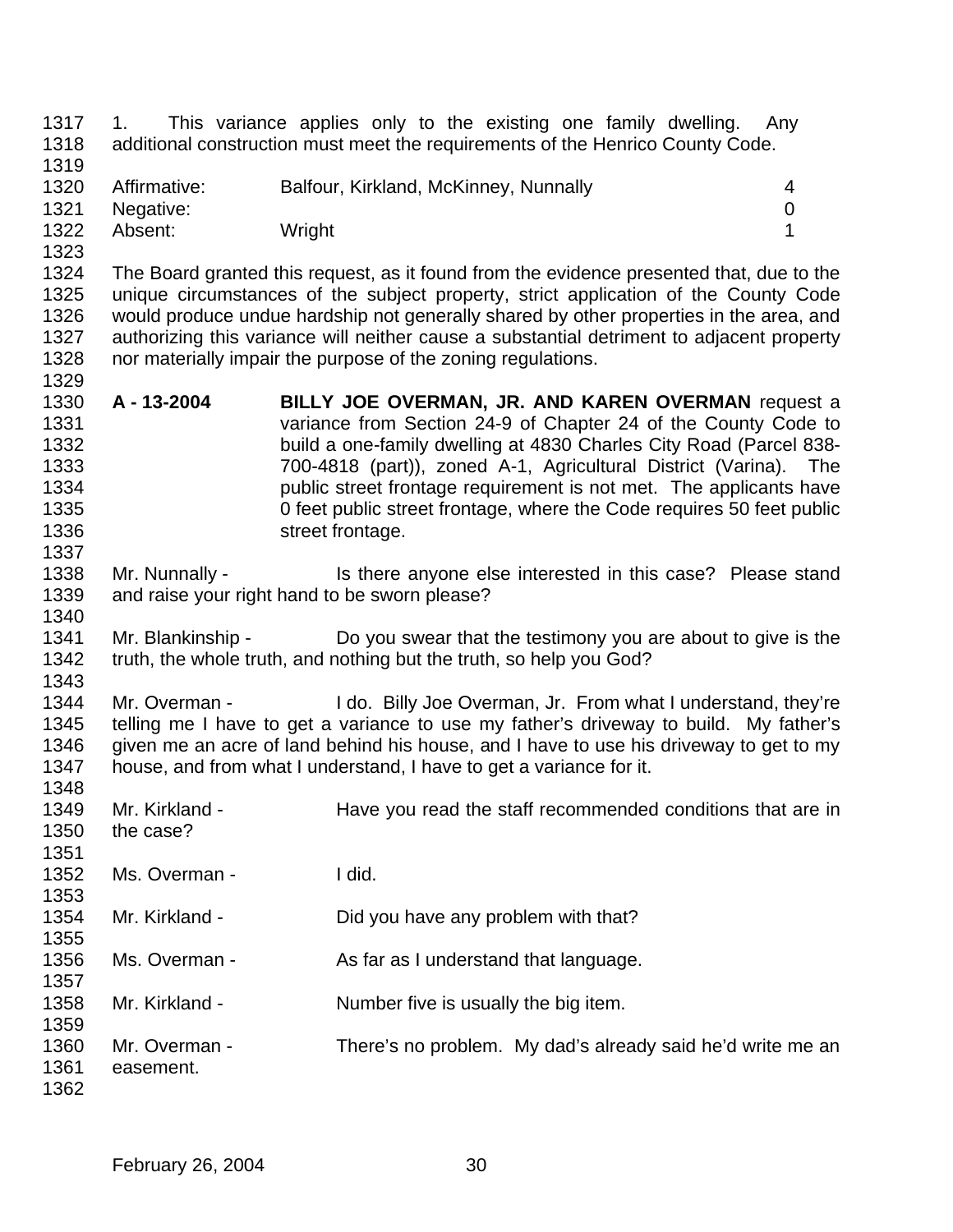Mr. Nunnally - You say your father owns this land now, and you're going to build a home for you and your wife there on this property? 1366 Mr. Overman - Yes sir. 1368 Mr. Nunnally - Any other questions from Board or staff? Do you want to speak ma'am. 1371 Mr. Overman - That's my mother. 1373 Mr. Nunnally - Thank you for coming. After an advertised public hearing and on a motion by Mr. McKinney, seconded by Mr. Balfour, the Board **granted** application **A-13-2004** for a variance to build a one-family dwelling at 4830 Charles City Road (Parcel 838-700-4818 (part)). The Board granted the variance subject to the following conditions: 1380 1. This variance applies only to the public street frontage requirement. All other applicable regulations of the County Code shall remain in force. 2. At the time of building permit application the owner shall demonstrate that the parcel created by this division has been conveyed to members of the immediate family, and the subdivision ordinance has not been circumvented. 3. Approval of this request does not imply that a building permit will be issued. Building permit approval is contingent on Health Department requirements, including, but not limited to, soil evaluation for a septic drainfield and reserve area, and approval of a well location. 4. The owners of the property, and their heirs or assigns, shall accept responsibility for maintaining access to the property. 5. The applicant shall present proof with the building permit application that a legal access to the property has been obtained. Affirmative: Balfour, Kirkland, McKinney, Nunnally 4 Negative: 0 1400 Absent: Wright 1200 Absent: 1 The Board granted this request, as it found from the evidence presented that, due to the unique circumstances of the subject property, strict application of the County Code would produce undue hardship not generally shared by other properties in the area, and authorizing this variance will neither cause a substantial detriment to adjacent property nor materially impair the purpose of the zoning regulations. **UP- 5-2004 NYW ENTERPRISES** requests a temporary conditional use permit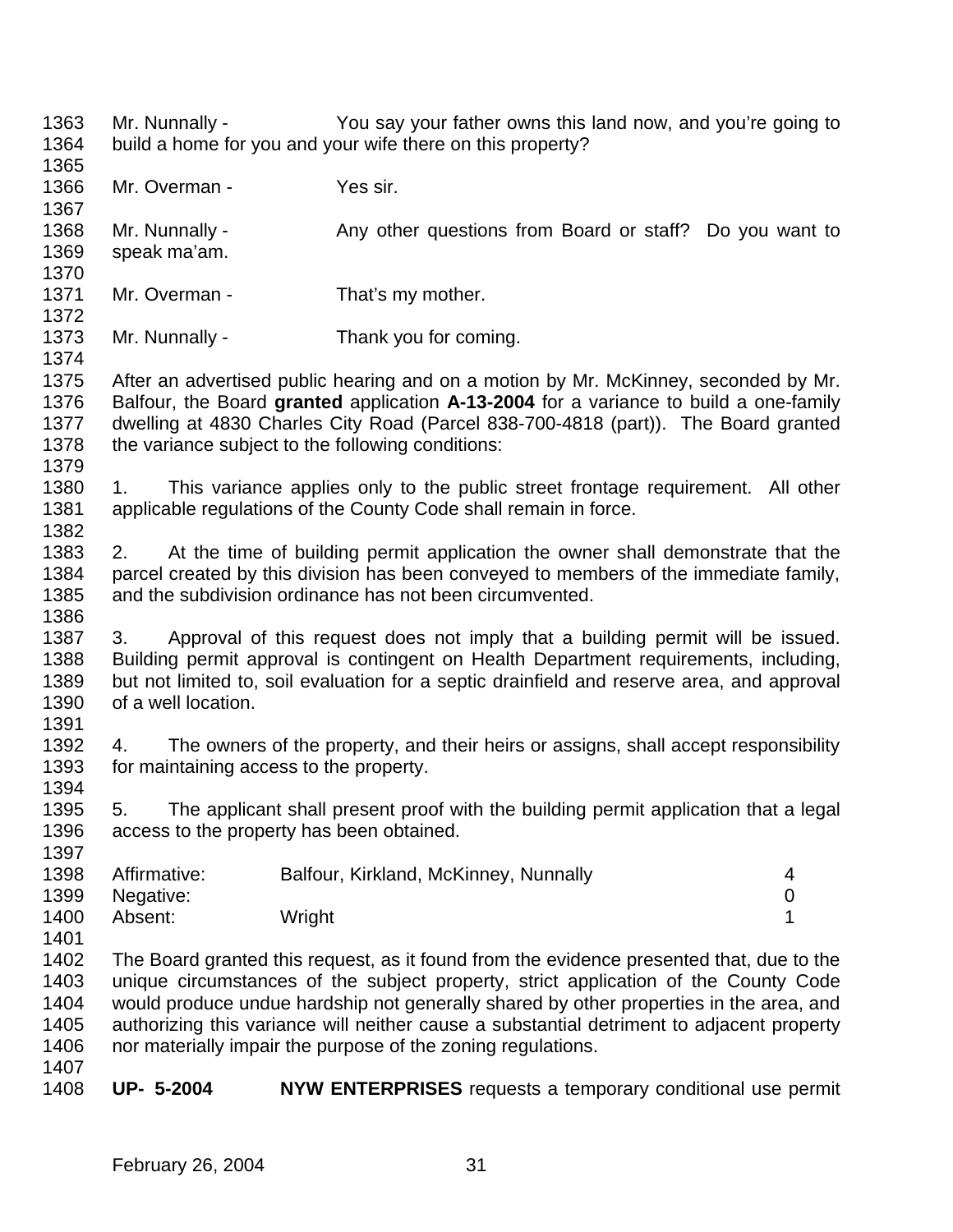pursuant to Section 24-116(c)(1) of Chapter 24 of the County Code to locate a temporary office trailer at 4731 Eubank Road (Parcel 815-711-9946), zoned M-1, Light Industrial District (Varina). 1413 Mr. Nunnally - Is anyone else here interested in this case? Would you please stand and raise your right hand and be sworn please? Mr. Blankinship - Do you swear that the testimony you are about to give is the truth, the whole truth, and nothing but the truth, so help you God? 1419 Mr. Hue - I do. My name is Lou Renco Hue; I represent NYW Enterprises, requesting a temporary office trailer. 1422 Mr. Nunnally - You're requesting one trailer? 1424 Mr. Hue - Che or two, doesn't matter. Mr. Nunnally - Yes it does matter to us. One trailer. Mr. Hue - One trailer. 1430 Mr. Kirkland - Mr. Hue, since I see this is going to be occupied 24 hours a day, what type of facilities do you have for people to use the restroom. 1433 Mr. Hue - Basically, it's for security purposes. Mr. Kirkland - Where are they going to the bathroom at? 1437 Mr. Hue - The bathroom is right across from the trailer, not more than 500 feet. Mr. Nunnally - They have access to that 24 hours? 1442 Mr. Hue - Yes. The employee entrance. 1444 Mr. Nunnally - And you saw the condition that they can't sleep in there? 1446 Mr. Hue - No. 1448 Mr. Nunnally - No, you didn't know the condition was there, or no, you understand they can't sleep there. 1451 Mr. Hue - Yes, I'm aware of that. Mr. McKinney - What are you aware of?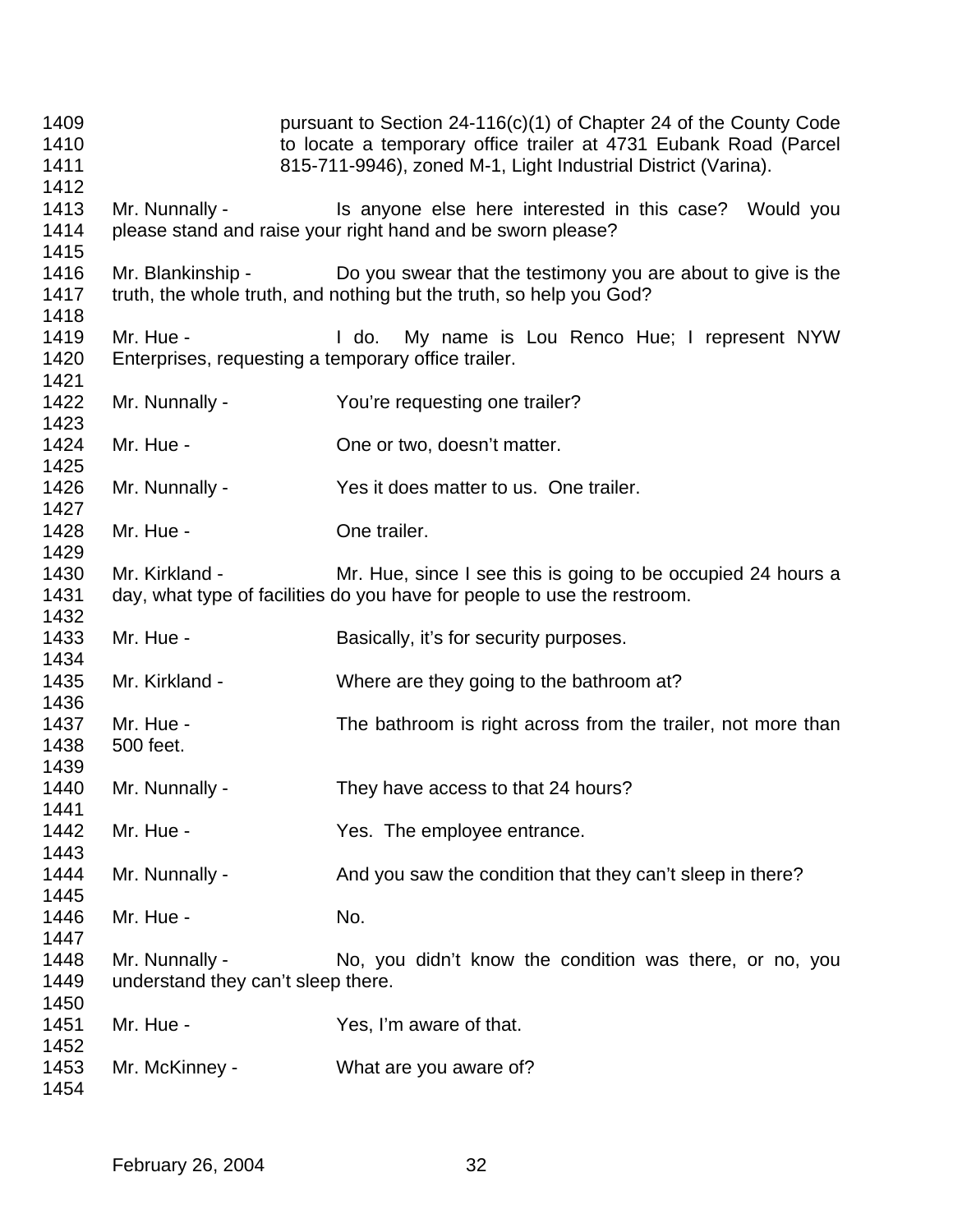1455 Mr. Hue - That trailer cannot be for the residential or sleeping quarters. Mr. McKinney - What are the hours of operation of this company? Is it 24- hours operation? Mr. Hue - You mean, what do we do? 1462 Mr. McKinney - No, the hours of operation, 24 hours a day, seven days a week? Mr. Hue - Yes, three shifts. Mr. Kirkland - What do you do? What do you sell? What do you do? 1468<br>1469 Mr. Hue - Basically the grocery, produce, canned foods. 1471 Mr. Kirkland - Mr. Blankinship, there were some other issues involving this company. Can you tell me what the status on those are? Mr. Blankinship - There were two houses on Raleigh Road that are also owned by the corporation. We had received complaints that they were being used essentially as dormitories for workers at this location. 1478 Mr. Hue - Yes, we're working on that and looking for apartments around and try to square those things away. We took action immediately since we got 1480 this information. 1482 Mr. Kirkland - Did you give them a notice of violation? Mr. Blankinship - I'm not sure whether they're under notice or just that we have communicated to them that there is a violation that needs to be corrected. Mr. McKinney - You say there're two houses that they're using for dormitories? Mr. Blankinship - Yes, they're about two blocks away from this, and they've moved employees into the houses, as part of their employment agreement, not as a single-family use. We're addressing that separately. 1494 Mr. Nunnally - I'll say this one more time – you can't move them into this trailer. 1497 Mr. Hue - Yes. 1498<br>1499 Mr. Kirkland - **Only one trailer.**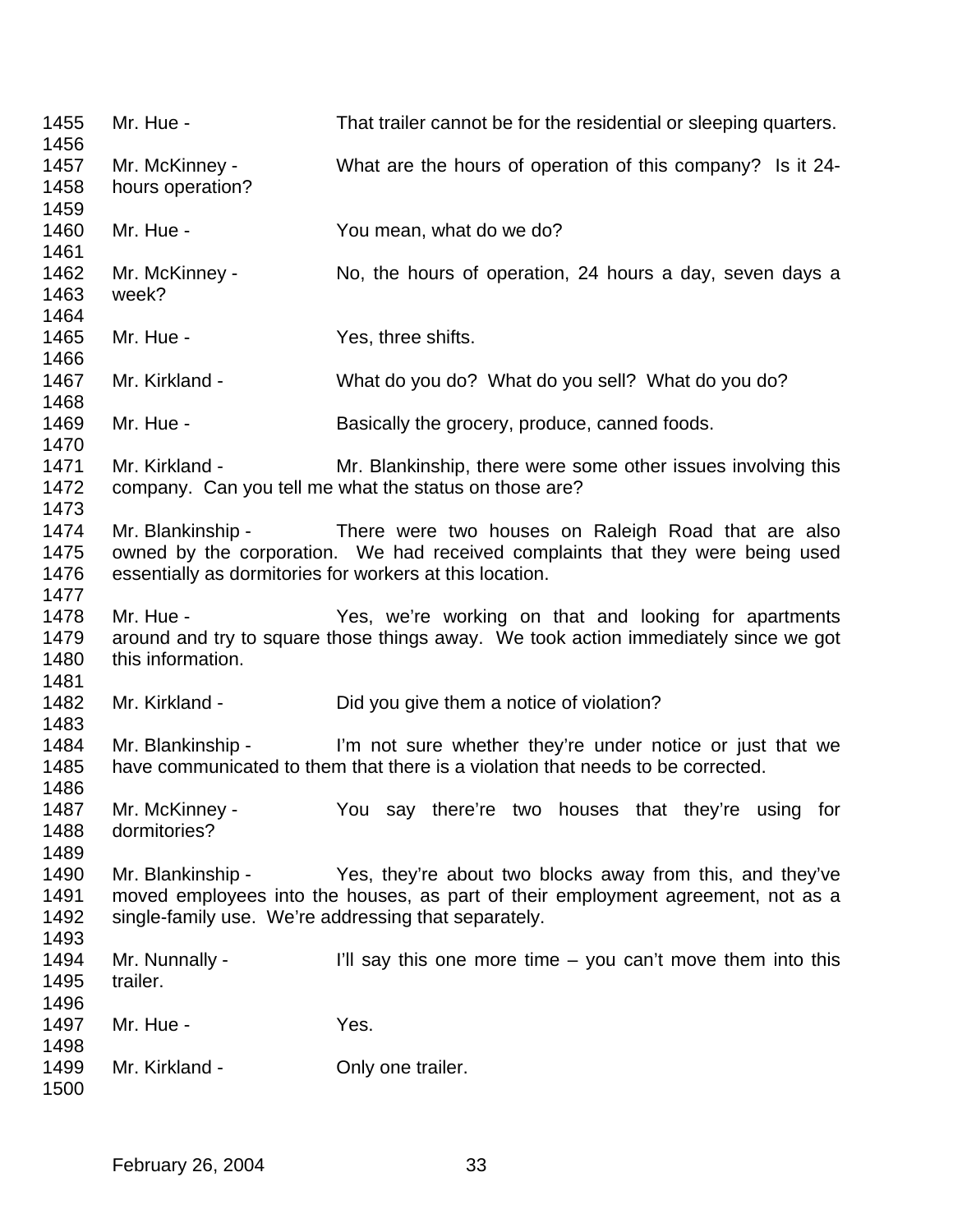1501 Mr. Nunnally - Any other questions from Board or staff? Mr. McKinney - This expires on February 28, 2006. Mr. Blankinship - The applicant had put four years on the application form, but he didn't realize that the Board is limited to approving it for two years. Mr. McKinney - What happens on February 28, 2006? Are they going to build a facility there? What are they going to do? 1511 Mr. Hue - It will depend on the business. If the business can support, we're going to apply, come to the County and get a permit. 1514 Mr. Nunnally - Any other questions? After an advertised public hearing and on a motion by Mr. McKinney, seconded by Mr. Balfour, the Board **granted** application **UP-5-2004** for a temporary conditional use permit to to locate a temporary office trailer at 4731 Eubank Road (Parcel 815-711- 9946). The Board granted the use permit subject to the following conditions: 1. The trailer shall be removed from the property on or before February 28, 2006, at which time this permit shall expire. This permit shall not be renewed. 2. The trailer shall not be used for residential occupancy or sleeping quarters. Affirmative: Balfour, Kirkland, McKinney, Nunnally 4 Negative: 0 Absent: Wright 1 The Board granted the request because it found the proposed use will be in substantial accordance with the general purpose and objectives of Chapter 24 of the County Code. **A - 14-2004 STEVEN AND PAMELA STREETER** request a variance from Section 24-94 of Chapter 24 of the County Code to build a screened porch over an existing deck at 12208 Collinstone Place (Collinstone at Wyndham) (Parcel 737-780-0432), zoned R-4C, One-family Residence District (Conditional) (Three Chopt). The rear yard setback is not met. The applicants have 30 feet rear yard setback, where the Code requires 35 feet rear yard setback. The applicants request a variance of 5 feet rear yard setback. 1542 Mr. Nunnally - Is anyone else here interested in this case? Would you please stand and raise your right hand and be sworn please? Mr. Blankinship - Do you swear that the testimony you are about to give is the truth, the whole truth, and nothing but the truth, so help you God?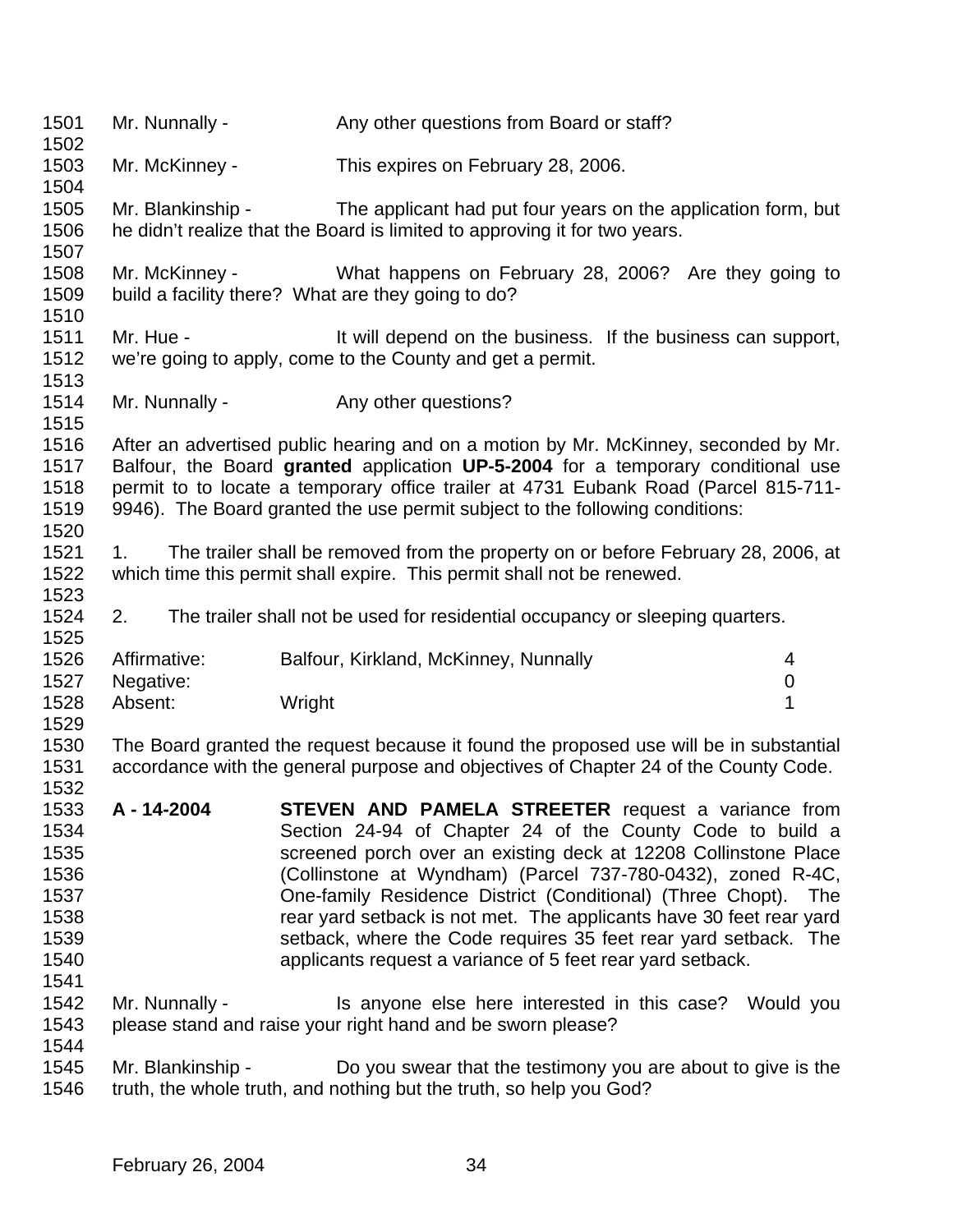Mr. Streeter - I do. We are looking to, over the existing deck, and within the same dimensions, install an add-on screened porch. 1551 Mr. Nunnally - It will be a twelve by twelve porch? Mr. Kirkland - I see on the drawing, sir, that they have bricked in the piers, is that what's happening on the sketch I got? Mr. Streeter - Yes sir, the intention is to use those front brick piers because of the weight of the roof. Presently with the deck, you do not have that kind of stress on the outside end of it. We may even end up, and I believe due to County requirements, there may even be as many as three brick piers. Mr. Blankinship - The proffered conditions on that section require that if they're going to build livable space there, it has to be on a brick foundation. A deck can be on wooden piers. 1565 Mr. Nunnally - Any other questions? After an advertised public hearing and on a motion by Mr. Balfour, seconded by Mr. Kirkland, the Board **granted** application **A-14-2004** for a variance to build a screened porch over an existing deck at 12208 Collinstone Place (Collinstone at Wyndham) (Parcel 737-780-0432). The Board granted the variance subject to the following conditions: 1. Only the improvements shown on the plan filed with the application may be constructed pursuant to this approval. No substantial changes or additions to the layout may be made without the approval of the Board of Zoning Appeals. Any additional improvements shall comply with the applicable regulations of the County Code. 2. The new construction shall match the existing dwelling as nearly as practical. Affirmative: Balfour, Kirkland, McKinney, Nunnally 4 Negative: 0 1582 Absent: Wright 1 The Board granted this request, as it found from the evidence presented that, due to the unique circumstances of the subject property, strict application of the County Code would produce undue hardship not generally shared by other properties in the area, and authorizing this variance will neither cause a substantial detriment to adjacent property nor materially impair the purpose of the zoning regulations. **A - 15-2004 DONALD F. AND M. DIANE BENTZ** request a variance from Section 24-94 of Chapter 24 of the County Code to build a garden room at 494 Clauson Road (Northfield) (Parcel 792-758-7888),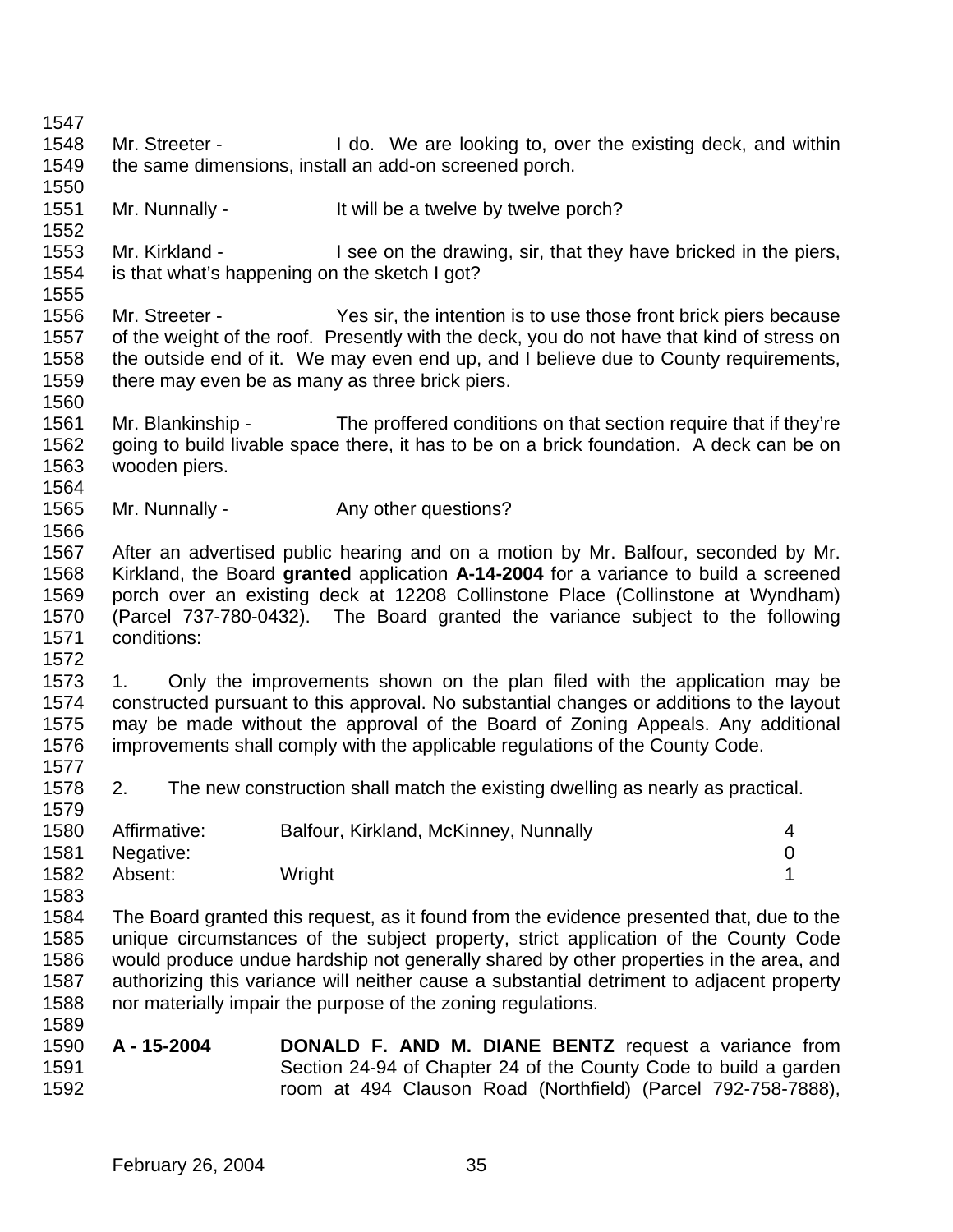zoned R-2, One-family Residence District (Fairfield). The minimum side yard setback and total side yard setback are not met. The applicants have 13 feet minimum side yard setback and 29 feet total side yard setback, where the Code requires 15 feet minimum side yard setback and 35 feet total side yard setback. The applicants request a variance of 2 feet minimum side yard setback and 6 feet total side yard setback. 1601 Mr. Nunnally - Is anyone else here interested in this case? Would you please stand and raise your right hand and be sworn please? Mr. Blankinship - Do you swear that the testimony you are about to give is the truth, the whole truth, and nothing but the truth, so help you God? Mr. Bentz - I do. My name is Donald Bentz. We're requesting a variance to build a garden room on the east end of our house. We're two feet shy, actually about 16 inches shy of the side yard setback, and I didn't realize until I got the report back on this that there was a total yard setback, and we're six feet shy of the total side yard setback. We submitted our request, and you got a copy of the letter from our neighbor, whose house adjoins the property, giving his permission. In looking at your evaluation, on number 2, you said there's ample room in the rear to build an addition. The property would accommodate an addition twelve feet wide without a variance. If we would try to put the addition behind the house, there is a row of pine trees that extends across the width of the yard. The addition, if we were to put it there, would sit over the roots of the pine trees. They would have to be cut for the foundation. It would weaken the trees; I'm sure they would have to be removed, and the yard does slope down and would give a possible run-off problem. On the recommendations, you have, if it's approved, we would be constructed according to the variance request here, and we requested 18 by 20, not 18 by 18, as it states. Mr. Blankinship - It's still the same width, right, 18; it's just 20 deep? Mr. Bentz - It's 20 deep, and the difference would be the 18, right. The drawing does show 18 by 20. 1628 Mr. Nunnally - Are there any other questions of Mr. Bentz? Are you in opposition sir? *(Voice from audience)* No, supporting it sir. 1633 Mr. Nunnally - Anyone here in opposition? After an advertised public hearing and on a motion by Mr. McKinney, seconded by Mr. Balfour, the Board **granted** application **A-15-2004** for a variance to build a garden room at 494 Clauson Road (Northfield) (Parcel 792-758-7888). The Board granted the variance subject to the following conditions: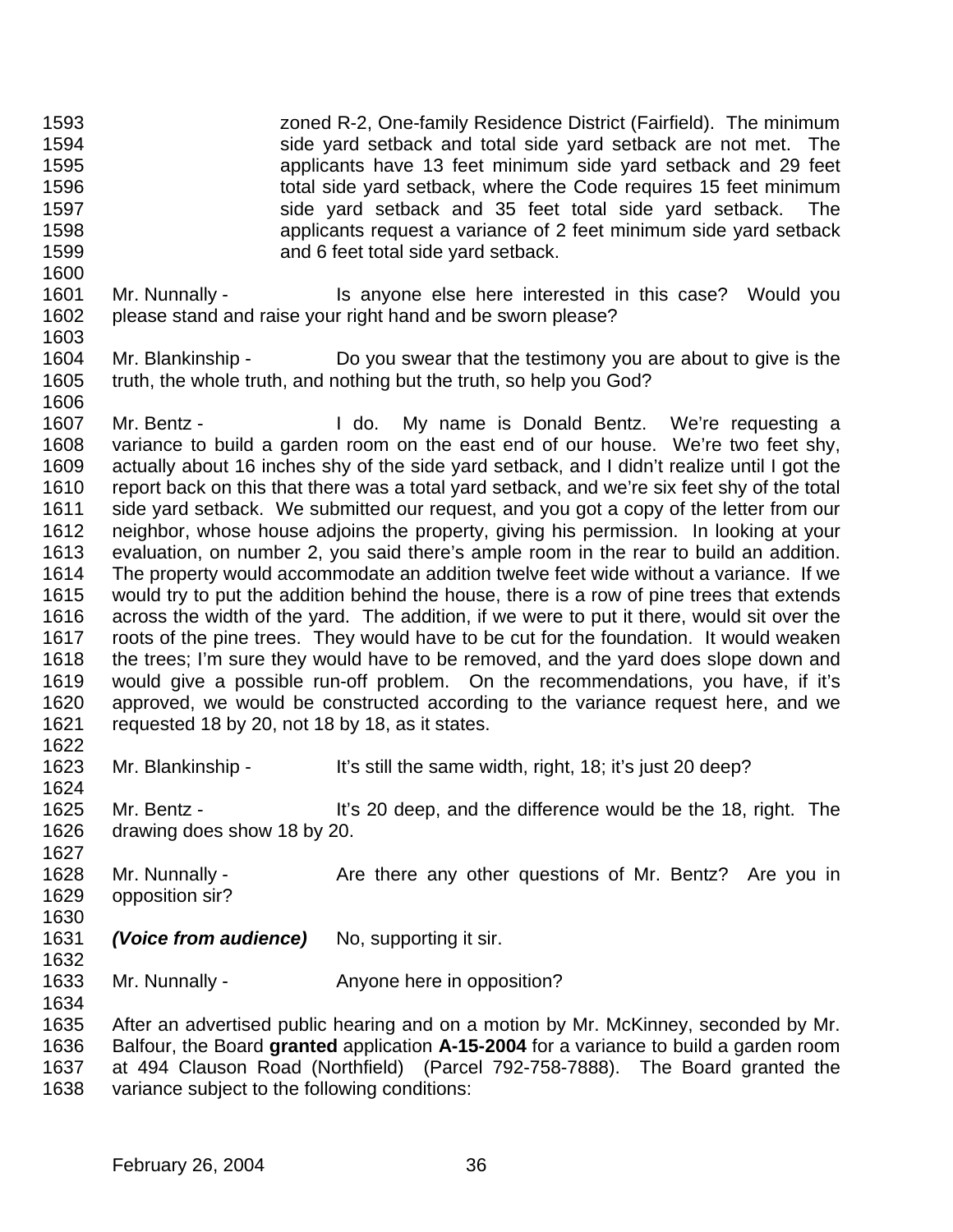1. Only the improvements shown on the plan filed with the application may be constructed pursuant to this approval. No substantial changes or additions to the layout may be made without the approval of the Board of Zoning Appeals. Any additional improvements shall comply with the applicable regulations of the County Code.

 

2. The new construction shall match the existing dwelling as nearly as practical.

| 1647 | Affirmative:   | Balfour, Kirkland, McKinney, Nunnally |  |
|------|----------------|---------------------------------------|--|
|      | 1648 Negative: |                                       |  |
| 1649 | Absent:        | Wright                                |  |

 The Board granted this request, as it found from the evidence presented that, due to the unique circumstances of the subject property, strict application of the County Code would produce undue hardship not generally shared by other properties in the area, and authorizing this variance will neither cause a substantial detriment to adjacent property nor materially impair the purpose of the zoning regulations. 

- **A 17-2004 C B RICHARD ELLIS** requests a variance from Section 24- 1658 104 $(9)(2)$ d.2. of Chapter 24 of the County Code to install three directional signs at 8100 Three Chopt Road (Parcel 758-743-3586), zoned O-2, Office District (Three Chopt). The maximum number of 1661 signs is not met. The applicant proposes 3 directional signs, where 1662 the Code allows 2 directional signs. The applicant requests a variance of 1 additional directional sign.
- 1665 Mr. Nunnally Is anyone else here interested in this case? Would you please stand and raise your right hand and be sworn please?
- Mr. Blankinship Do you swear that the testimony you are about to give is the truth, the whole truth, and nothing but the truth, so help you God?
- Mr. Foley I do. James Foley. *(distributes handout)* Some of you may recognize me; I was here about two months ago. You approved a variance for the directional signage, which what I'm passing out is Item 5. If you look at the chart, Item 1, there's also a map that coincides with this. Item 1 is an existing ID sign there on the property. Item 2 is a permanent sign that the County just issued a permit on. That will go in spot 2. The sign in question for the variance is spot 3, or location 3, looks identical and is basically fabricated the same way as Item 2. Item 4 also we just, about last October, the County approved 18 permits; each Item 4 is down in front of every building there on property. The idea, or intent is to place this third sign by the Santa Rosa entrance. We did move it down a little bit. There's a setback, I guess it basically says the signs have to be 1,000 feet apart, so what we did is, we went off the existing sign that's located up on that corner of Forest and Three Chopt, moved it a thousand feet down, and put it as close to that entrance as possible. For those who are familiar with the office park, there are actually three main entrances into the park, but in reality, there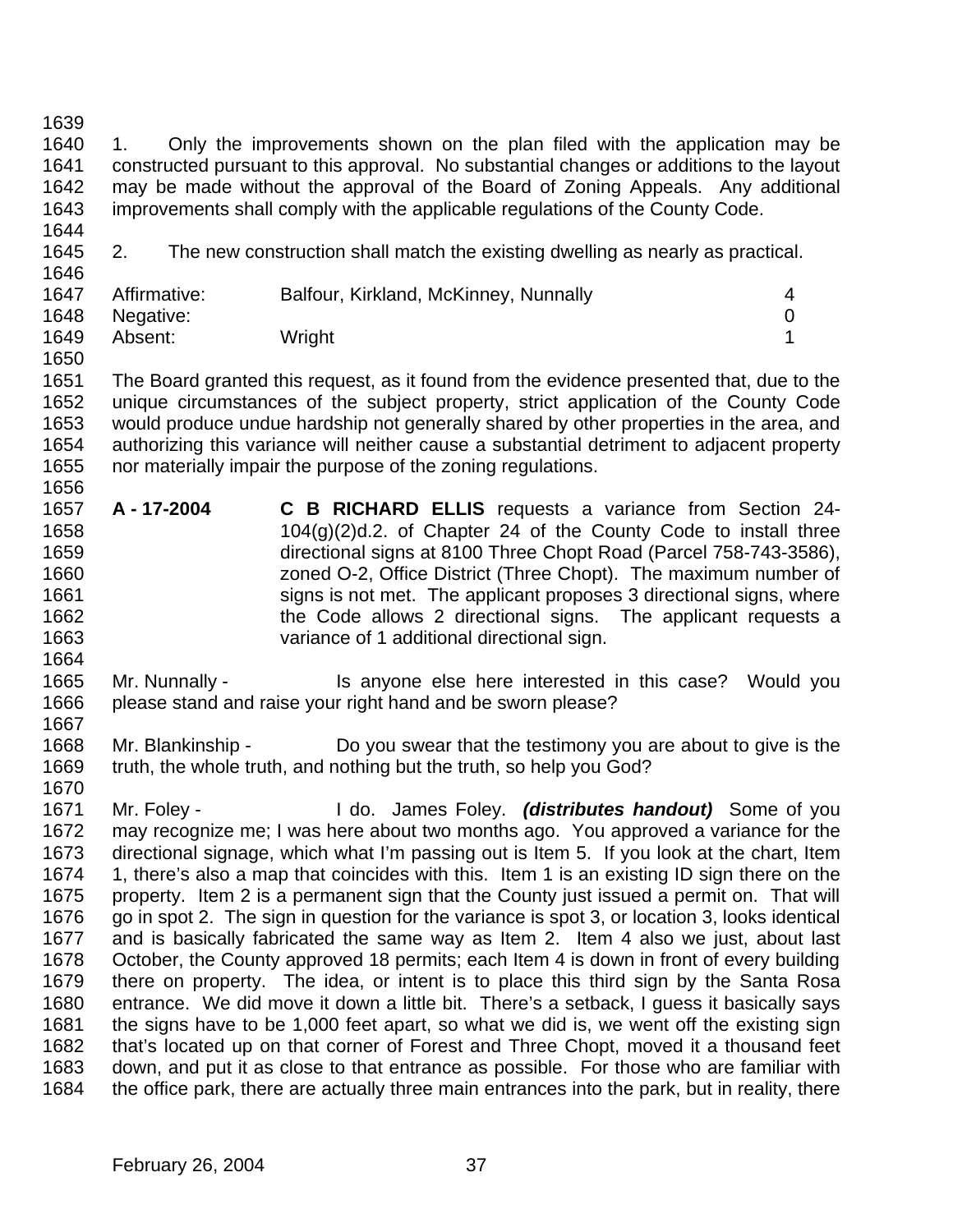are actually ten different streets that you can get on into this park. It's mainly, C B Richard Ellis came to us, I represent the sign company, they wanted to clear a way to route traffic through the property. That's why each building got an ID sign; that's why we went for the variance, to allow the directional signs, to route the tenants' clients to their property. As far as what we're allowed, fifty square feet, the sign that we want the variance for is 43 ½. Height-wise, we're just under ten feet; Code allows fifteen on the ID signs. 1693 Mr. Nunnally - Is that so you can see it from both directions before you get to the entrance? Mr. Foley - Yes sir, it would be a double-faced sign. Mr. Nunnally - Facing west, this would direct you into Santa Rosa before you get to it. Mr. Foley - Yes sir. I think the idea is, if you're on Three Chopt, heading towards the city, you'll see this sign, and you'll take that left onto Santa Rosa instead of going all the way down to light, and then seeing the existing sign. Once you get on the property, that's where we came up with all the various signs to route them though, then each building having its own ID. 1707 Mr. Nunnally - Any questions from Board or staff for Mr. Foley? Lady, do you want to speak against it. *(Voice from audience)* No, I'm for it. After an advertised public hearing and on a motion by Mr. Balfour, seconded by Mr. McKinney, the Board **granted** application **A-17-2004** for a variance to Code to install a third project identification sign at 8100 Three Chopt Road (Parcel 758-743-3586). The Board granted the variance subject to the following condition: 1717 1. This variance applies only to the project identification sign regulations. All other applicable regulations of the County Code shall remain in force. Affirmative: Balfour, Kirkland, McKinney, Nunnally 4 Negative: 0 1722 Absent: Wright 1 The Board granted this request, as it found from the evidence presented that, due to the unique circumstances of the subject property, strict application of the County Code would produce undue hardship not generally shared by other properties in the area, and authorizing this variance will neither cause a substantial detriment to adjacent property nor materially impair the purpose of the zoning regulations. **A - 18-2004 EDGAR BOHANNON** requests a variance from Sections 24-94,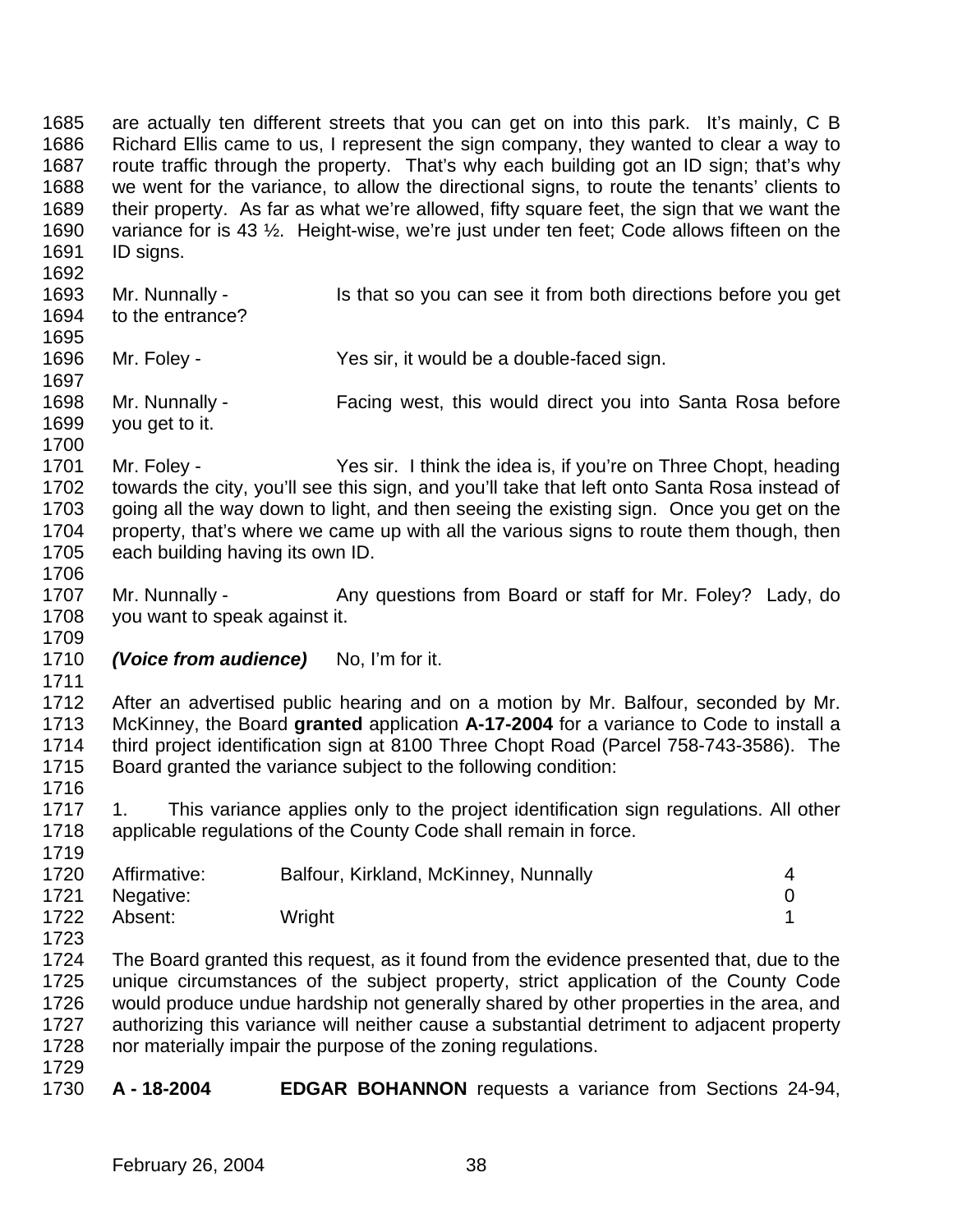24-95(k) and 24-95(b) of Chapter 24 of the County Code to build garage and kitchen additions at 3900 Francistown Road (Huntington) (Parcel 757-759-8908), zoned R-3, One-family Residence District (Brookland). The minimum side yard setback, rear yard setback, street side yard setback, and total side yard setback are not met. The applicant has 15 feet minimum side yard setback, 24 feet total side yard setback, and 34 feet rear yard setback, where the Code requires 25 feet minimum side yard setback, 36 feet total side yard setback, and 40 feet rear yard setback. The applicant requests a variance of 10 feet minimum side yard setback, 12 feet total side yard setback, and 6 feet rear yard setback. 

- 1744 Mr. Nunnally Is anyone else here interested in this case? Would you please stand and raise your right hand and be sworn please?
- 1747 Mr. Blankinship Do you swear that the testimony you are about to give is the truth, the whole truth, and nothing but the truth, so help you God?

1750 Mr. Stanley - I do. I'm Bernie Stanley; I'm the contractor. This is Mr. Bohannon; he's the homeowner. I'm interested in building a garage for Mr. Bohannon, and the garage would infringe on the setback somewhat, and this is a corner lot, which makes it kind of – apparently there are two different rules that are in place. When the house was built there was one rule, and now there's a different rule. There's an average setback between the left and the right that's not being met, and in order to build the garage so that they can enter from the side of the property, if you're driving straight in, it has to be built with that direction. He has two vehicles he'd like to park inside of that garage to keep them off the road. On the other end of the house there's a little boxed in area; that's where the kitchen is going to be expanded. That's something that will probably be done about a year in the future. That's not something that we're going to do right now, but because of the setback requirements, we wanted to approach both of those issues at the same time.

- 
- 1764 Mr. Kirkland Mr. Stanley, where is the existing kitchen now?

1766 Mr. Stanley - If you look on that drawing there, there are some steps that look like they're going from the right to the left; it would be right there. It's a very narrow kitchen; it's barely enough room for a table to fit inside the kitchen; if you put a chair on the side of it, you wouldn't be able to walk around it. It's just something we wanted to expand out. The end of the house would be squared off; it would have the same roof as the rest of the house. That particular end of the house there, it looks like it has an addition on it. In fact, when we're finished with it, it would look like it is part of the original house. As far as your suggestions, you suggested that the new construction match, and what we're proposing to do on the garage and on the kitchen, if you look at the bricks in the picture, you see that they're kind of odd-colored, randomly painted white. They're very difficult to match, but what we wanted to do was, instead of having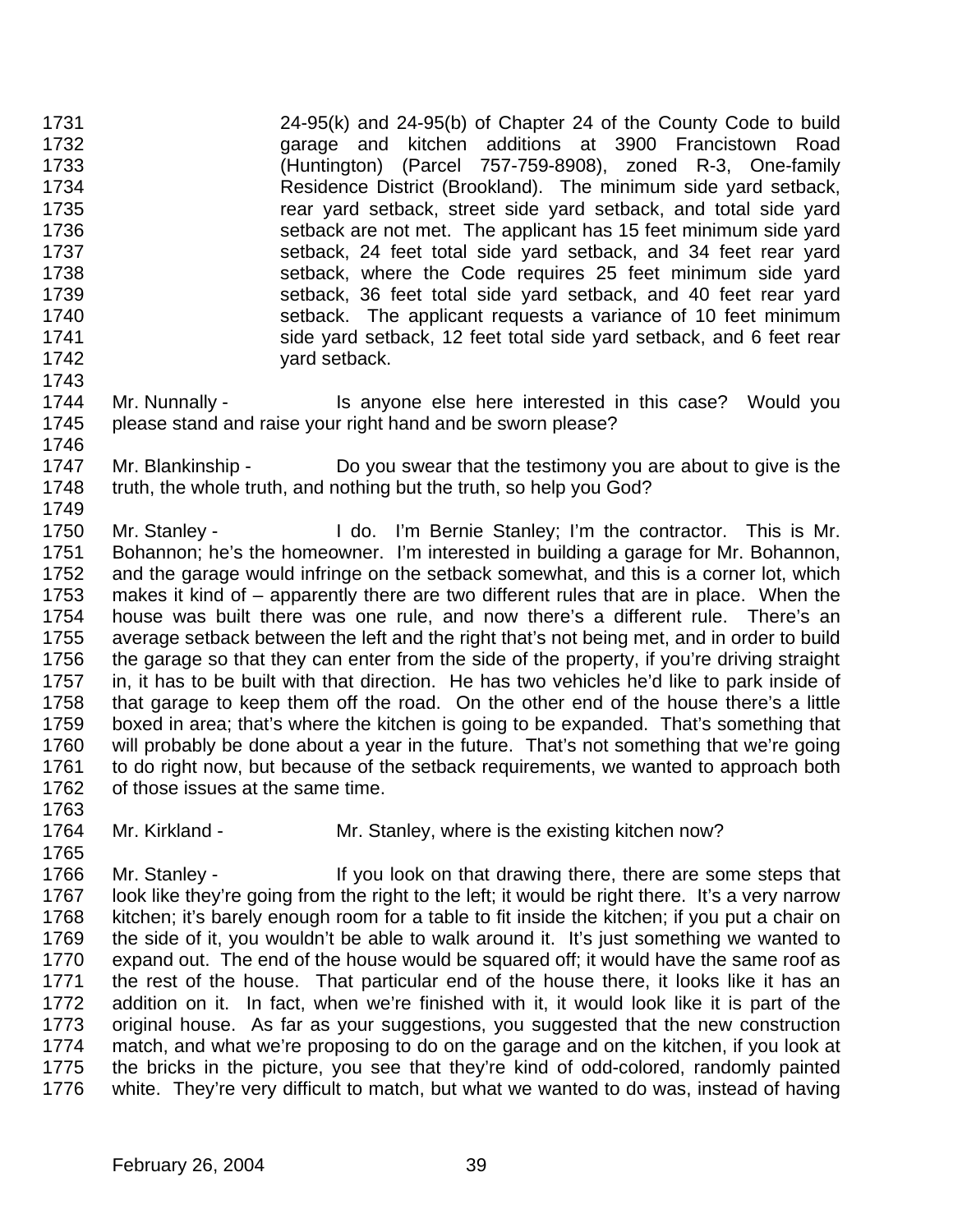to paint the entire garage one brick at a time to match the existing brick, we would go ahead and build it with brick and get the brick that would match as best as possible, and 1779 then hand-paint whichever bricks were necessary ………. Mr. McKinney - Mr. Stanley, can I interrupt you? Riverside Brick Company, these are called new used brick, and they still make them. Mr. Stanley - They still make them? Well that's good to know. That would definitely save some trouble. I wasn't looking forward to hand-painting some bricks. Mr. McKinney - Riverside Brick used to be Southern Brick, used to be Redford Brick Co. 1790 Mr. Kirkland - After the foundation, what's going on the side of the garage? Mr. Stanley - That's going to be Hardi-Plank siding, cement fiber siding, and it would be painted and would match the cornice work on the house. Mr. McKinney - Do you want to write this number down? 232-6786, ask for Roger Dickerson. Mr. Stanley - You're talking about Riverside Brick? I've purchased brick 1799 from them before, so I know where they are. 1801 Mr. Nunnally - Any other questions of Mr. Stanley? Or Mr. Bohannon? Mr. Bohannon, you want to say anything? Do we have somebody in opposition? Are you for? That concludes the case. After an advertised public hearing and on a motion by Mr. Kirkland, seconded by Mr. Balfour, the Board **granted** application **A-18-2004** for a variance to build garage and kitchen additions at 3900 Francistown Road (Huntington) (Parcel 757-759-8908). The Board granted the variance subject to the following conditions: 1. The property shall be developed in substantial conformance with the plan filed with the application. No substantial changes or additions to the layout may be made without the approval of the Board of Zoning Appeals. 2. The new construction shall match the existing dwelling as nearly as practical. Affirmative: Balfour, Kirkland, McKinney, Nunnally 4 Negative: 0 1818 Absent: Wright 1818 1990 1991 1991 1991 1992 1993 1994 1996 1997 1998 1999 1 The Board granted this request, as it found from the evidence presented that, due to the unique circumstances of the subject property, strict application of the County Code would produce undue hardship not generally shared by other properties in the area, and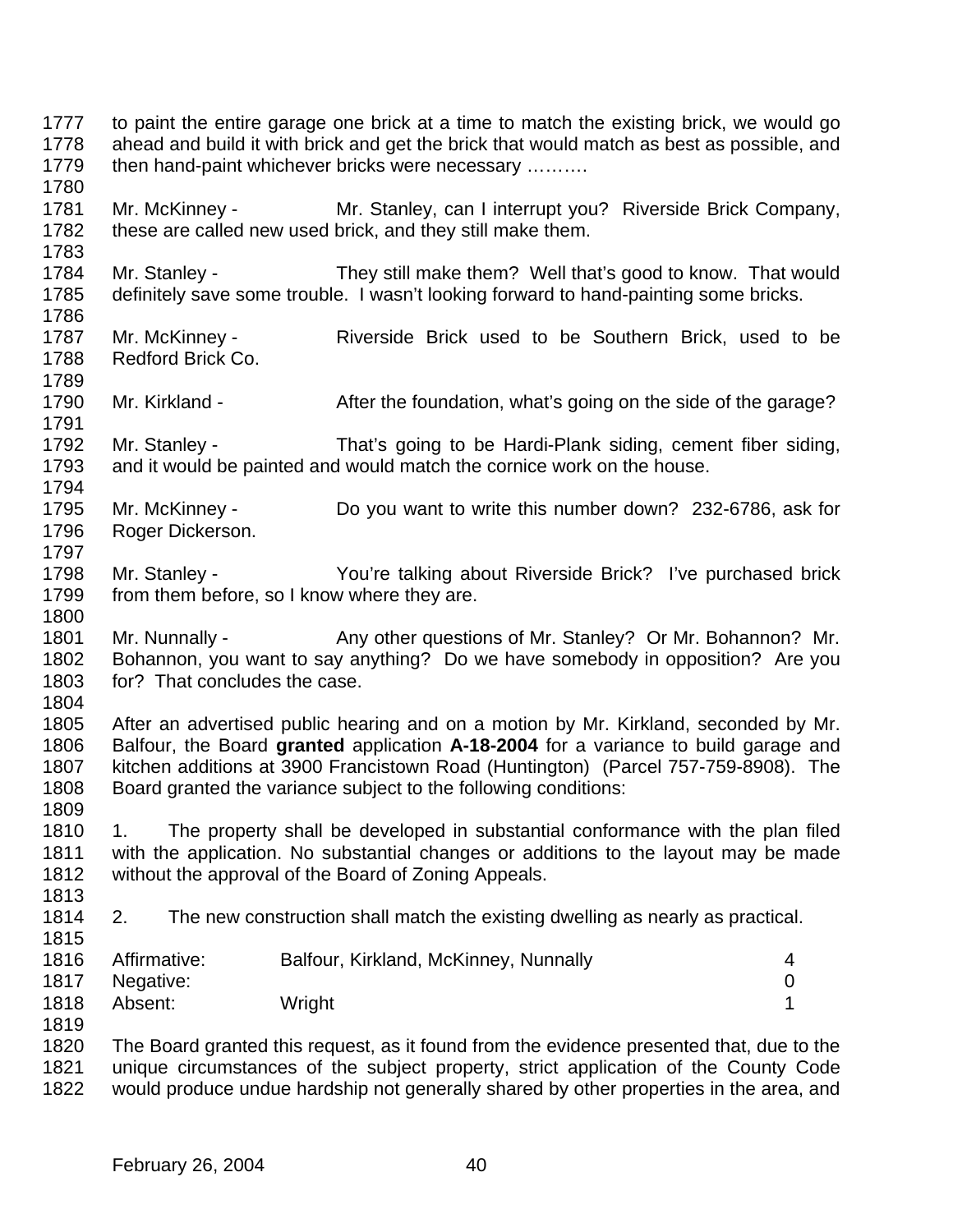- authorizing this variance will neither cause a substantial detriment to adjacent property nor materially impair the purpose of the zoning regulations.
- **A 19-2004 WANDA J. HARRIS** requests a variance from Section 24-9 of Chapter 24 of the County Code to build a one-family dwelling at 2559 Yarnell Road (Parcel 814-695-9604), zoned A-1, Agricultural District (Varina). The public street frontage requirement is not met. The applicant has 0 feet public street frontage, where the Code requires 50 feet public street frontage.
- 1833 Mr. Nunnally Is anyone else here interested in this case? Would you please stand and raise your right hand and be sworn please?
- Mr. Blankinship Do you swear that the testimony you are about to give is the truth, the whole truth, and nothing but the truth, so help you God?
- 1839 Mr. Powell I do sir. I'm Jonathan Powell. My understanding is that it has a 30-foot deeded access to the property, just no public road frontage. I'm buying the property to build a house; apparently she had already gotten a variance last year 1842 that had expired. I'm just trying to renew it, the exact same thing.
- Mr. Nunnally Wanda J. Harris is the daughter of James W. Harris, Jr.?
- Mr. Powell I believe they're married; I've never met them actually.
- 1848 Mr. Nunnally I'm trying to find out who's going to live in this house that you're going to build.
- 1851 Mr. Powell - Actually, I was looking to buy the land to build a house for myself.
- 1854 Mr. Nunnally Are you a builder?
- 1856 Mr. Powell No sir. I'm just a customer who wants to buy the land.
- Mr. Nunnally So you're going to live there yourself? And you've read the
- 1861 Mr. Powell - Yes sir, I have. 1863 Mr. Nunnally - And they're agreeable with you? 1865 Mr. Powell - Yes sir, they are. 1867 Mr. Nunnally - Any questions from Board or staff?

conditions?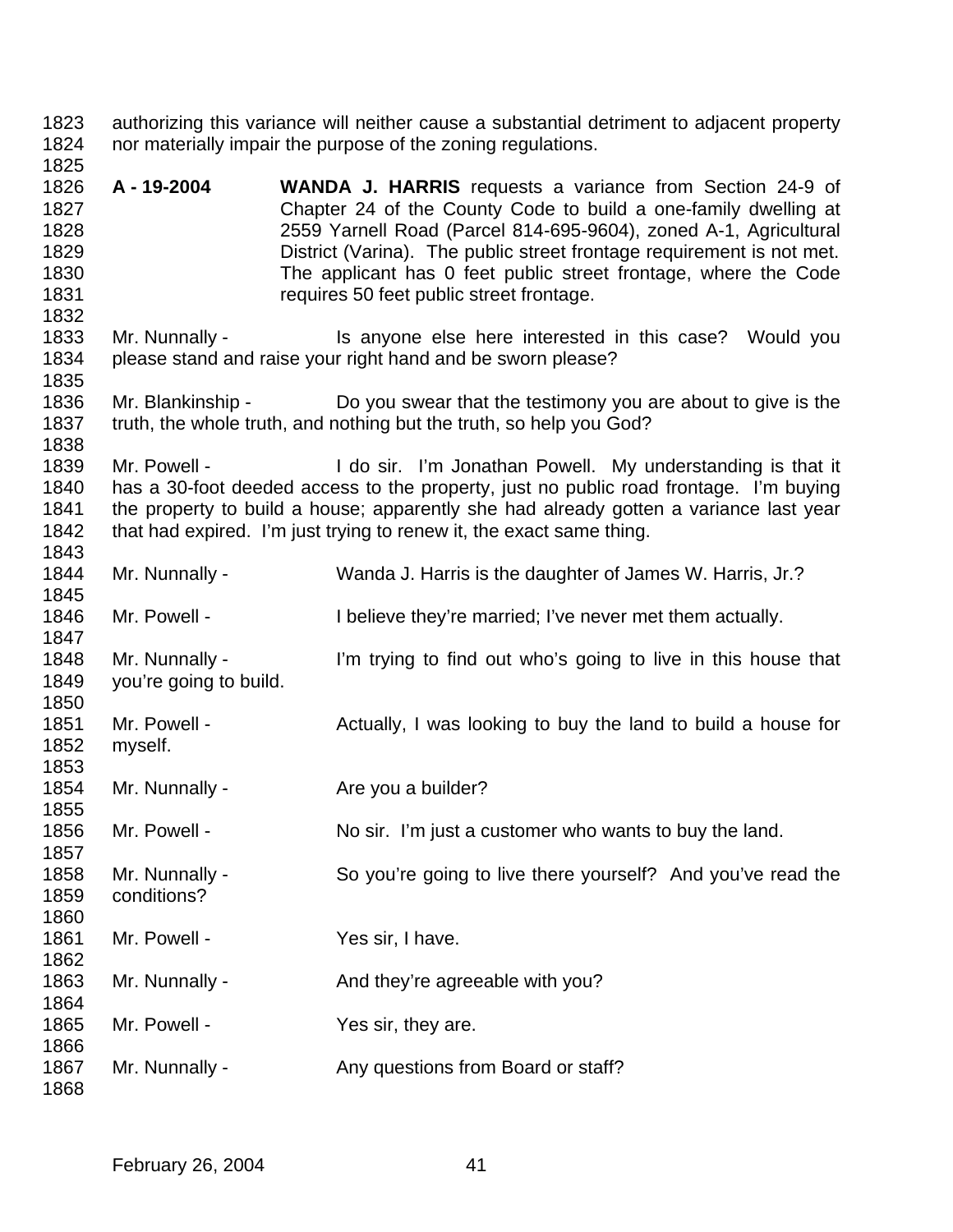After an advertised public hearing and on a motion by Mr. McKinney, seconded by Mr. Kirkland, the Board **granted** application **A-19-2004** for a variance to build a one-family dwelling at 2559 Yarnell Road (Parcel 814-695-9604). The Board granted the variance subject to the following conditions:

 1. This variance applies only to the public street frontage requirement. All other applicable regulations of the County Code shall remain in force. 

 2. Approval of this request does not imply that a building permit will be issued. Building permit approval is contingent on Health Department requirements, including, but not limited to, soil evaluation for a septic drainfield and reserve area, and approval of a well location.

1882 3. The applicant shall present proof with the building permit application that a legal 1883 access to the property has been obtained. access to the property has been obtained. 

 4. The owners of the property, and their heirs or assigns, shall accept responsibility for maintaining access to the property until such a time as the access is improved to County standards and accepted into the County road system for maintenance. 

| 1889 | Affirmative: | Balfour, Kirkland, McKinney, Nunnally | 4 |
|------|--------------|---------------------------------------|---|
| 1890 | Negative:    |                                       |   |
| 1891 | Absent:      | Wright                                |   |
| 1892 |              |                                       |   |

 The Board granted this request, as it found from the evidence presented that, due to the unique circumstances of the subject property, strict application of the County Code would produce undue hardship not generally shared by other properties in the area, and authorizing this variance will neither cause a substantial detriment to adjacent property nor materially impair the purpose of the zoning regulations. 

- **A 20-2004 CONVENIENCE RETAILERS** requests a variance from Section 24- 94 of Chapter 24 of the County Code to build a 4-bay car wash at 400 West Nine Mile Road (Highland Springs) (Parcel 822-725- 1143), zoned B-3C, Business District (Conditional) (Varina). The rear yard setback is not met. The applicant has 25 feet rear yard setback, where the Code requires 40 feet rear yard setback. The applicant requests a variance of 15 feet rear yard setback.
- 1907 Mr. Nunnally Is there anyone else here interested in this case? Please 1908 raise your hand and be sworn in.
- Mr. Blankinship Do you swear that the testimony you are about to give is the truth, the whole truth, and nothing but the truth, so help you God?
- Ms. Isaac I do. My name is Laraine Isaac, and I'm with Engineering Design. This is a unique site. It lies within the Enterprise Zone, where new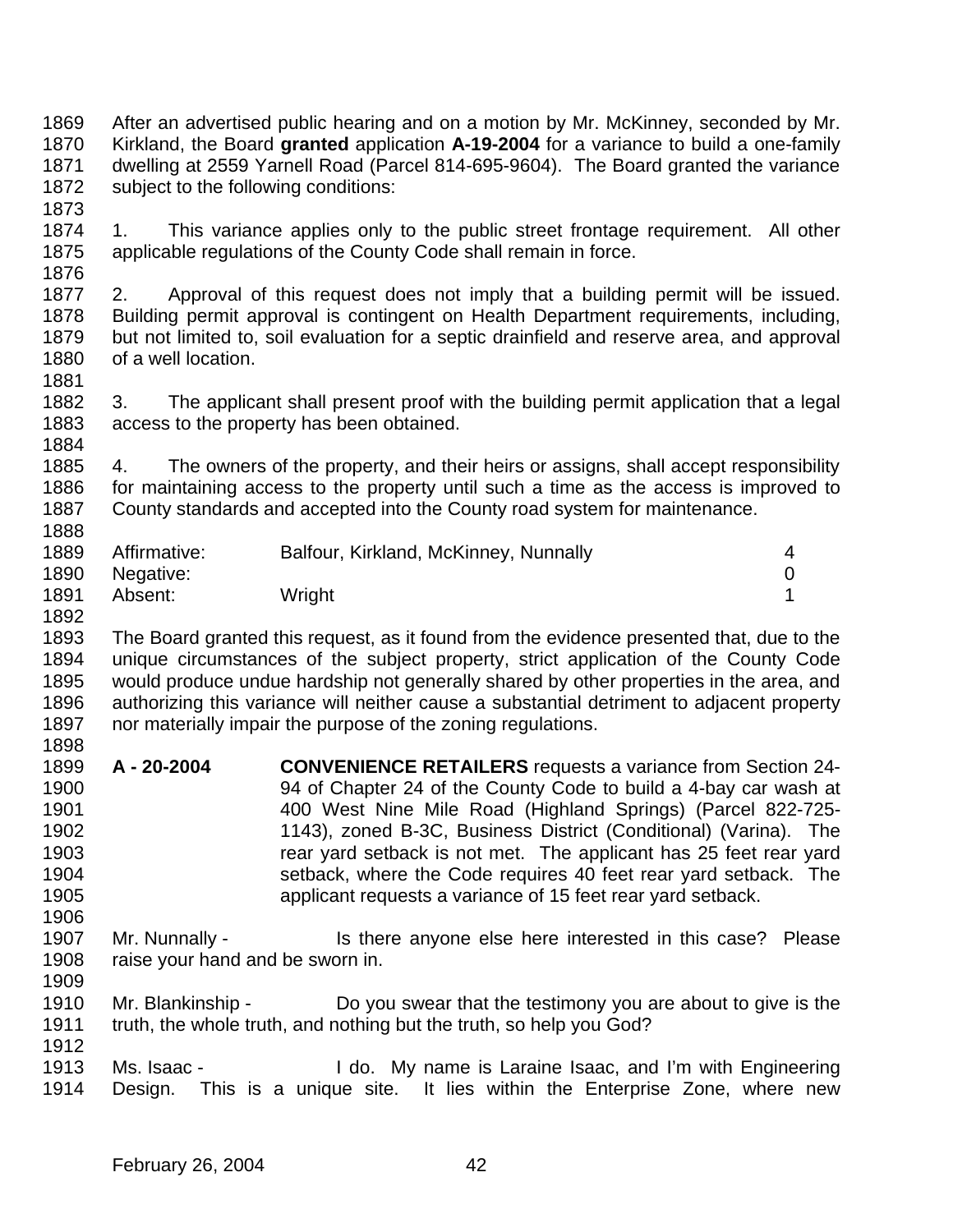development and re-development are being encouraged through grants and tax relief. The site is also within the Nine Mile Corridor, which has been studied. The study took place several years ago, looking at ways to help people re-develop their property. The plan that we submitted has been submitted to the Planning Office for review by the Community Action Team, which looks at problem sites and can waive requirements. The one thing that the team cannot do is waive requirements of the Zoning Ordinance. That's why we're here today. Mr. Perrotti owns the convenience store; he owns this property, and this addition is a logical addition to the convenience store. The car wash cannot be moved forward, as stacking area is required by the Traffic Engineer. I don't believe that noise is going to be as big a problem as the staff does, especially the radio noise, as most people keep their windows up when they wash their car. I think that the condition for a brick addition is excessive. Mr. Perrotti is going to put a new exterior on two sides of the convenience store, and that would be brick, and he's willing to put brick across the front of the car wash. Also, the condition for a brick wall is in conflict with the proffers. I'll answer any questions. Mr. McKinney - Ms. Isaac, what are the hours of operation? Ms. Isaac - They would be the same hours as the convenience store, 6:00 to 10:00 during the week, and 9:00 to 9:00 on Sunday. Mr. McKinney - So this car wash would close down at 10:00, so it wouldn't be open in the middle of the night to affect the adjacent property owners? Is that a condition you have, Mr. Blankinship? Mr. Blankinship - We have not proposed that condition. We can certainly add it. 1943 Mr. Kirkland - Is there a condition in the rezoning case for this property that has the hours of operation on it? 

 Ms. Isaac - No. 

Mr. Kirkland - I just see where it refers back to a case, so I was wondering.

 Mr. McKinney - You said they were what, Ms. Isaac, on Monday through … 

 Ms. Isaac - Monday through Saturday, 6:00 to 10:00; Sunday, 9:00 to 9:00. 

 Mr. Nunnally - This will be kind of hard, in that you've got three manual auto washes in there, and you say it's going to close at 10:00 o'clock? How are you going to keep them out of there unless you're going to have a guard there watching them? 

Mr. McKinney - Turn the current off.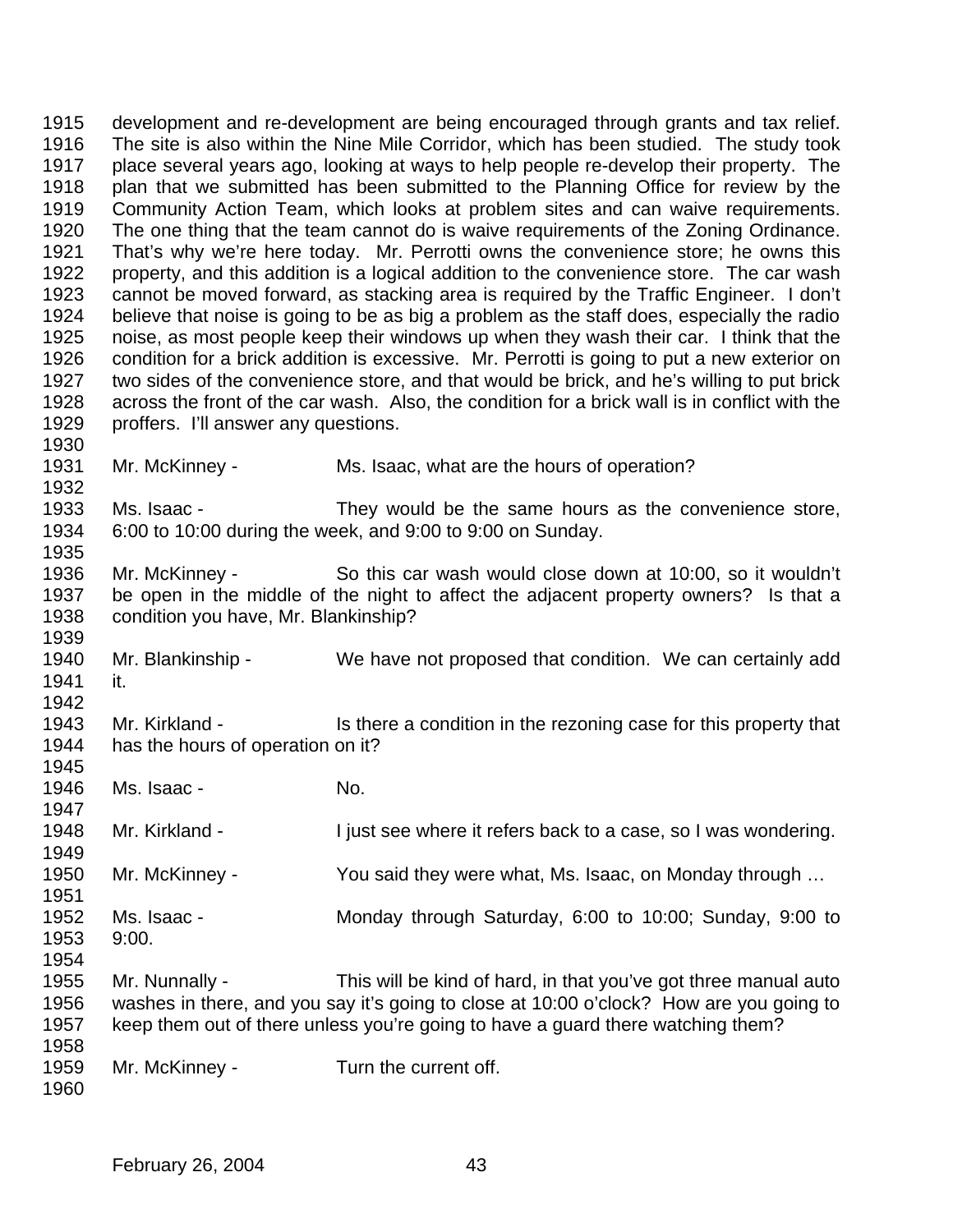| 1961<br>1962                         | Mr. Blankinship -                                            | Turn the water off.                                                                                                                                                                                                                                     |
|--------------------------------------|--------------------------------------------------------------|---------------------------------------------------------------------------------------------------------------------------------------------------------------------------------------------------------------------------------------------------------|
| 1963<br>1964                         | Ms. Isaac -                                                  | Yes. This is Mr. Perrotti.                                                                                                                                                                                                                              |
| 1965<br>1966<br>1967                 | Mr. Perrotti -<br>operation; I just cut the power off.       | I'm Luke Perrotti. That's what I do with the store hours'                                                                                                                                                                                               |
| 1968<br>1969<br>1970<br>1971<br>1972 | out of that place?                                           | Mr. Nunnally - How are you going to get in and out of there? I know how<br>you're going to get in there from Nine Mile Road, but you're going to have four car<br>washes there, three manual and one automatic, right? How are they going to get in and |
| 1973<br>1974<br>1975                 | Ms. Isaac -<br>there's an "exit only" driveway out to Daisy. | The cars will exit towards the rear of the property, and then                                                                                                                                                                                           |
| 1976<br>1977<br>1978                 | Zale used to have a real estate office?                      | Mr. Nunnally - How are they going to get through that building where Dave                                                                                                                                                                               |
| 1979<br>1980                         | Ms. Isaac -                                                  | That's going to be torn down.                                                                                                                                                                                                                           |
| 1981<br>1982<br>1983                 | Mr. McKinney -<br>a "right turn only" on Daisy Avenue?       | So when you come out of there, Ms. Isaac, you would have                                                                                                                                                                                                |
| 1984<br>1985                         | Ms. Isaac -                                                  | We hadn't discussed not having a left turn.                                                                                                                                                                                                             |
| 1986<br>1987<br>1988                 | Mr. McKinney -<br>the property. I'm just asking.             | I'm talking about impacting the neighborhood to the rear of                                                                                                                                                                                             |
| 1989<br>1990<br>1991                 | Ms. Isaac -                                                  | I think that if someone were going to exit onto Daisy and<br>would take a left onto Daisy, it might be because they live there.                                                                                                                         |
| 1992<br>1993                         | Mr. McKinney -                                               | I thought you said that was the only exit out.                                                                                                                                                                                                          |
| 1994<br>1995                         | Ms. Isaac -                                                  | The exit is onto Daisy.                                                                                                                                                                                                                                 |
| 1996<br>1997<br>1998                 | Mr. Blankinship -<br>this property from                      | But you could exit in either direction; you just couldn't go into                                                                                                                                                                                       |
| 1999<br>2000<br>2001<br>2002         | Mr. McKinney -                                               | I understand, that's a one-way in from Nine Mile Road, and<br>one-way out onto Daisy. I'm just saying if it was a "right turn only" sign there, that the<br>people who use this facility would not impact that neighborhood.                            |
| 2003<br>2004                         | Ms. Isaac -                                                  | A sign could be provided.                                                                                                                                                                                                                               |
| 2005<br>2006                         | Mr. Blankinship -                                            | We could check with Public Works.                                                                                                                                                                                                                       |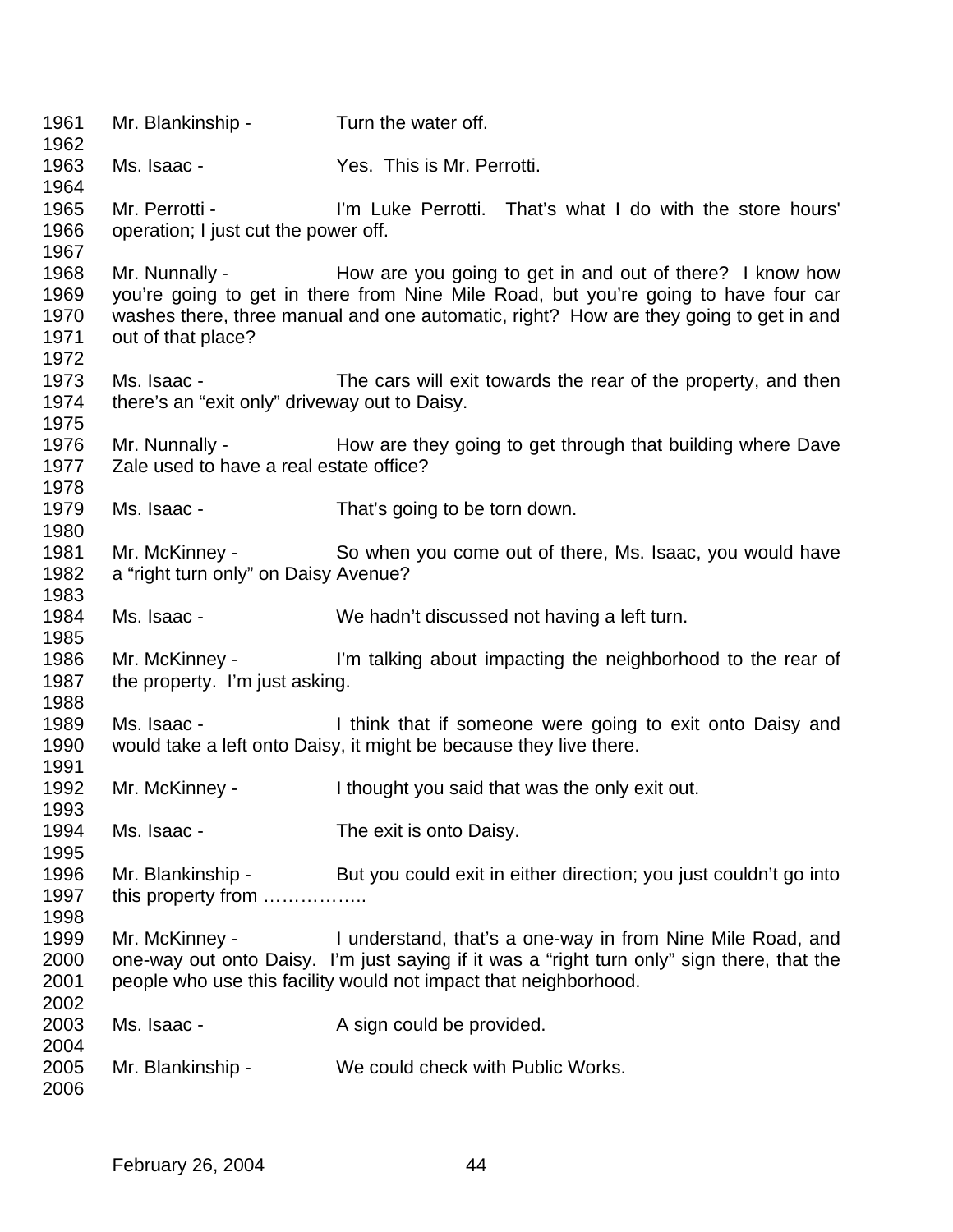| 2007<br>2008                                 | Mr. McKinney -                                                   | What's Public Works got to do with it?                                                                                                                                                                                                                                                                                                  |
|----------------------------------------------|------------------------------------------------------------------|-----------------------------------------------------------------------------------------------------------------------------------------------------------------------------------------------------------------------------------------------------------------------------------------------------------------------------------------|
| 2009<br>2010                                 | Mr. Blankinship -                                                | Well, they decide who can drive on the streets and so forth.                                                                                                                                                                                                                                                                            |
| 2011<br>2012                                 | Mr. McKinney -                                                   | We decide how they go in.                                                                                                                                                                                                                                                                                                               |
| 2013<br>2014                                 | Ms. Isaac -                                                      | I don't think that presents a problem, if that's what's wanted.                                                                                                                                                                                                                                                                         |
| 2015<br>2016<br>2017                         | Mr. Nunnally -<br>Blankinship?                                   | Have you got a police report or anything on the traffic, Mr.                                                                                                                                                                                                                                                                            |
| 2018<br>2019<br>2020                         |                                                                  | Mr. Blankinship - No, we have not. We send the agenda to Public Works for<br>comments, and they didn't provide anything like that in response.                                                                                                                                                                                          |
| 2021<br>2022<br>2023                         | Mr. McKinney -<br>Blankinship? I know there's one on Brook Road. | There are a lot of these around, aren't there, Mr.                                                                                                                                                                                                                                                                                      |
| 2024<br>2025                                 | Mr. Blankinship -                                                | Yes sir, car washes, sure.                                                                                                                                                                                                                                                                                                              |
| 2026<br>2027<br>2028                         | Mr. Balfour -<br>have people in there washing the cars.          | You say there are four, and one's automatic, and one will                                                                                                                                                                                                                                                                               |
| 2029<br>2030<br>2031                         | Ms. Isaac -                                                      | No, there's three that you can wash your car yourself. Then<br>there's one that's automatic. There's no employees connected with it.                                                                                                                                                                                                    |
| 2032<br>2033                                 | Mr. Balfour -                                                    | I missed, didn't get the do-it-yourself part.                                                                                                                                                                                                                                                                                           |
| 2034<br>2035<br>2036<br>2037<br>2038<br>2039 | Mr. Kirkland -<br>and people just back up all over the roads.    | What provision do you have, say the automatic one is<br>backed up, where would you stack the cars that couldn't sit out on Nine Mile Road?<br>Would you just let them sit out in your parking lot out in front of the gas pumps and kind<br>of curve around to it. I've noticed that most of them get in that situation after it snows, |
| 2040<br>2041<br>2042<br>2043<br>2044         | Mr. Perrotti -                                                   | There's a road between Nine Mile Road and the front of the<br>gas pump aisle, the two gas pumps, there's probably about three car widths between<br>that, so they could reasonably be stacked and not be on the road but actually be on my<br>property, and there would still be access to the gas pumps.                               |
| 2045<br>2046<br>2047<br>2048                 | Ms. Isaac -                                                      | That was one reason the car wash was pushed back in line<br>with the existing building, to provide as much stacking in front as we could provide,<br>because I know that's a big concern of the Traffic Engineer.                                                                                                                       |
| 2049<br>2050<br>2051                         | Mr. Kirkland -<br>islands?                                       | Are you going to have vacuums out on those concrete                                                                                                                                                                                                                                                                                     |
| 2052                                         | Ms. Isaac -                                                      | We're proposing that, yes, so you could be vacuuming your                                                                                                                                                                                                                                                                               |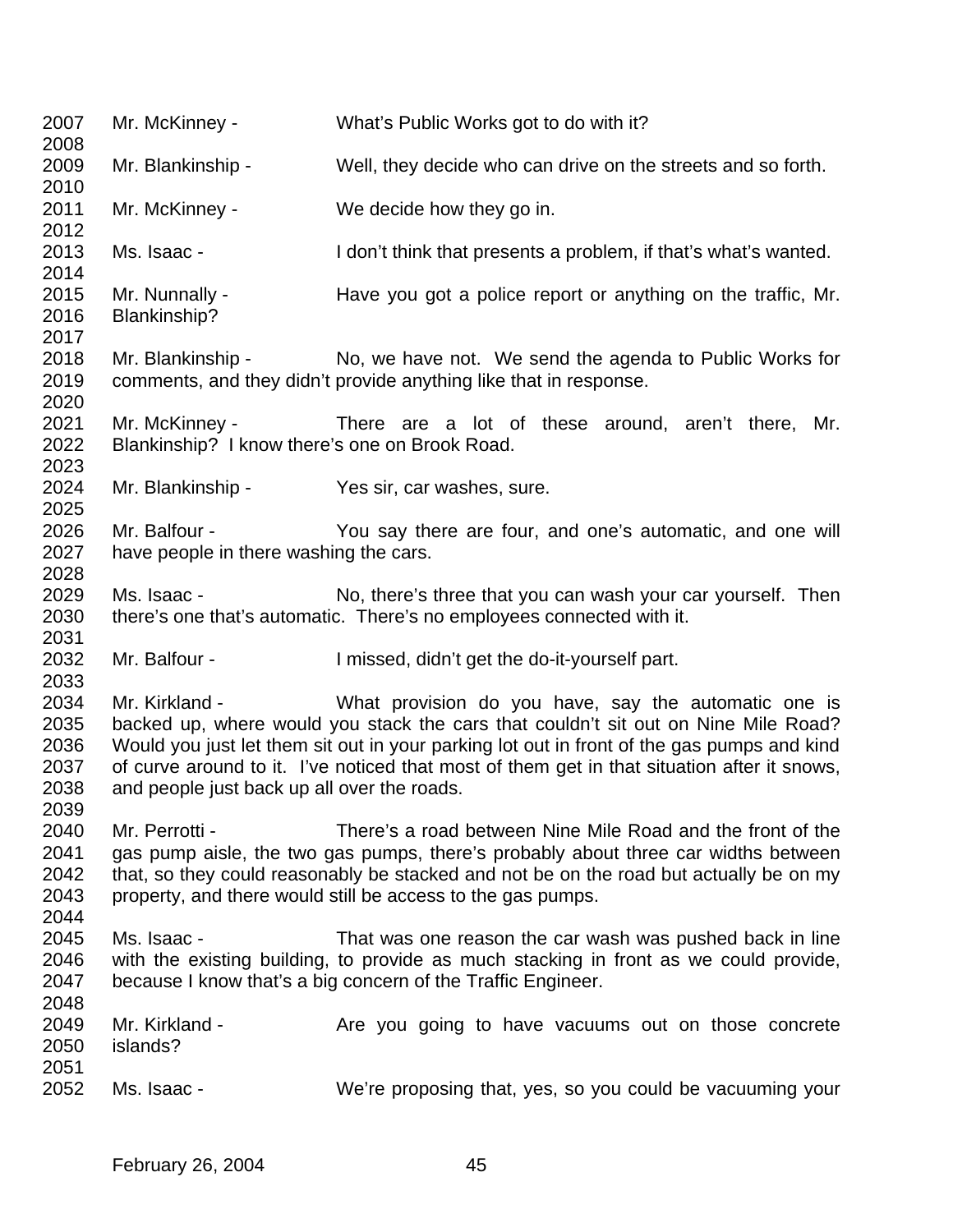car while someone is washing theirs. 

 Mr. McKinney - Mr. Perrotti, how will you monitor these washes? Will you be, or somebody be, at the station that's visible from the station to this? So there's no way that convenience store is laid out now. The drink boxes are on that back wall. 

 Mr. Perrotti - As Laraine mentioned, the front façade of the building is going to be remodeled, and part of that remodeling is to put a storefront that has actual windows, so you'll be able to see out from all angles. 

- Mr. Nunnally I think Ms. Isaac said that you had other stores, or do you have other car washes, or just convenience stores?
- 2066 Mr. Perrotti I have owned car washes in the past that had ...............
- Mr. Nunnally I'm not talking about the past; I'm talking about now.
- 2070 Mr. Perrotti No sir, not presently.
- Mr. Nunnally You owned them in the past. How many cars are you planning on coming through there each day? I know you must have sat down and figured out how many you're going to need to support it. How many do you think you're going to have coming in and out of there, approximately?
- Mr. Perrotti To give you an exact number on any given day would be just a speculation. Typically, there are a lot of variables you have to account for. Just recently when it snowed and they put the salt on the roads, that may be your busiest time. Normally, I would probably say between 25 and 75 cars a day. That wouldn't be initially; it might take three to six months or three to nine months to build up to that number as far as car washes per day. You also have to keep in mind too; it's just like the store, not everybody comes at the same time. Everybody comes at a different time, for the most part.
- 

- Mr. Kirkland Mr. Nunnally was concerned for the neighbors, I think, a little bit behind there. Most of these people that go through the manual car wash pull around the corner, sit there and dry their car off. That's normally how it works. They don't drive off with a wet car. Would you have any objections to posting a sign on the back of the building that says, "No loud radios," or something like that, to keep the sound down. Would that be any problem?
- 
- Mr. Nunnally Mr. Blankinship, it seems like we should get a police report on some of these car washes about what kind of crime is going on late at night and all this kind of stuff, before we make a decision on this. The State maintains Nine Mile Road, right, that's a State road.
- 
- Mr. Blankinship Yes sir.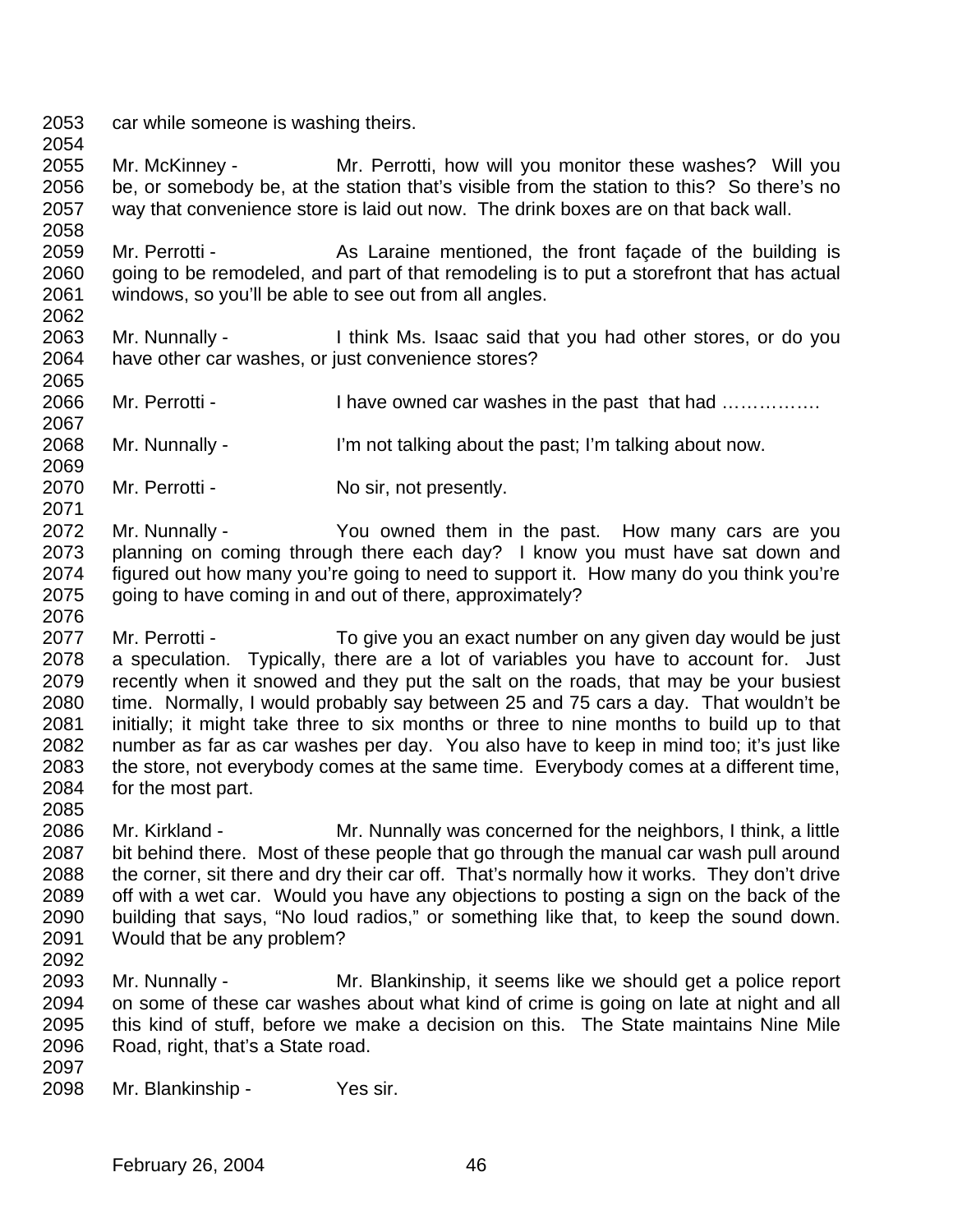Mr. Nunnally - We've got a traffic light on Holly Avenue, which is about four or five blocks down east, and there's a traffic light at Newbridge Circle, which is four or five blocks west I think. It looks like to me there's going to be a terrible traffic jam in there; I don't care if you have 25 or 75 cars coming in there a day. I don't see how you're going to make it on 25 cars if you're going to put four car washed in there. That's a lot of money you're talking about.

 Mr. Perrotti - The advantage of this type of site, versus a car wash that's self-serving, that has no attendant, is the crime. Of course, "No Loitering" signs would be posted, but there's always going to be one person, probably two people there, at all times during the hours of operation, so that, to me, and a lot of the car washes where that might be a problem, as far as people loitering and doing things they shouldn't be, is 2112 because they're there longer than they should be. That would be addressed at this site<br>2113 because somebody would be there all the time. because somebody would be there all the time.

 Mr. McKinney - Basically what you're saying, is you're going to have a car in 2116 there every 12.8 minutes.

Mr. Perrotti - Once again, it's hard to be that precise.

Mr. McKinney - At maximum, at 75 at 16 hours, that's what it works out to.

- Mr. Perrotti Yes sir. The other thing you have to realize too, is it's just like anything else, there does become an issue where there will be one or two cars, say for example, in the self-serve bays, typically somebody's not going to want to wait, just like if somebody's getting gas, you probably don't want to wait behind them; you'll go to the next service center. As you mentioned or alluded to, there are other options available as far as car washes, where somebody could wash their car. As much as I'd like to believe that everybody would want to wash their car at my location, if it does get filled, there are other options that are in close proximity, that a lot of people would rather 2130 go to instead of waiting five or ten minutes or whatever the case may be, if that situation does arise.
- Mr. Balfour - Does the person who stays there, kind of control it, so that when the fellow's in the bay, or lady, when they come out, to dry off, the next guy's not pushing in so that you don't get bogged up with people trying to get out and get onto Daisy. Looks like you'd have a traffic jam if everybody decides to dry their car at the same time back there, that they want to get out. Unless somebody's controlling it, they can't move.
- 

 Mr. Kirkland - For example, at East Coast in the City, which is right across the County line, they go in there, they wash their cars, and they pull out and they stack the place up drying their cars, and then they're putting stuff on their wheels, doing the interior. Some of those guys are in there as long as an hour, and that becomes a real bog. This only has eight feet to work with to get those cars out of there, and if someone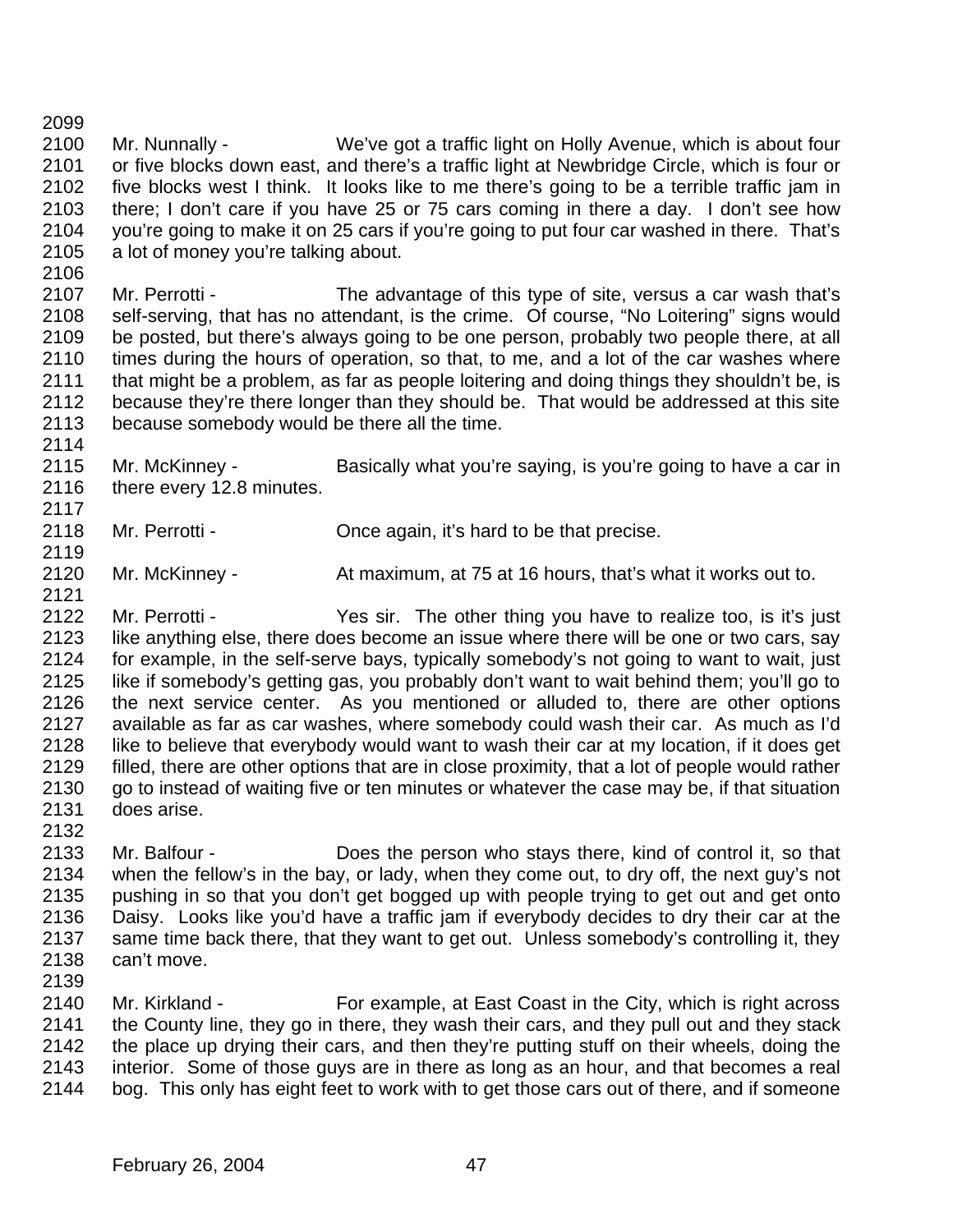- 2145 starts stacking up, it's going to be tight in there.
- Mr. Perrotti The vacuums and any of the self-serve, that's why in the design, if you notice that, in front of the car wash, there will be available spots for cars to spray stuff on the wheels, or whatever, as far as what you're talking about.
- 2151 Mr. Kirkland I'm worried about the detailers, who, after they go out, they want to dress it all up, and they wouldn't drive all the way around your gas station and get in line again and do all that. They would basically just straddle all back there on that back alley and be lined up, working on their cars. There's only eight feet there; it's 2155 going to be tight to get another car in there.
- Mr. Balfour If somebody tells them, "you've got five minutes; if you want to detail it, you go home and detail it."
- Mr. Kirkland You won't do much business that way.
- Mr. Perrotti The other thing, too, is if somebody's blocking the exit and it's a one-way street, I would hope that common sense would prevail, and they would move out of the way and let the other person exit.
- Mr. McKinney Unfortunately, Mr. Perrotti, they don't have any common sense that prevails on Brook Road, and they're out there at 3:00 and 4:00 o'clock in the morning with their boom boxes turned on.
- Mr. Perrotti You mean Nine Mile Road sir?
- Mr. Blankinship No, he's talking about another shopping center.
- Mr. McKinney I'm talking about Brook Road. That's one that I'm familiar with, that's been a lot of problems, and even though they're closed down, they 2176 congregate there.
- - Mr. Perrotti That issue, if it was to become an issue, is one issue that I'm keenly aware of, because it's not a good business practice to have people congregating and loitering. If it did become an issue after hours, I would be more than willing to put a fence up or whatever the case may be, or just to blockage the entrance so that people could not come on the property after hours. I agree with you.
	-

- Ms. Isaac I want to point out that this one-way exit driveway is a minimum of eighteen feet wide, so I think if push comes to shove, you might have a car 2186 sitting there, and somebody could still get out around them.
- Mr. Kirkland Okay, it looked like on my drawing that it said "eight."
- Ms. Isaac No, minimum is eighteen feet.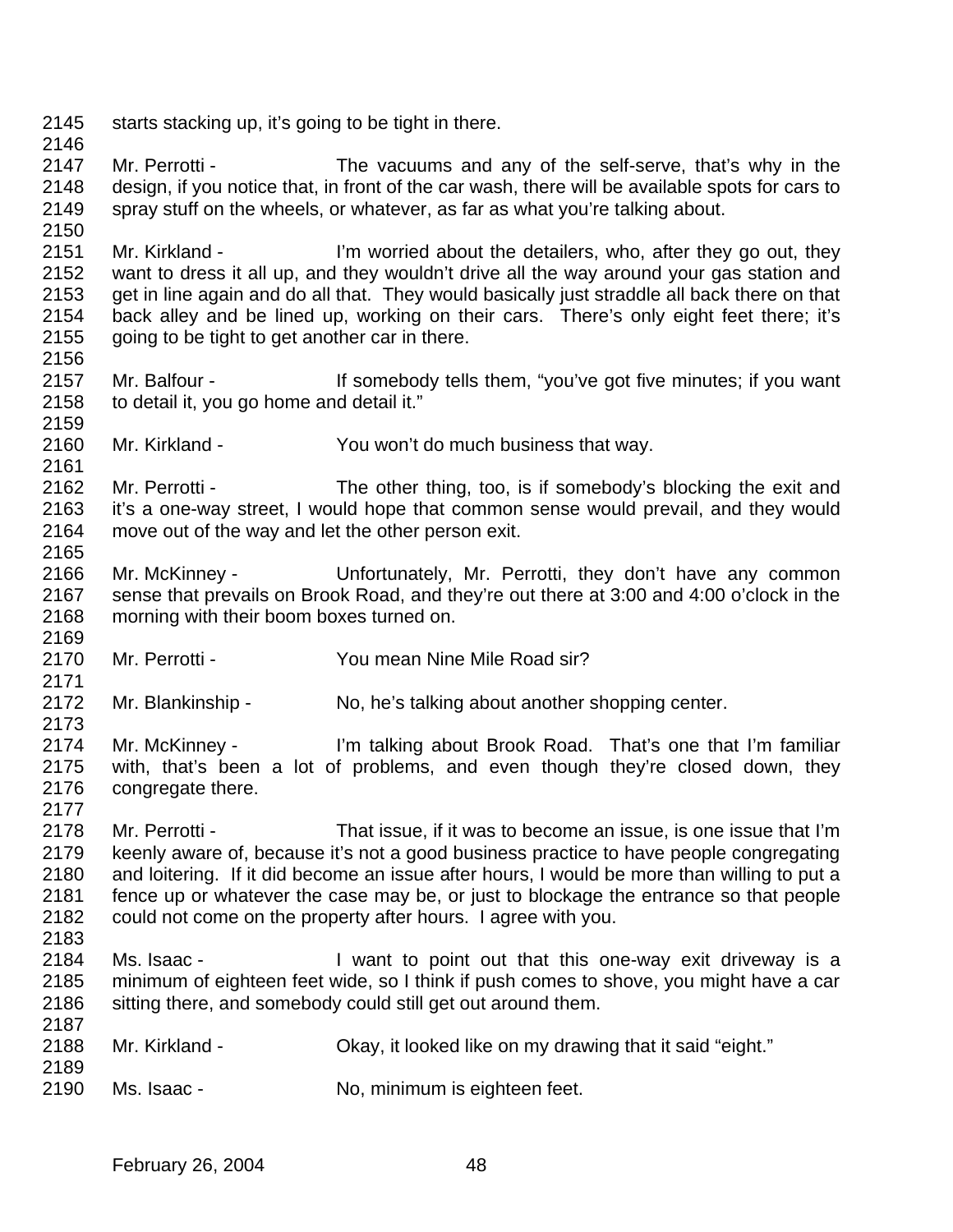2192 Mr. Kirkland - I was getting ready to say that sure was a narrow little alley back there on the scale.

Ms. Isaac - No, eighteen is the minimum required by ordinance.

 Mr. Marlles - Mr. Chairman, if I could just make a brief comment too, Ms. Isaac touched on this in her opening comments. This is within the County's recently designated Enterprise Zone. It's also within the Nine Mile Road Corridor, and essentially the County's goal is to encourage new businesses and redevelopment along 2201 this corridor. One of the issues that was identified with the Nine Mile Road plan, is the shallowness of the lots that we have along this corridor. To the extent that the County is successful in encouraging new businesses, I think we're going to be seeing more and more of these situations coming up in the future, and it's a positive thing. However, we do have to deal with the issues that come up, and also protecting the adjacent residential neighborhoods.

- Ms. Isaac - I'd also like to add on to that, there's a paper alley that runs along the rear of this property. Mr. Perrotti has submitted paperwork to the County for the vacation. If it is vacated, he picks up five more feet. That doesn't keep this from being any further away from the existing residences, but it would give a little more room if he were able to have that and possibly provide for a wider driveway in the future, if that would become necessary.
- Mr. Blankinship If he could acquire the other half of that alley from the adjoinders, then he'd have a third lane.
- Ms. Isaac The problem with the vacation is, that one of the houses is vacant, and there are several owners and nobody can contact them. That's just something he's working on and is not a given.
- Mr. McKinney Can we get a police report on the facilities in Henrico County and what problems they have posed for the police, and I think this would be a benefit of Ms. Isaac and Mr. Perrotti, that if this goes in, then he won't have these problems, if we have any. I know we have problems with one, but that may just be an isolated one. But if you could call Henry Stanley and get a police report on the ones throughout the County, and defer this for a month, and then come back, and we can let Mr. Perrotti know what the problems are, and see how he wants to address them, if he does or not.
- 

 Mr. Blankinship - I don't imagine you want every car wash in the County, but say we pick three similar. 

 Mr. McKinney - The open car washes, the same type self-serve as he's proposing to build. There may be 25 or so. I'm sure the police have a report on them. 2235 It's just unfortunate that we didn't get that before this meeting. I like what he's saying. I like the idea of the hours of operation. It's a B-3, and it's not running 24 hours a day,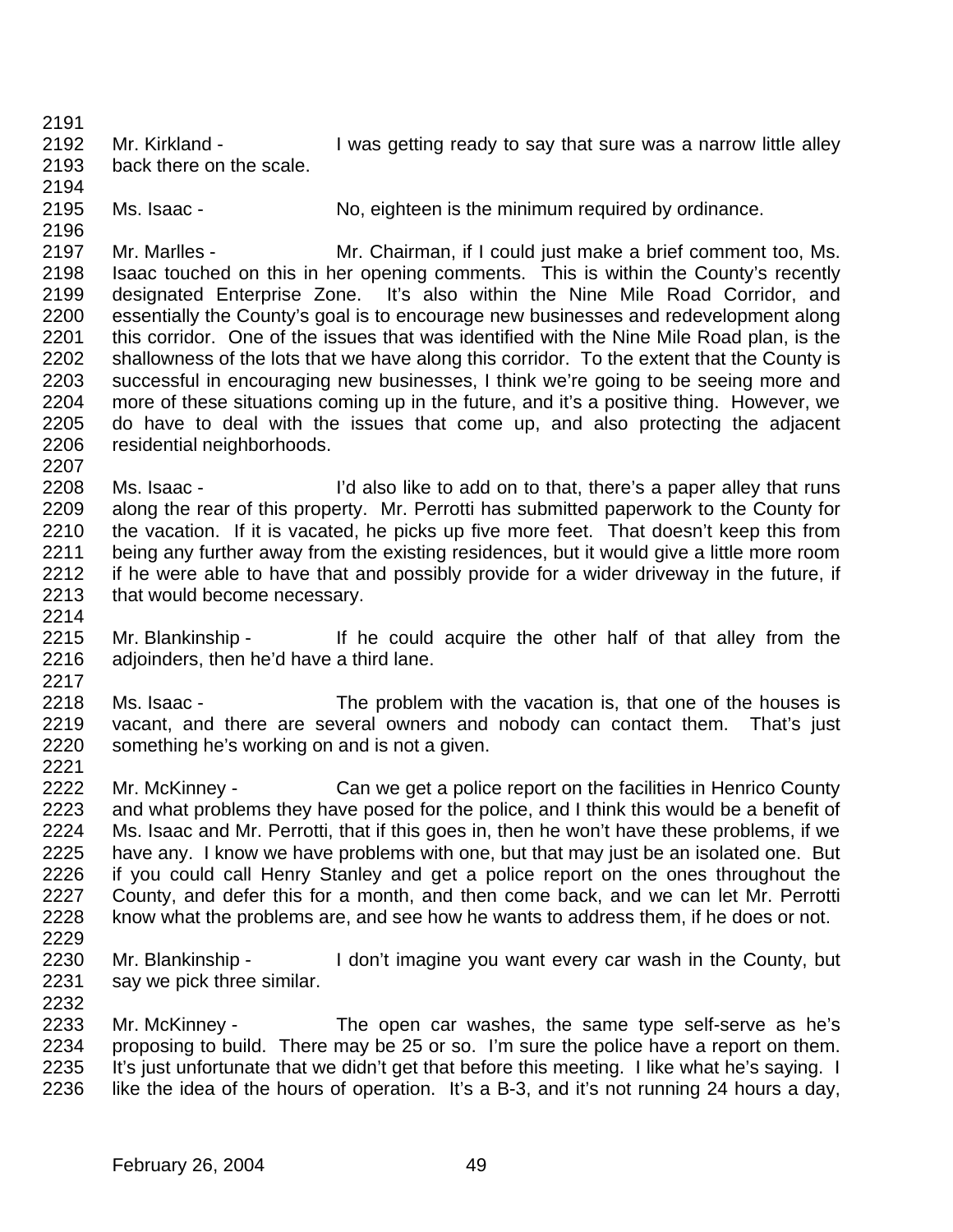and he did say if there were a problem, that he would put a fence up. If a problem arises down the road, it could be a condition that he would do this, not that he has to do it now. Also, if the decibels of the boom boxes, he could have signs up that they can't 2240 turn these radios up full blast and all this sort of thing. A lot of people go to sleep before 10:00 o'clock at night.

Mr. Blankinship - We can certainly request a report from Police.

Mr. McKinney - If that's all right with Mr. Nunnally.

2246<br>2247 Mr. Nunnally - I'd like to request a deferral, until we do get a copy of the police report, and that would give us a chance to think more about this, so I'd like to defer it to next month.

 Upon a motion by Mr. Balfour, seconded by Mr. Kirkland, the Board **deferred** application **A-20-2004** for a variance to build a 4-bay car wash at 400 West Nine Mile Road (Highland Springs) (Parcel 822-725-1143). The case was deferred from the 2254 February 26, 2004, until the March 25, 2004, meeting, to request information from the 2255 Division of Police and the Department of Public Works. Division of Police and the Department of Public Works. 

| 2257 | Affirmative: | Balfour, Kirkland, McKinney, Nunnally |  |
|------|--------------|---------------------------------------|--|
| 2258 | Negative:    |                                       |  |
| 2259 | Absent:      | Wright                                |  |
| 2260 |              |                                       |  |

 Mr. McKinney - Mr. Perrotti, I think this will be an advantage to you when this facility does go in, so you'll know where you stand. 

 **A - 21-2004 GOODING CONSTRUCTION** requests a variance from Section 24- 95(b)(6) of Chapter 24 of the County Code to build a one-family dwelling at 126 North Fern Avenue (Highland Springs) (Parcel 823- 725-5293 (part)), zoned R-4, One-family Residence District (Varina). The total lot area requirement is not met. The applicant has 5,000 square feet of lot area, where the Code requires 6,000 square feet of lot area. The applicant requests a variance of 1,000 2271 square feet of lot area.

 Mr. Blankinship - Mr. Chairman, I was brought a note earlier, that case A-21- 2004 Gooding Construction is going to request a deferral. The applicant's mother-in-law passed away last night, so they called and requested.

 Upon a motion by Mr. Kirkland, seconded by Mr. McKinney, the Board **deferred** application **A-21-2004** for a variance to Code to build a one-family dwelling at 126 North Fern Avenue (Highland Springs) (Parcel 823-725-5293 (part)). 

| 2281 | Affirmative:   | Balfour, Kirkland, McKinney, Nunnally |  |
|------|----------------|---------------------------------------|--|
|      | 2282 Negative: |                                       |  |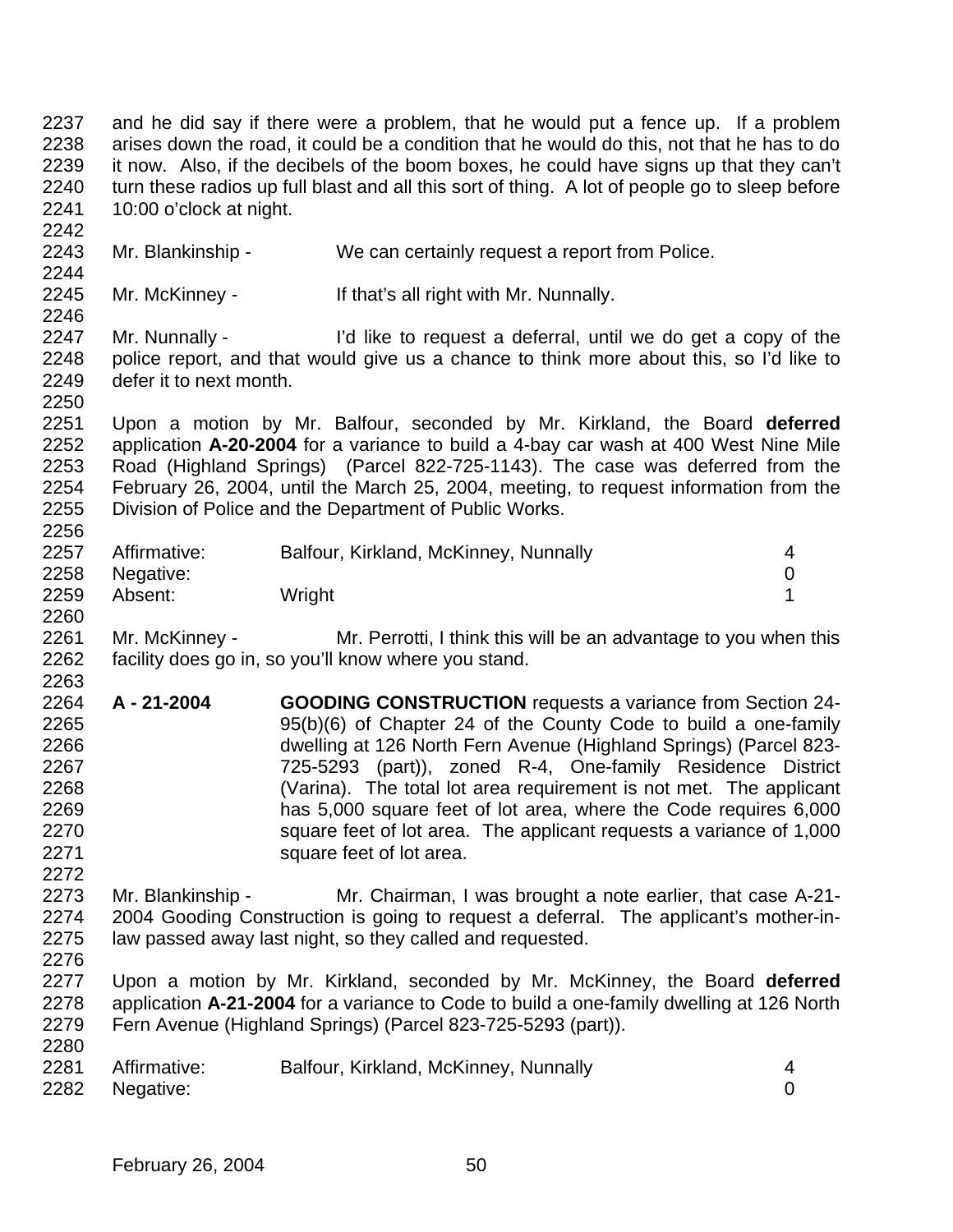Absent: Wright 1

 The Board deferred the application at your request, from the February 26, 2004, until the March 25, 2004, meeting.

- **A 22-2004 DR. DANIEL AND MIRIAM DAVIDOW** request a variance from Section 24-95(c)(1) of Chapter 24 of the County Code to build a garage addition at 202 Westham Parkway (Westham) (Parcel 758- 735-0349), zoned R-1, One-family Residence District (Tuckahoe). 2292 The minimum side yard setback is not met. The applicants have 5 feet minimum side yard setback, where the Code requires 12 feet minimum side yard setback. The applicants request a variance of 7 feet minimum side yard setback.
- 2297 Mr. Nunnally - Do we have any others who intend to testify in this matter? Would you raise your right hand and be sworn please?
- Mr. Blankinship Do you swear that the testimony you are about to give is the truth, the whole truth, and nothing but the truth, so help you God?
- Mr. Shearman I am Michael Shearman, and I'm the architect for the project, and this is Mrs. Davidow. The Davidows came to us last fall after the hurricane. They had lost several large trees in their back yard, over 50 feet tall, and 36 inches in diameter, and one of them had fallen squarely on the existing metal garage in their yard, the one that's shown on the south side of the property, making it unfunctional. In its actual location, it's not really reachable from the road anyway. What they asked us to look at was building a new garage, larger, that would accommodate two cars, and that could be reached from their driveway. They would like to locate it where we're proposing it, not only because it's at the end of the existing driveway, but also because 2312 it's directly adjacent to the kitchen and mudroom, so it would give them direct access to the inside, and they are looking for an attached garage.
- 
- In its current location, in order to fit a two-car garage there, it does violate the side yard setback, so we looked up some other alternatives for placing the garage at other places 2317 on the site. We looked at placing it on the other side of the house, on the south side of 2318 the site, and there were several problems with that. One is that it attaches to the wrong part of the house; it's not really functional. It enters into the family room, or the living room, and that really doesn't meet their program. It also would require cutting a new driveway into that side of the site, which would increase the amount of paving on the site, which we'd like to avoid. It would also impact the neighbor on that side, since the neighbor's property is quite close to the property line on that side.
- 

 The second alternative that we looked at was pushing the garage into the back yard and sliding it over so that it met the side yard setback. The issues there are again the additional amount of paving that we'd have to add to get back to that garage. We'd have to push it so far back and over that we'd have to create quite a large area in front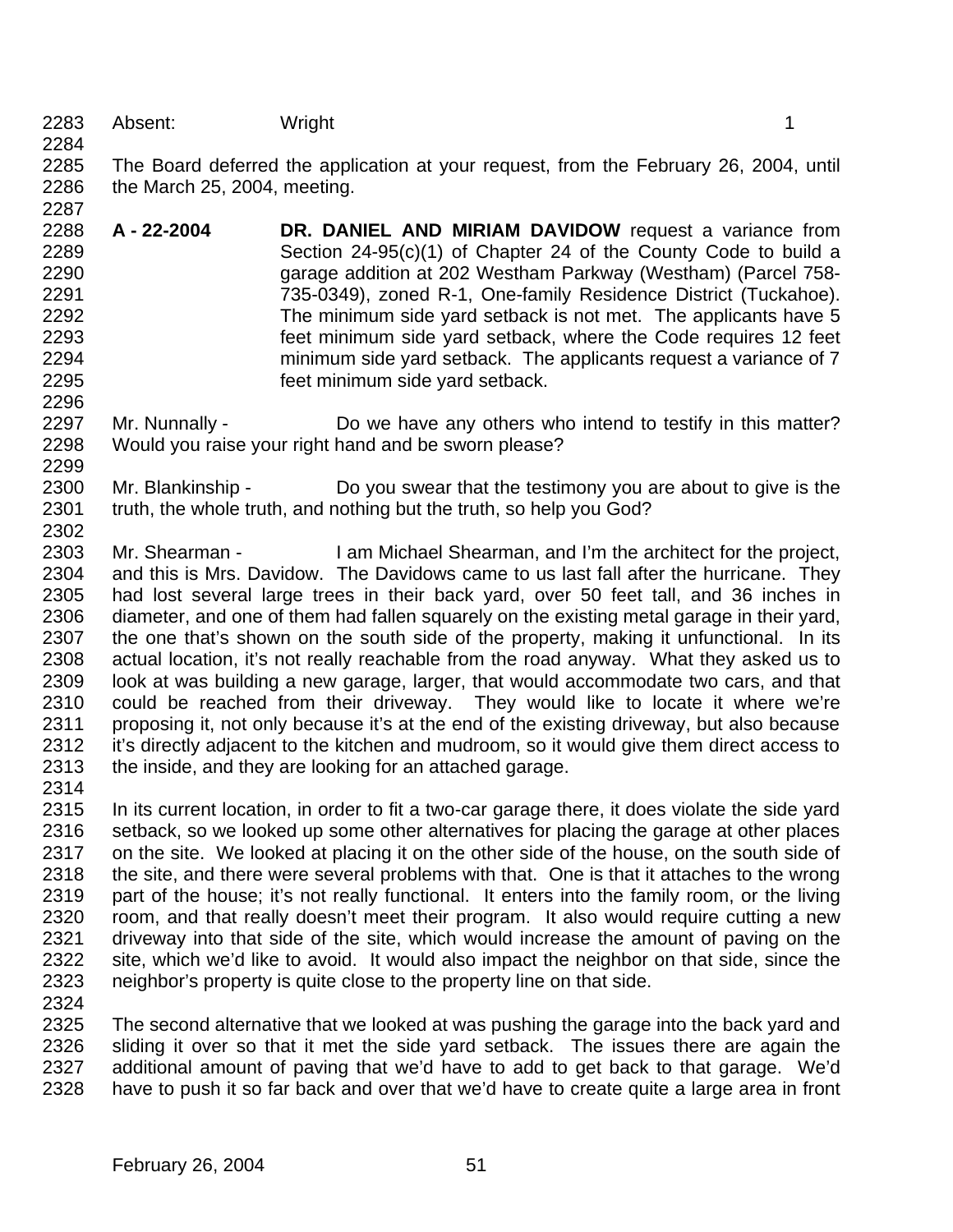to be able to sweep the cars in and in front of the garage, so that would increase the amount of paving. Another major concern is that it would involve removing two of the remaining mature trees in the yard, and they lost so much in the hurricane that we're really trying to avoid that, and they're two quite large trees that we'd have to take out. It also in that location, would actually place the garage closer to the immediate neighbor's house than in the position that we're proposing. The adjacent property is a triangular piece of property, and the neighbor's house is located in this area, so if we were to place the garage in the back yard, it would actually be a lot closer to the neighbor's house.

Mr. Nunnally - You'll be on the side next to Mr. Gill I guess.

 Mr. Shearman - Mr. Gill, yes, that's correct. The other side is Gaertner, and both neighbors have expressed enthusiastic support for the location that we have proposed, even though it's closer to the property line where we're proposing it, it impacts both of the neighbors a lot less in that location. We submitted one letter from Mr. and Mrs. Gill in support of the project, and we also have a second letter here from Mr. and Mrs. Gaertner expressing their support for the project. Based on that and the 2347 desire not to take down any more of the trees that they've already lost in the yard, and also not to increase the amount of paving and therefore surface run-off on the site, we'd 2349 like to request the variance to put the garage in this location. 

- 2351 Mr. Nunnally Any questions from the Board or staff?
- Mr. Kirkland Did you remove the old garage completely out?

 Mr. Shearman - Not yet, but that would be the first part of the project, would be the removal of that garage, and that's also something that the Gaertners are very in favor of. 

- 2359 Mr. Nunnally Any other questions from Board or staff? No one here in opposition?
- 

 After an advertised public hearing and on a motion by Mr. Balfour, seconded by Mr. Kirkland, the Board **granted** application **A-22-2004** for a variance to build a garage addition at 202 Westham Parkway (Westham) (Parcel 758-735-0349). The Board granted the variance subject to the following conditions: 

- 1. Only the improvements shown on the plan filed with the application may be constructed pursuant to this approval. No substantial changes or additions to the layout may be made without the approval of the Board of Zoning Appeals. Any additional improvements shall comply with the applicable regulations of the County Code.
- 2. The new construction shall match the existing dwelling as nearly as practical.
- Affirmative: Balfour, Kirkland, McKinney, Nunnally 4